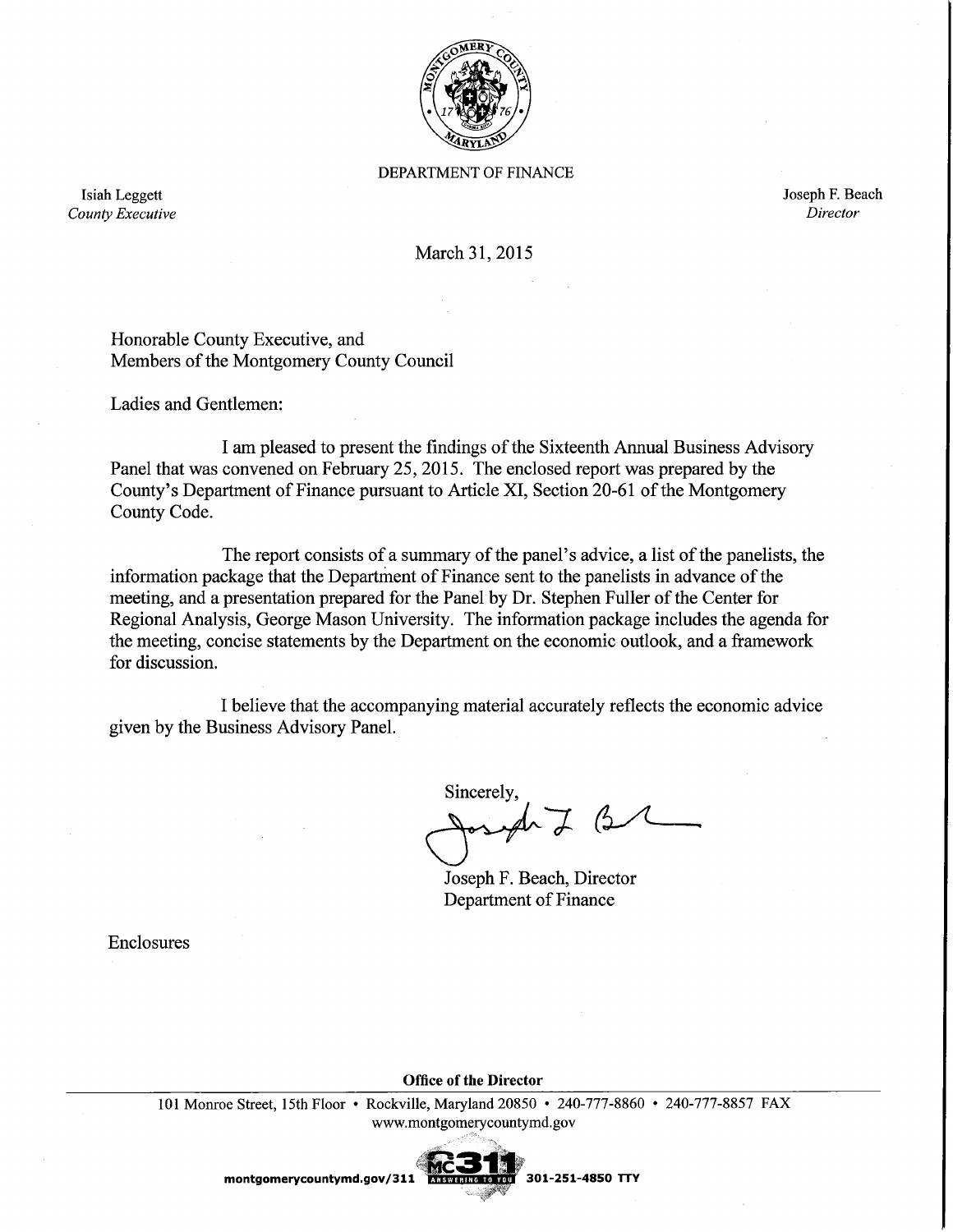### **FINDINGS OF THE SIXTEENTH ANNUAL BUSINESS ADVISORY PANEL FEBRUARY 25, 2015**

 Pursuant to Article IX, Section 10-61, of the Montgomery County Code, the Department of Finance (Finance) convened a meeting of the Business Advisory Panel (BAP) on February 25, 2015. The County Council of Montgomery County established the BAP in 1999 to seek the advice of industry experts in key sectors of the County's business community concerning the current and future state of the County's economy. The law requires that the Director of Finance convene the panel annually and relay the panel's advice to the County Executive and County Council. This report provides such advice.

 The BAP members representing real estate, finance, bioresearch, health services, and government and trade associations, were joined by the County Executive Isiah Leggett and County Council Vice President and Chair of the Planning, Housing, and Economic Development (PHED) Committee Nancy Floreen.

The meeting was structured to allow all participants to provide a briefing on the local and regional economic trends and to share their insights about future economic prospects in the County. The participants also discussed the Finance's economic assumptions for the next six fiscal years. For purposes of this report, the results of the discussions are presented in two parts. The first part discusses the participants' professional judgments about the County's economy and Finance's economic assumptions. The second section discusses the participants' views of their respective industry sector.

The County Executive chaired the meeting and opened the meeting by stating that the County's economy is in a transition period and the goal of economic development and land use is to build a foundation to put the County in the best position in the future for economic development. He also stated that current challenges include the pending decision by the U.S. Supreme Court (SCOTUS) on the Wynne income tax case and the uncertainties regarding State Aid and other potential legislative changes made by the new Governor and General Assembly in Annapolis. The County is currently working through a period of uncertainty.

### **I. Current Economic Conditions and Future Economic Assumptions**

Finance staff asked the participants to provide comments to a paper prepared by staff that analyzed the County's economy and provided assumptions about the economic outlook for the next six years. The paper analyzed a number of economic indicatorsincluding employment, personal income, real estate, inflation, construction, and interest rates. A detailed report on the economic assumptions follows these findings. Summary of those assumptions are: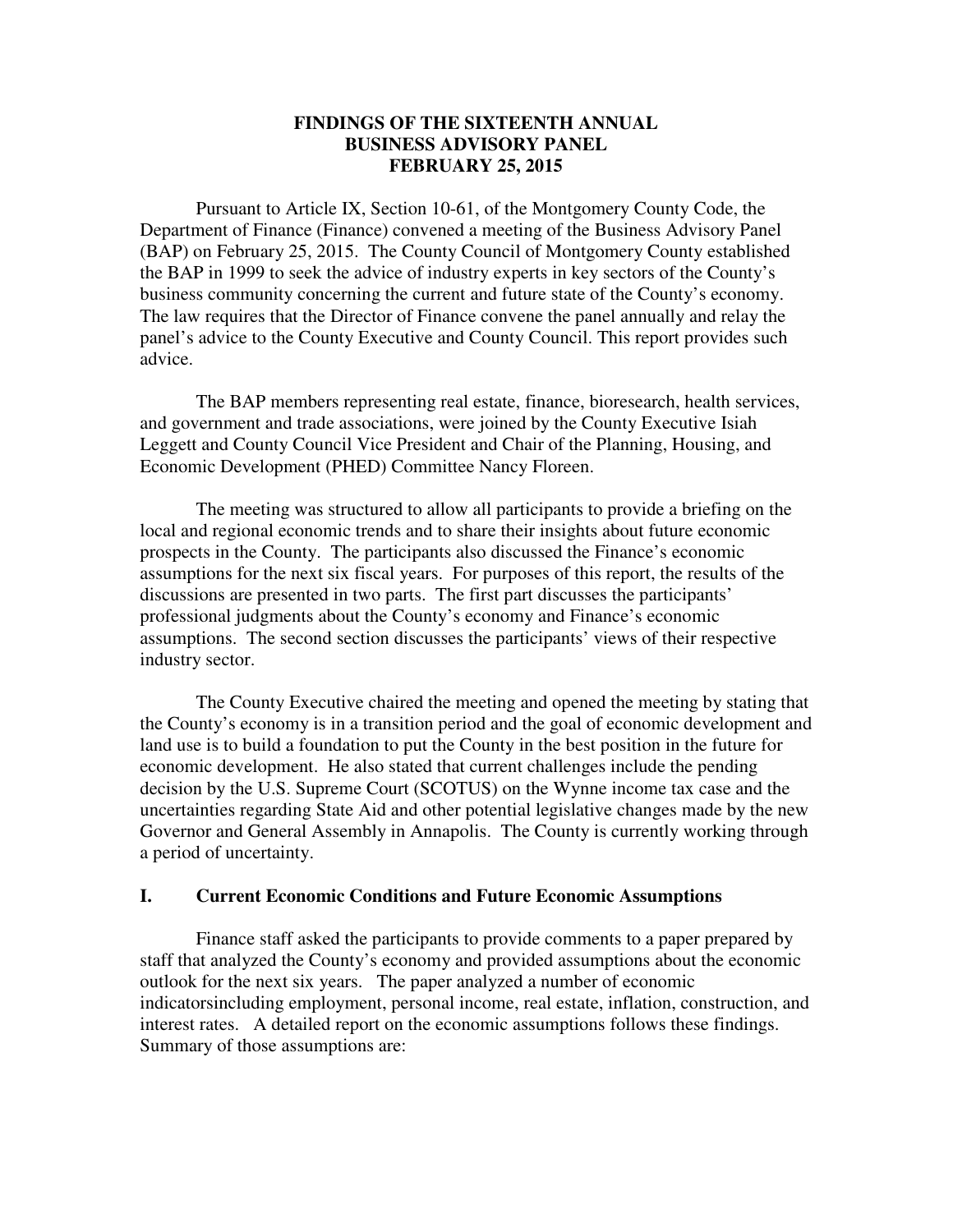- Payroll employment will continue to increase from CY2014 to CY2021 and grow at an average annual rate of 1.0 percent over that period,
- Resident employment is expected to increase at an average annual rate of 1.1 percent from CY2014 to CY2021,
- Total personal income in Montgomery County will grow at an average annual rate of 3.8 percent from CY2013 to CY2021. By CY2021, Finance assumes that total personal income will reach \$99.9 billion,
- The regional inflation index will gradually increase from 1.64 percent in CY2014 to 1.80 percent in CY2015, 2.15 percent in CY2016, then gradually accelerate to 3.30 percent by CY2021, and
- The County will earn an average of less than 0.17 percent in investment income on its short-term portfolio for fiscal year (FY) 2015 with increases to 0.65 percent in FY2016 and 1.25 percent in FY2017.

The participants did not recommend any changes to the assumptions. Because of the current federal budget sequestration, and potential effect of sequestration on the regional economy, a majority of the discussion by the participants focused on the outlook for the region's economy.

**Please note: On March 20 and subsequent to the meeting of the Business Advisory Panel, the Maryland Department of Labor, Licensing and Regulation and the Bureau of Labor Statistics (BLS), U.S. Department of Labor, released the revised employment data (household survey) for Montgomery County for calendar years 2005 through 2014. Finance estimated the annual employment data and unemployment rates based on a twelve-month annual average. The results show that employment from the household survey declined from 507,370 in 2013 to 507,172 (**↓**0.04%) while the unemployment rate declined from 5.1 percent in 2013 to 4.5 percent in 2014.** 

### **Washington Region Economy**

According to the Center for Regional Analysis (CRA), George Mason University, and the Bureau of Economic Analysis (BEA), U.S. Department of Commerce, the gross regional production declined 0.8 percent in calendar year 2013 while the national economy grew 2.2 percent. Federal sequestration has had an effect on the region's economy based on a number of factors. According to CRA, federal procurement declined from its peak of over \$80 billion in fiscal year 2010 to \$71.2 billion in fiscal year 2014, and there are 21,800 fewer federal jobs since its peak in July 2010, while federal payroll declined by \$2.4 billion  $(15.7%)$  between FY2010 and FY2014.

Eight out of eleven private sector industries added jobs between December 2013 and December 2014. The largest growth occurred in professional business services (+3,000), retail trade (+4,000), leisure and hospitality (+8,000), construction (+4,000), and financial (+3,000). Of the remaining three private sector industries that lost jobs during the past year, information experienced the greatest loss of 3,000 jobs, while manufacturing, and transportation and utilities lost a total of between 1,000 and 2,000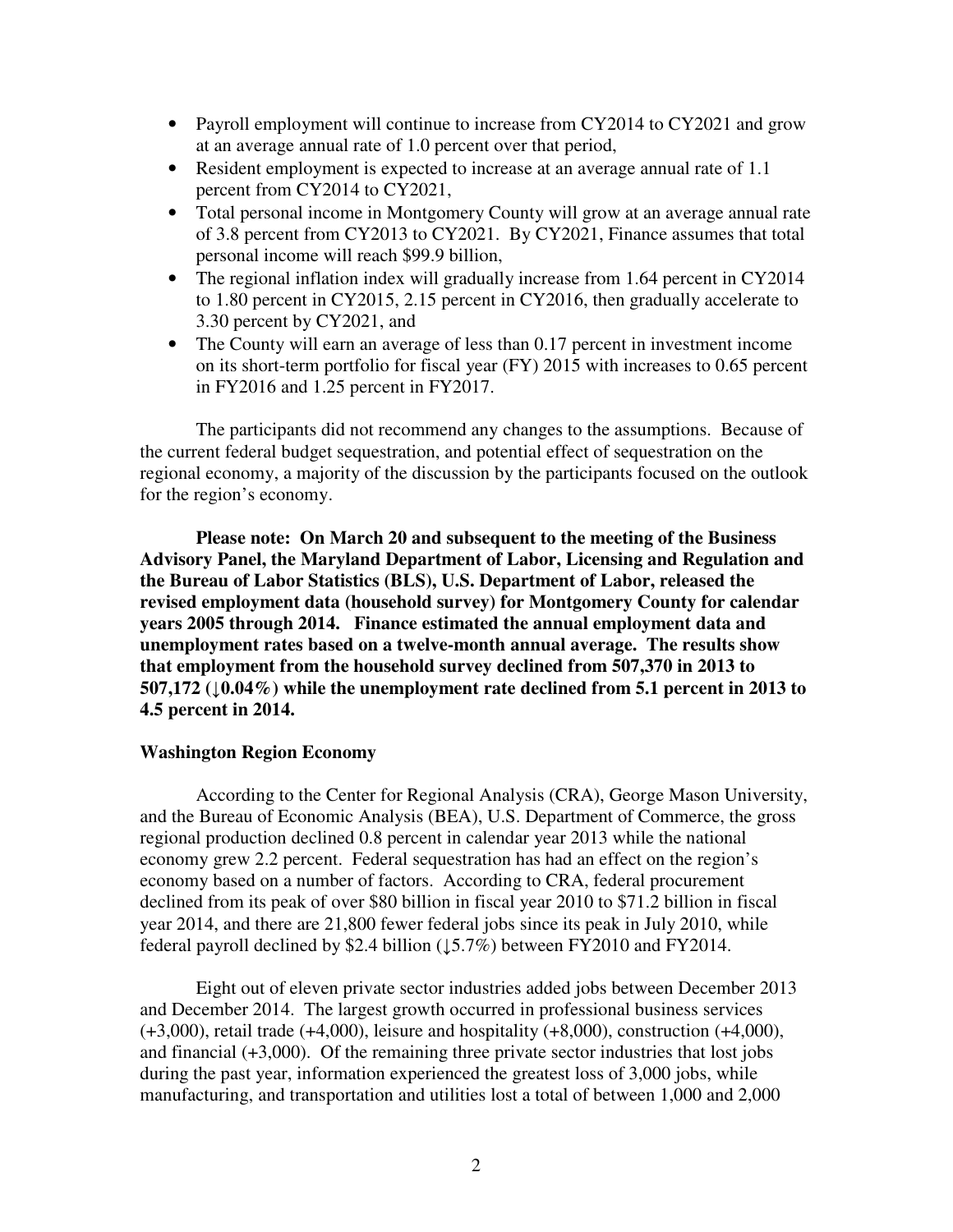jobs. Education and Health Services experienced little growth over that twelve-month period.

According to CRA, the five principal sources of job growth between 2014 and 2019 and value added per jobs to the gross regional product from 2014 to 2019 are professional and business services (48.3% share of total job growth), construction (20.5% share), education and health (12.1% share), hospitality services (11.4% share), and state and local government (8.5% share). However, the value added per jobs varies among the five sectors. For example, professional and business services are estimated to add an average value of \$157,969 per job while hospitality services adds only \$51,110 average value per jobs. CRA estimates there has been a shift from high-wage jobs to low-wage jobs from 2008 to 2014. From August 2008 to December 2014, wage jobs with an average contribution of \$156,199 to GRP declined by 177,700 while wage jobs with an average contribution of \$113,382 increased by nearly 244,000. The effect on the change in jobs growth and average value contribution to GRP amounted to a loss of \$813.4 million in gross regional product.

According to data provided by CRA for suburban Maryland, job growth between December 2013 and December 2014, occurred in three of the thirteen sectors professional and business services, education and health services, and state and local government. Of those sectors, there were 7,000 jobs added to the suburban Maryland economy over the past year ending in December 2014. Of the ten remaining sectors – construction, retail trade, information, and manufacturing experienced job losses while the federal government, leisure and hospitality, financial, wholesale trade, transportation and utilities, and other service experienced little change in employment.

Overall, employment in the Suburban Maryland region led by construction should increase by an average growth of nearly 16,500 jobs per year between 2015 and 2019 with most of that growth occurring between 2016 and 2017 – nearly 18,600 per year.

The theme discussed amongst the panel members was the need to look outside the federal government for growth in employment. The Washington region and Montgomery County must rely less on the federal government and more on the private sector for employment and economic growth. Federal sequestration may be the impetus for the local economies to focus on the private sector as the engine of economic growth.

### **II. Specific Industry Sectors**

Representatives from the Washington regional associations discussed the state of the economy in the Washington metropolitan area and Montgomery County. The representative from the Board of Trade stated that Maryland has two future economic opportunities: the Purple Line and the Port of Baltimore. Compared to other counties in the metropolitan region, Montgomery County experienced only modest economic contraction compared to Northern Virginia specifically Arlington and Fairfax counties. While certain counties in the region were a "drag" on the economy, the region's economy did not contract as much as the rest of the country during the great recession, but we have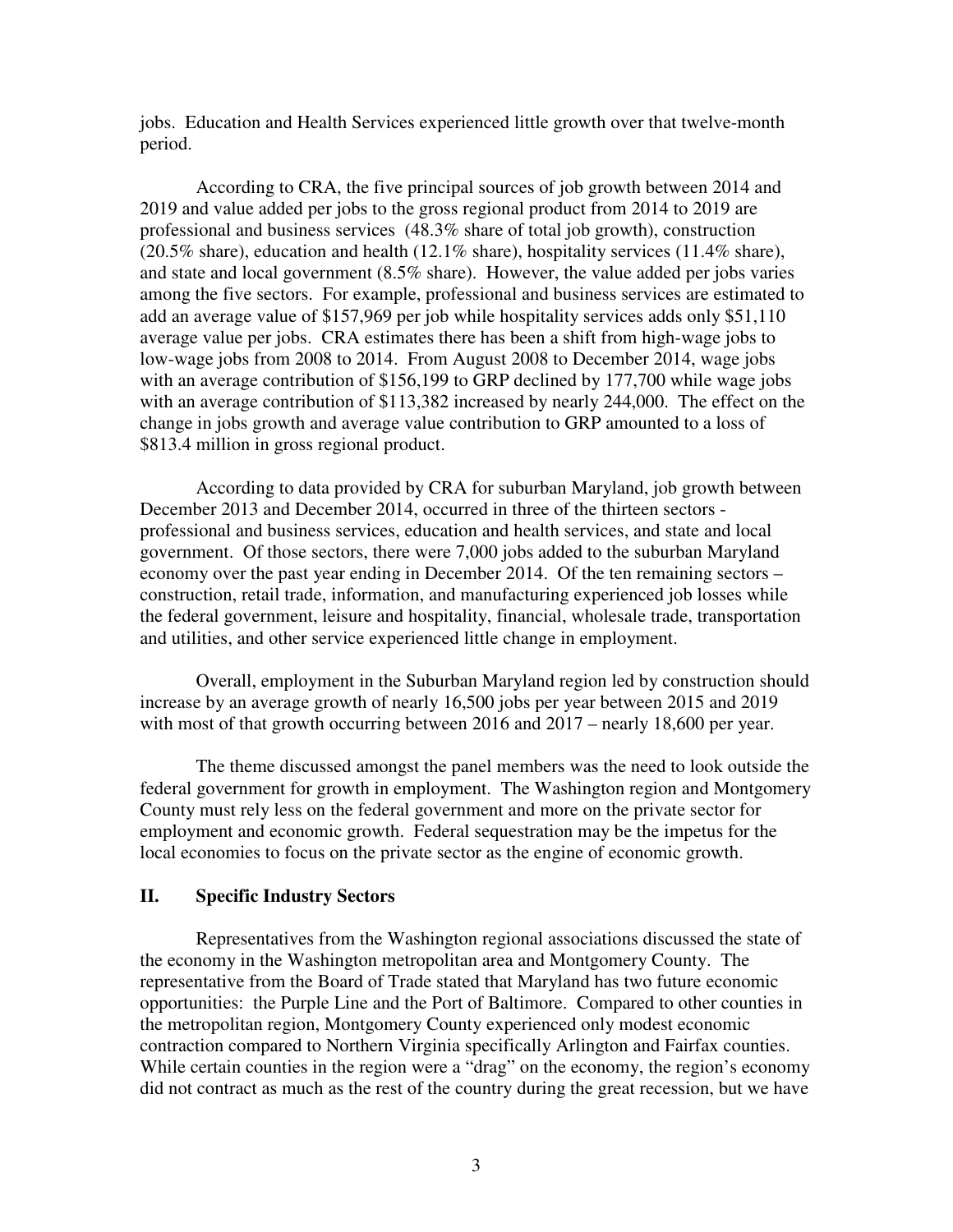also not grown as far as the national economy during the recovery period. For the outlook in 2015, the results for this year should be what 2014 was supposed to be.

The second representative discussed the cause of the region's economic slowdown. The first indicator was the \$13 billion decline in federal procurement – a similar point reported by CRA. The region also lost between 5,000 and 10,000 workers each year. The federal sequestration has had a bigger impact on the region's economy (reduction in federal procurement and loss of federal jobs) than the fiscal cliff.

The positive aspects of the region's and the County's economy is that both have the best educated population in the United States. He cited a study by the Brookings Institution which stated that the region has high-value industries, high research and development per employee, the fifth highest density high-value industries, and there are 500,000 employees in high-value industries. Finally, the success of the region's economy is that Washington has world class universities and should market the cyber security innovation not just to the federal government but to other sectors of the economy including those industries outside the metropolitan region.

The representative from the Real Estate Industry stated that the real estate market should be better in 2015 than in 2014. However, that expectation is dependent on the drawdown of the current inventory. There is 25 percent more inventory than last year and growth in home sales will be dependent on job growth. Finally, there need to be improvements/solutions to the transportation system to enable employees to commute to their jobs in reasonable time and cost. Finally, one of the outstanding issues in the County's real estate market is distressed sales.

Representatives from commercial real estate development stated that currently the rents are down and the vacancy rate is up. For example, the vacancy rate among office space is 18 percent along the I-270 corridor. The construction of new office buildings is not the economic engine for the County. Suburban office buildings are converting to residential property. The second challenge is that loans are difficult to obtain and the cost-of-living remains too high for young adults. The second representative mentioned development opportunities in the County: the Purple Line and storm water management and underground utility construction. Secondly, there are opportunities in the County for infill construction projects. Finally both representatives discussed the rapid increase in commercial assessments in the County by the State Department of Assessments and Taxation that they thought was not supported by the underlying property appreciation.

The representative from the Financial Services Sector stated that while business lending in Bethesda has slowed it still remains a vibrant market and the company provides infill financing. The challenge remains in providing workforce housing and such construction should be vertical or multi-unit housing development. Also of concern expressed by the representative is the future of interest rates such that turnover in housing is between five and seven years.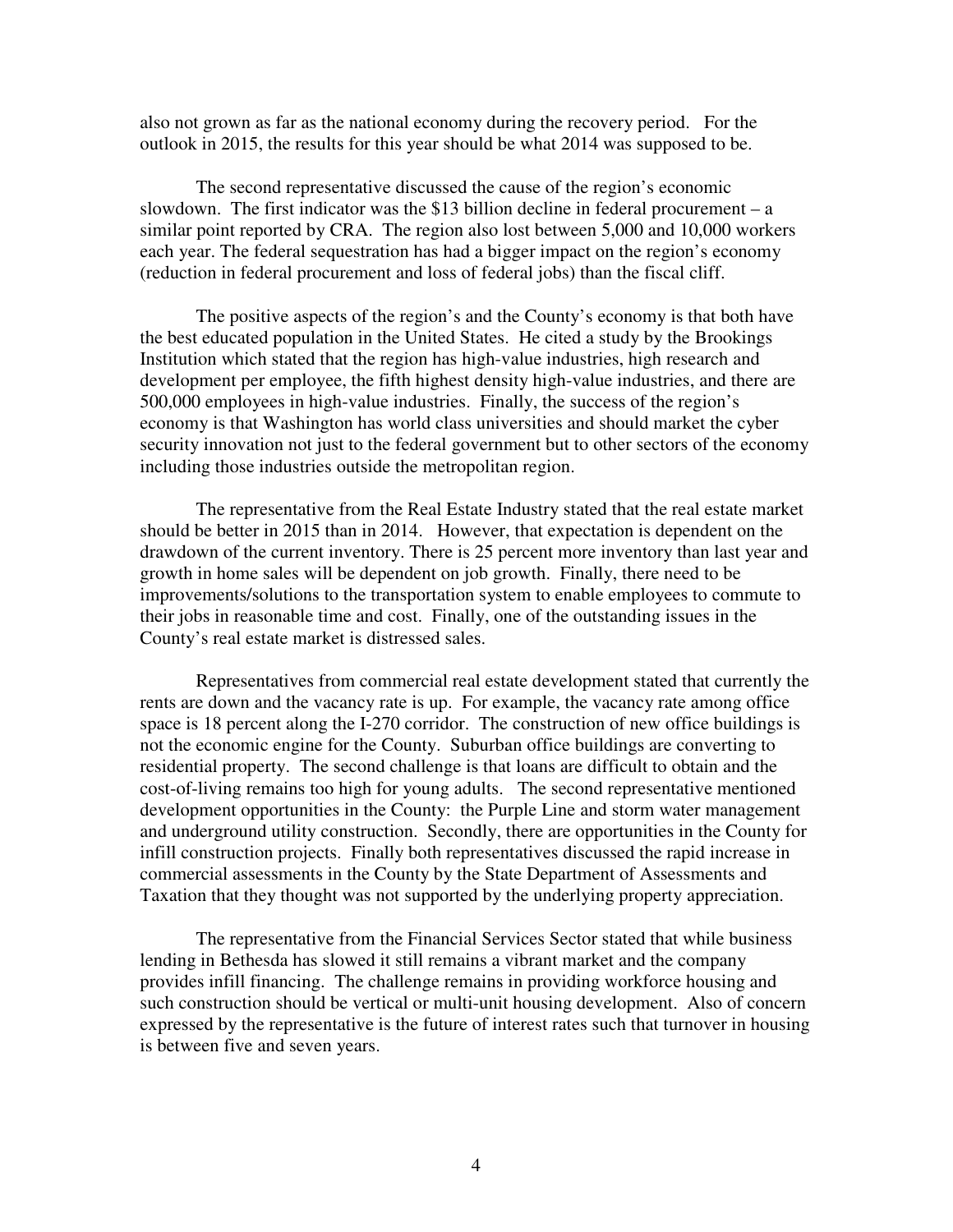The representative from the Biotechnology Sector discussed the employment situation in that sector. The representative stated that the sector wants to grow jobs but attracting professional staff particularly researchers who are highly compensated and controlling general and administrative costs by biotechnology firms is a challenge. The pharmaceutical industry is doing financially well through strategic sales and good multiples. Secondly, the Affordable Care Act's cost containment provisions mean that new products face greater obstacles to entry into the market because of reimbursements and the emphasis in less value-added products. The industry in the County must become less reliant on the federal government. A theme discussed by the other representatives.

The representative from the Health Care Industry noted two economic factors that are currently affecting the economy: the aging population and pressure on costs. Costs per case and total costs for providing care are restricted by State law such that revenues are capped at 3.85 percent. A new hospital will open in November and is the first for the County in 35 years and a new health center will open in May. Finally, the representative stated that jobs in the health industry offer good career paths and opportunities for certification. The current minimum wage in the industry is \$11.50 per hour.

The representative from the Hotel Industry stated that the industry experienced five consecutive months of significant growth attributed to strong summer demand from tourism. The County cannot compete with National Harbor, and it is unlikely that the County will operate casinos. Therefore, that aspect of the hotel industry presents a challenge to the County. Federal sequestration may still have an effect on the hotel-motel industry in the County because of weak government and business travel. The other point mentioned was that the potential change in the start of the school term will not have an impact on the industry.

Finally, business representatives offered a number of points regarding the local business climate. One representative mentioned that small businesses particularly restaurants, are struggling. The challenge to businesses is the issue of wages that are affecting the small business community. Secondly, the White Flint sector plan focuses mostly on residential development and the rents for the units are very high. The creation of an Ombudsman position to assist in the development process such as zoning ordinances and rules is critical for future development. Another marketing strategy is the fact that two hotel companies, Choice and Marriott, are headquartered in the County. Therefore, there should be a marketing effort to make the County the hotel "center of the universe." Regarding employment by local businesses, companies were affected by the federal sequestration such that some companies closed. Finally, land-use companies are heavily influenced by the U.S. General Services Administration.

### **III. Conclusion**

The representatives expressed cautious optimism regarding the region's and County's economy. While there has been improvement in specific sectors such as residential real estate and growth in small and medium-size businesses, there are challenges as well. Foremost among those challenges is the effect of the federal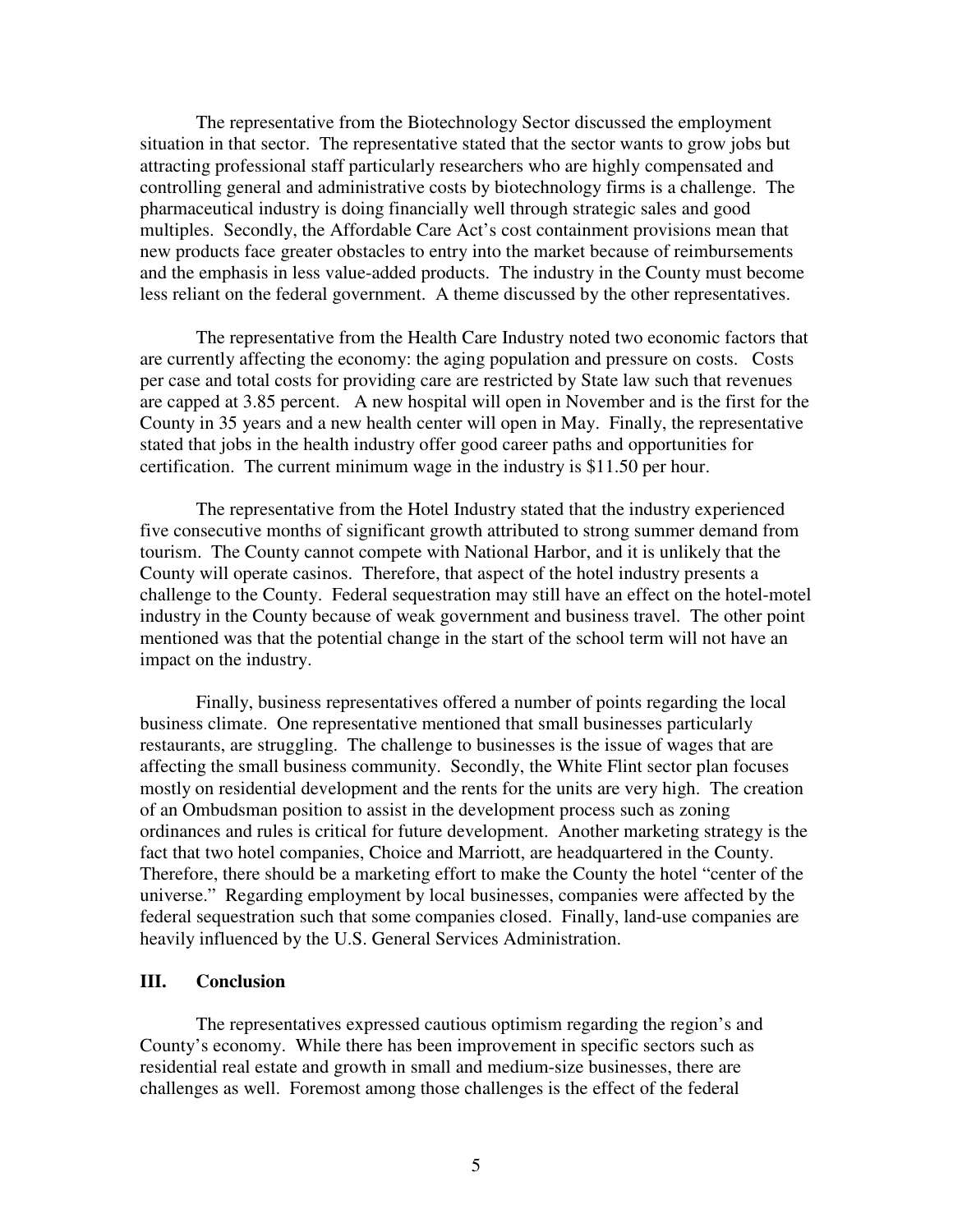sequestration. While the County's economy has been dependent on the federal government, the theme by several of the representatives is to move from the strong dependence on the federal government to greater reliance on the private sector for growth.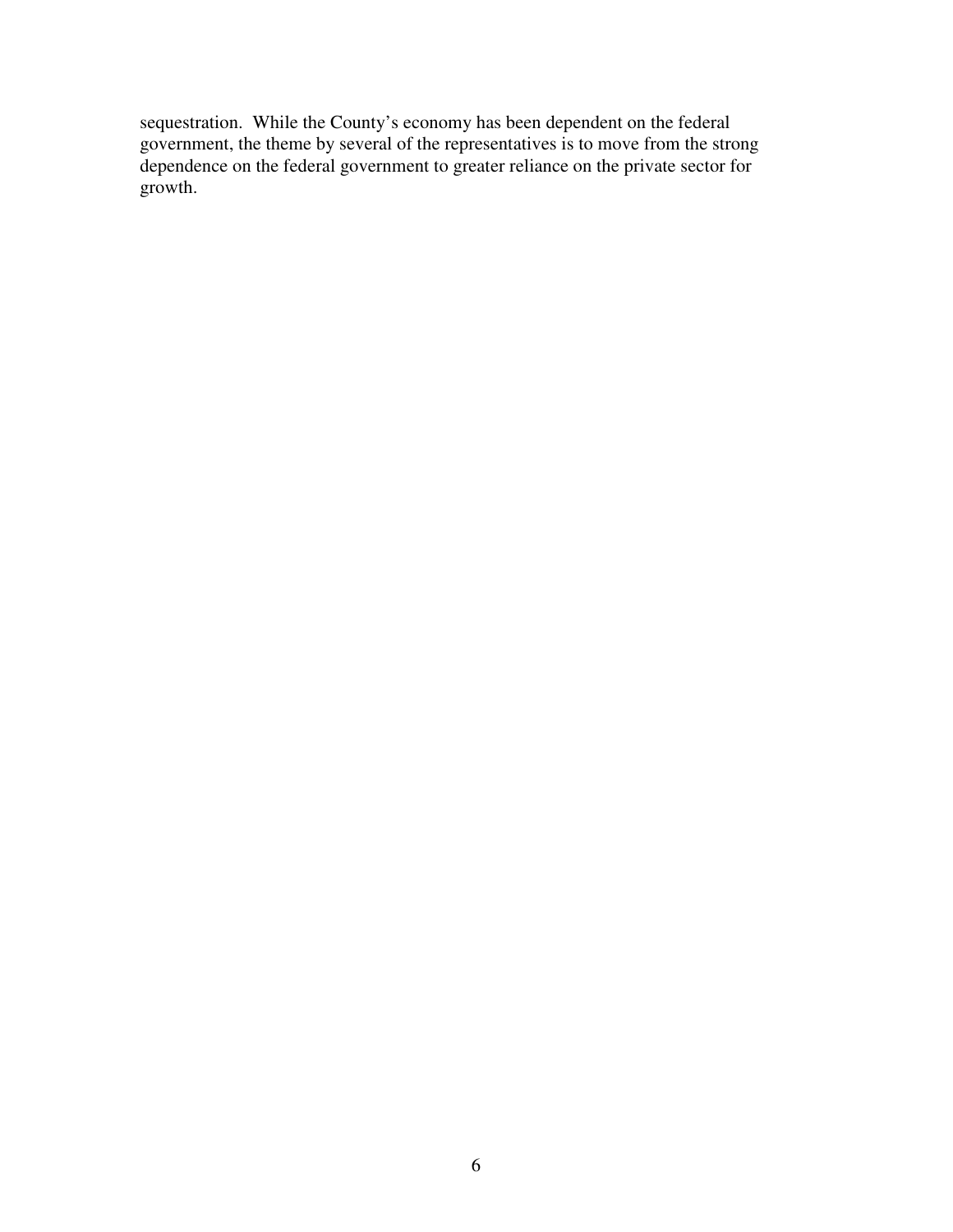### **Attendees Business Advisory Panel February 25, 2015**

### **PARTICIPANTS**

Mr. Isiah Leggett Montgomery County Executive

Ms. Nancy Floreen Vice President, and Chair, Planning, Housing, and Economic Development Committee Montgomery County Council

Mr. Chuck Bean **Executive Director** Metropolitan Washington Council of Governments

Mr. Bradley Chod, Vice President General Partner of Real Estate Affiliates Minkoff Development Corporation

Ms. Annice Cody President Holy Cross Health Networks Holy Cross Hospital

Mr. Paul DesJardin Director **Community Planning and Services** Metropolitan Washington Council of Governments

Mr. James C. Dinegar President and Chief Executive Officer Greater Washington Board of Trade

Mr. Javeed Froozan **Senior Director** Mergers & Acquisitions, Business Development **Emergent Biosolutions** 

Ms. Georgette Godwin President and Chief Executive Officer Montgomery County Chamber of Commerce

 $\mathbf{1}$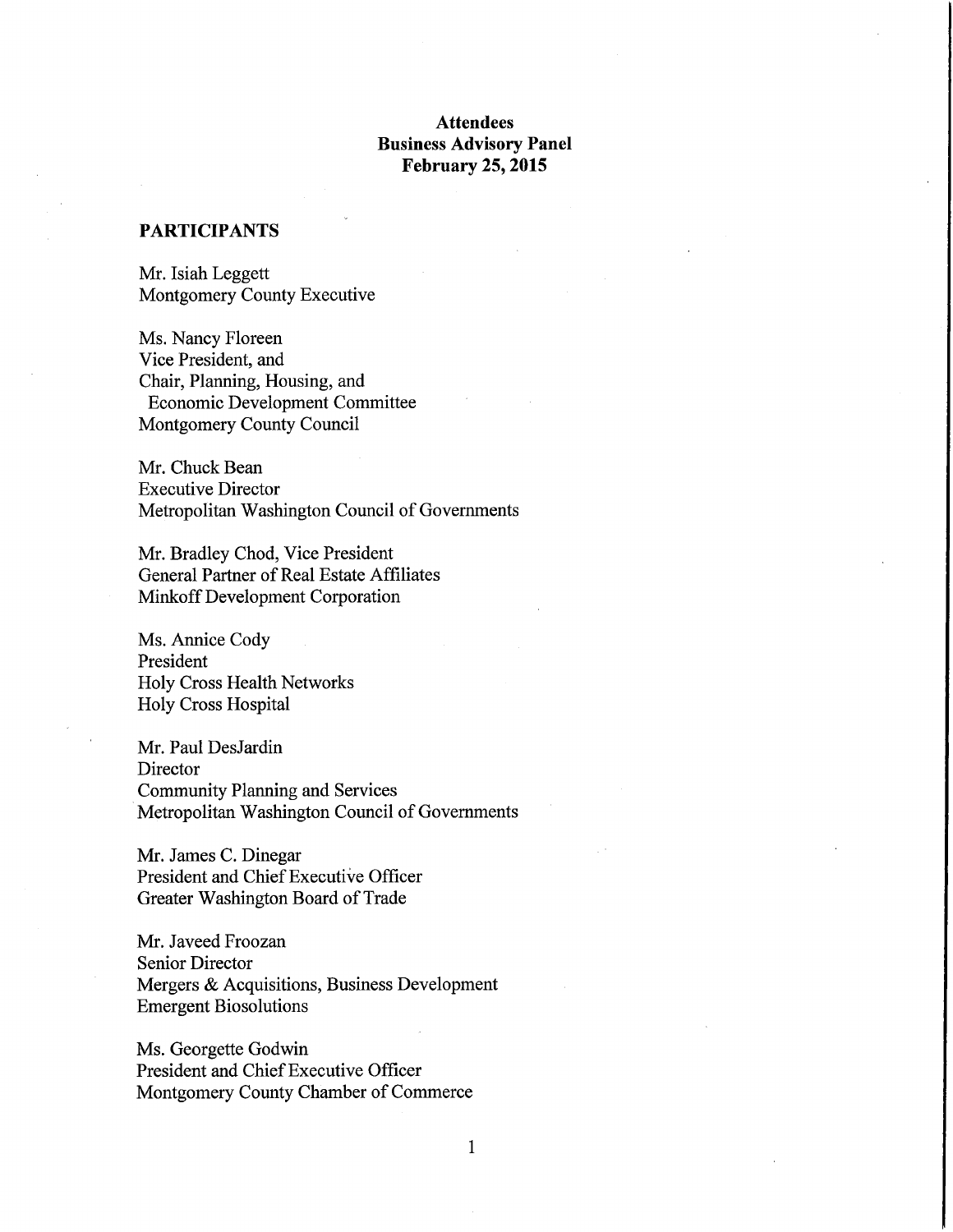Ms. Kelly Groff President and Chief Executive Officer Visit Montgomery

Mr. Edward Harrington Regional President MD/DC John Marshall Bank

Ms. Ginanne M. Italiano President and Chief Executive Officer The Greater Bethesda-Chevy Chase **Chamber of Commerce** 

Mr. Michael Moran **Chief Executive Officer Greater Capital Area Association of Realtors** 

Ms. Lily Qi **Special Projects Manager** Montgomery County Office of the County Executive

Mr. James A. Soltesz President and Chief Executive Officer Soltesz Associates, Inc.

Ms. Sally Sternbach **Acting Director** Montgomery County Department of Economic Development

### **IN ATTENDANCE**

Mr. Joseph Beach Director Montgomery County Department of Finance

Mr. Steve Farber Council Administrator Montgomery County Council

Mr. Dale Tibbitts Chief of Staff Office of Councilmember Elrich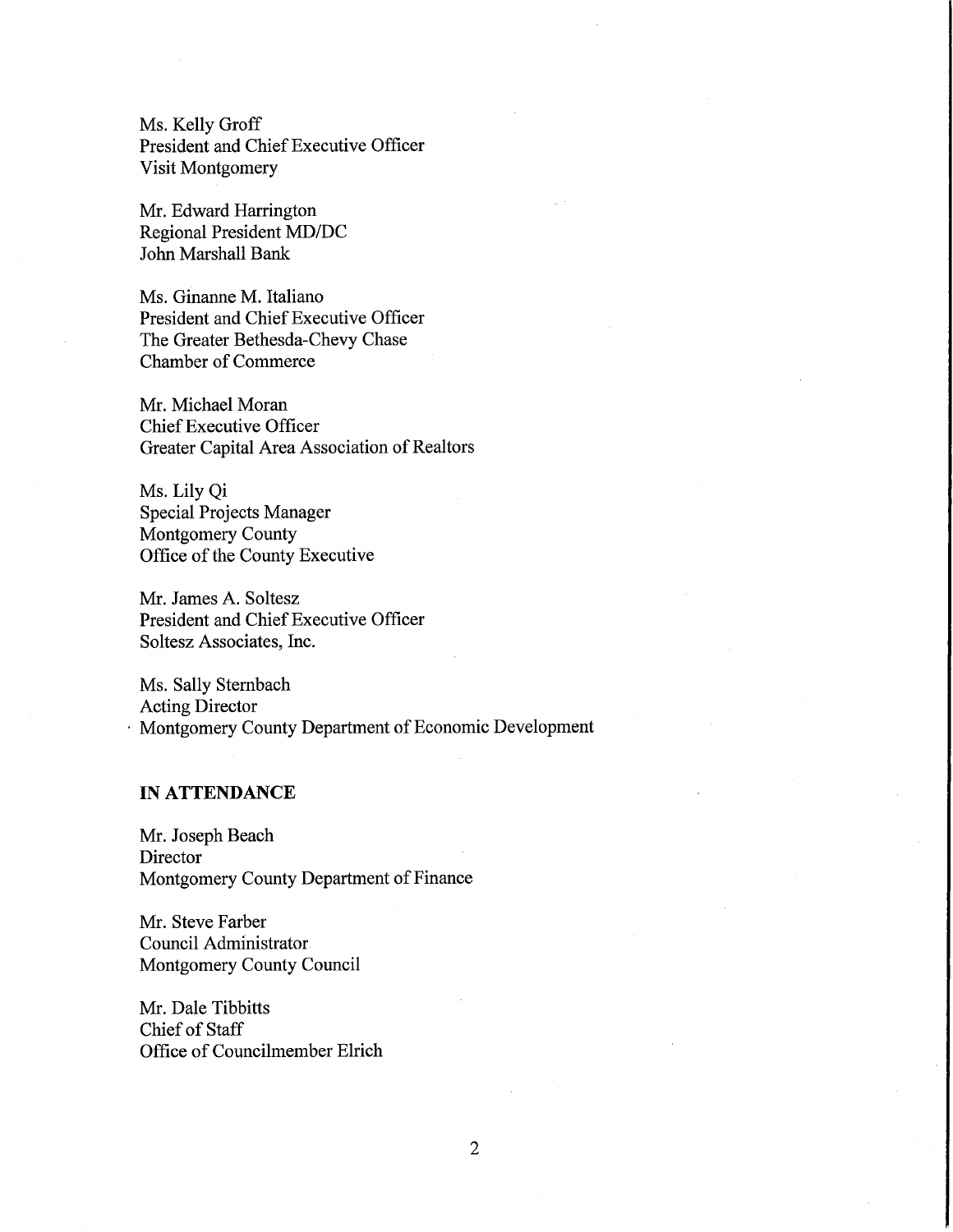Mr. Robert Hagedoorn Chief, Division of Fiscal Management Montgomery County Department of Finance

Mr. Michael Coveyou Chief, Division of Treasury Montgomery County Department of Finance

Mr. David Platt **Chief Economist** Montgomery County Department of Finance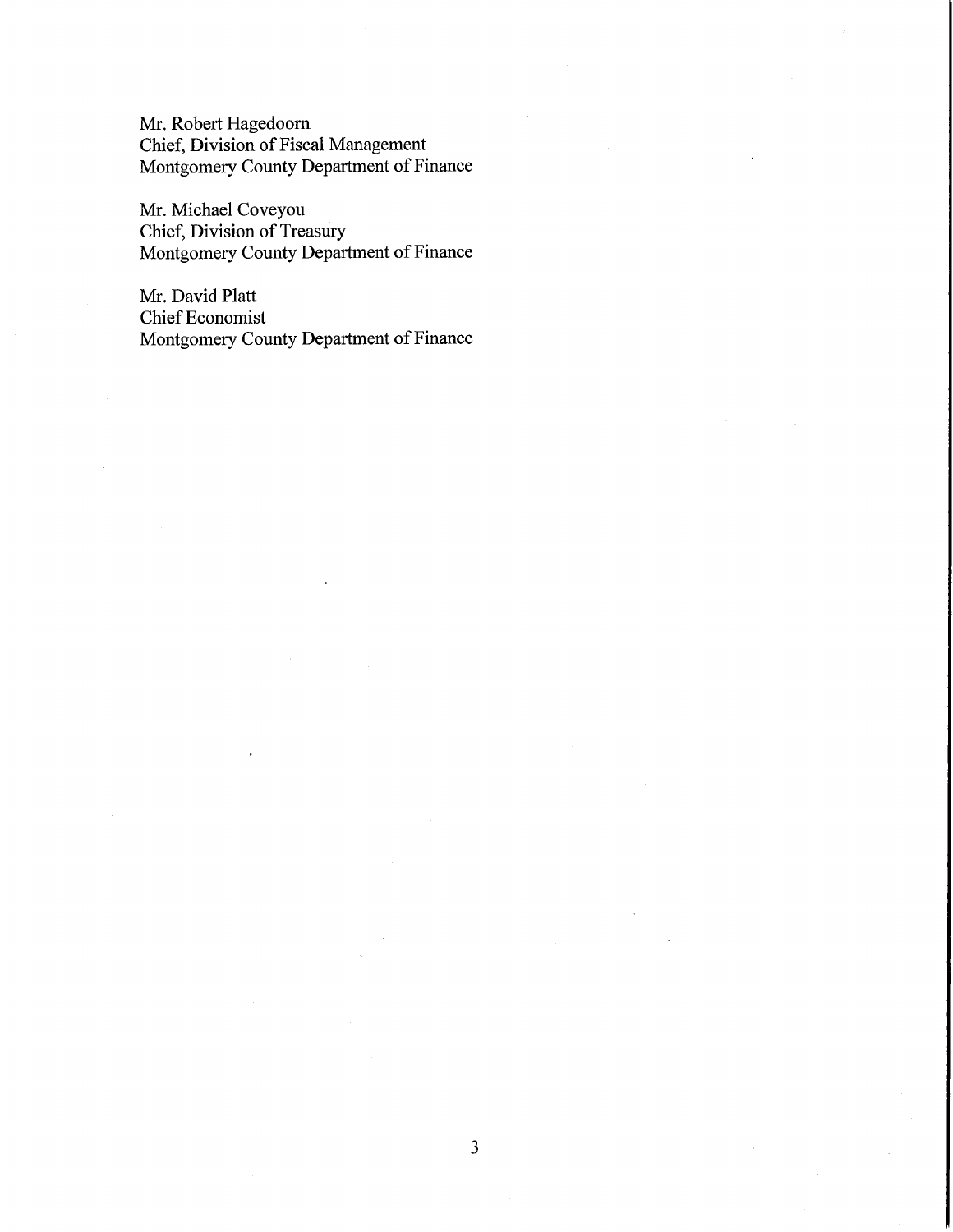### **MONTGOMERY COUNTY**

### **16TH ANNUAL**

### **BUSINESS ADVISORY PANEL**



### **FEBRUARY 25, 2015**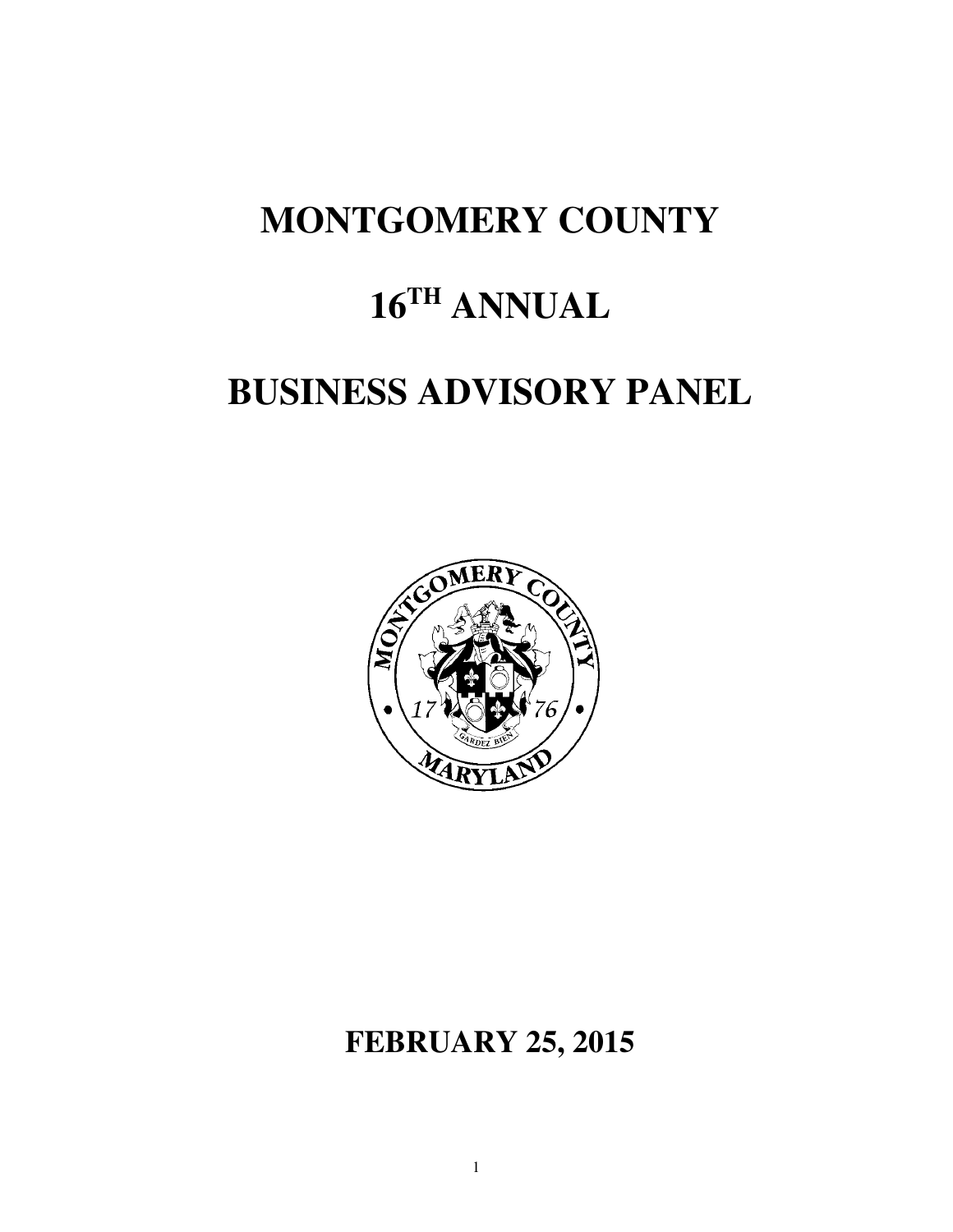### **MEETING**

**WHERE:** COUNTY EXECUTIVE'S CONFERENCE ROOM EXECUTIVE OFFICE BUILDING 2nd FLOOR 101 MONROE STREET ROCKVILLE, MARYLAND 20850 (240) 777-8877

WHEN: WEDNESDAY, FEBRUARY 25, 2015

### **AGENDA**

| 9:00 A.M.    | Welcoming, Mr. Joseph Beach, Director, Department of Finance                                 |
|--------------|----------------------------------------------------------------------------------------------|
| $9:05$ A.M.  | Opening Remarks by Mr. Isiah Leggett, County Executive                                       |
| $9:20$ A.M.  | Presentation of Department of Finance economic assumptions                                   |
| $9:30$ A.M.  | Presentation by Dr. Stephen Fuller, Center for Regional Analysis,<br>George Mason University |
| 9:50 A.M.    | Presentation by Metropolitan Council of Governments                                          |
| 10:00 A.M.   | Roundtable discussion by participants                                                        |
| $11:30$ A.M. | Adjournment                                                                                  |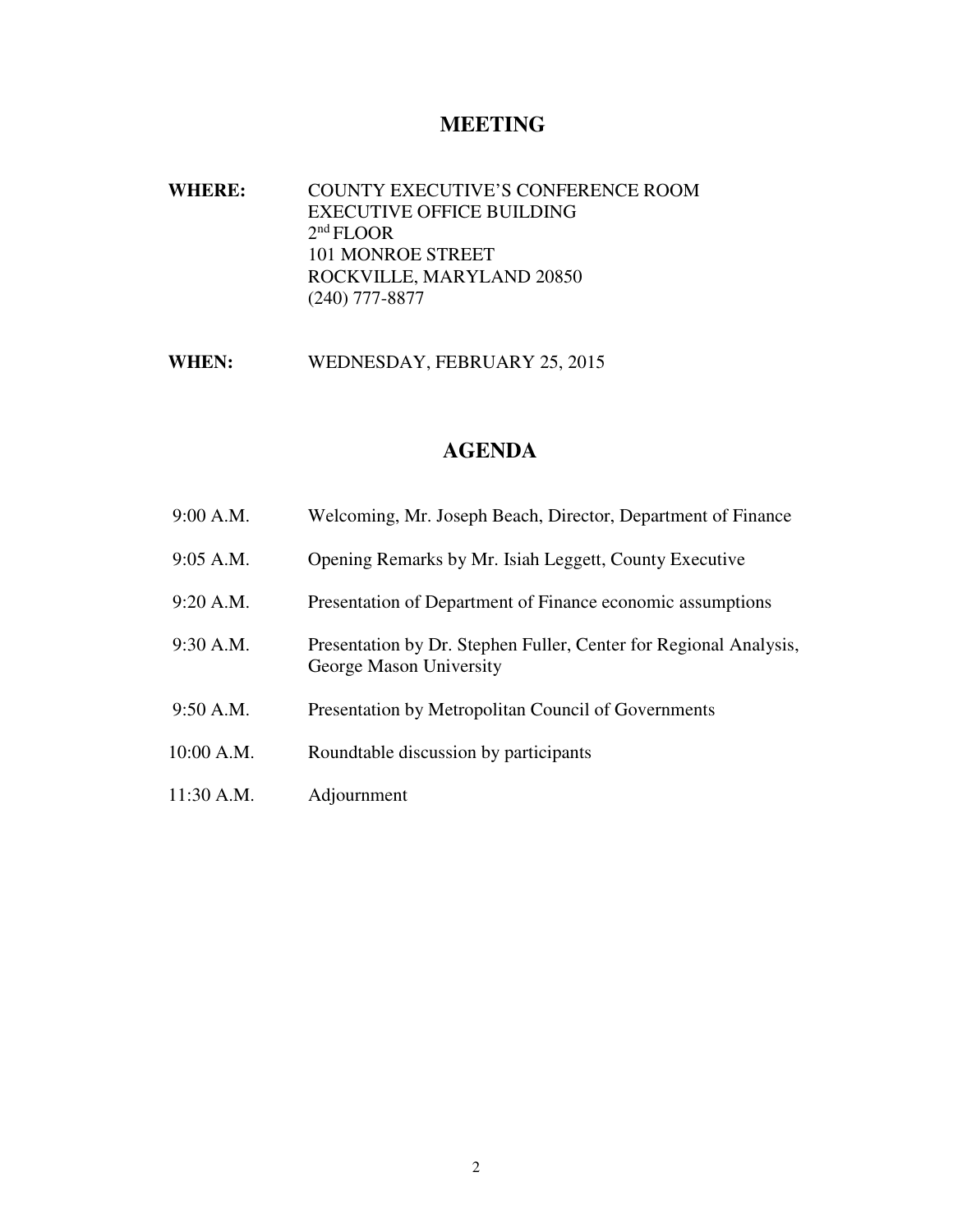#### **ECONOMIC CONDITIONS AND OUTLOOK**

Montgomery County's economy experienced mixed economic performance during 2014. The reasons for a mixed performance include a decline in both residential employment and sales of existing homes, no increase in the *median* sales price for an existing home, a decline in the construction in the number of new residential units, and a decline in the construction of new office and bank buildings. However, offsetting those declines, the County experienced an increase in the *average* sales price for an existing home and a decline in the unemployment rate.

#### *Employment Situation*

Based on data from the Maryland Department of Labor, Licensing and Regulation (DLLR) and the Bureau of Labor Statistics, U.S. Department of Labor, resident employment (labor force series and not seasonally adjusted) in 2014 decreased by nearly 1,920 from 2013 ( $\downarrow$ 0.38%).



The County's unemployment rate declined to 4.5 percent compared to 5.1 percent in 2013 and is at the lowest level in six years. However, the decline in the unemployment rate does not necessarily reflect a strengthening labor market but is more attributable to a larger percentage decline in the labor force  $(10.97%)$  than in resident employment  $(10.38\%).$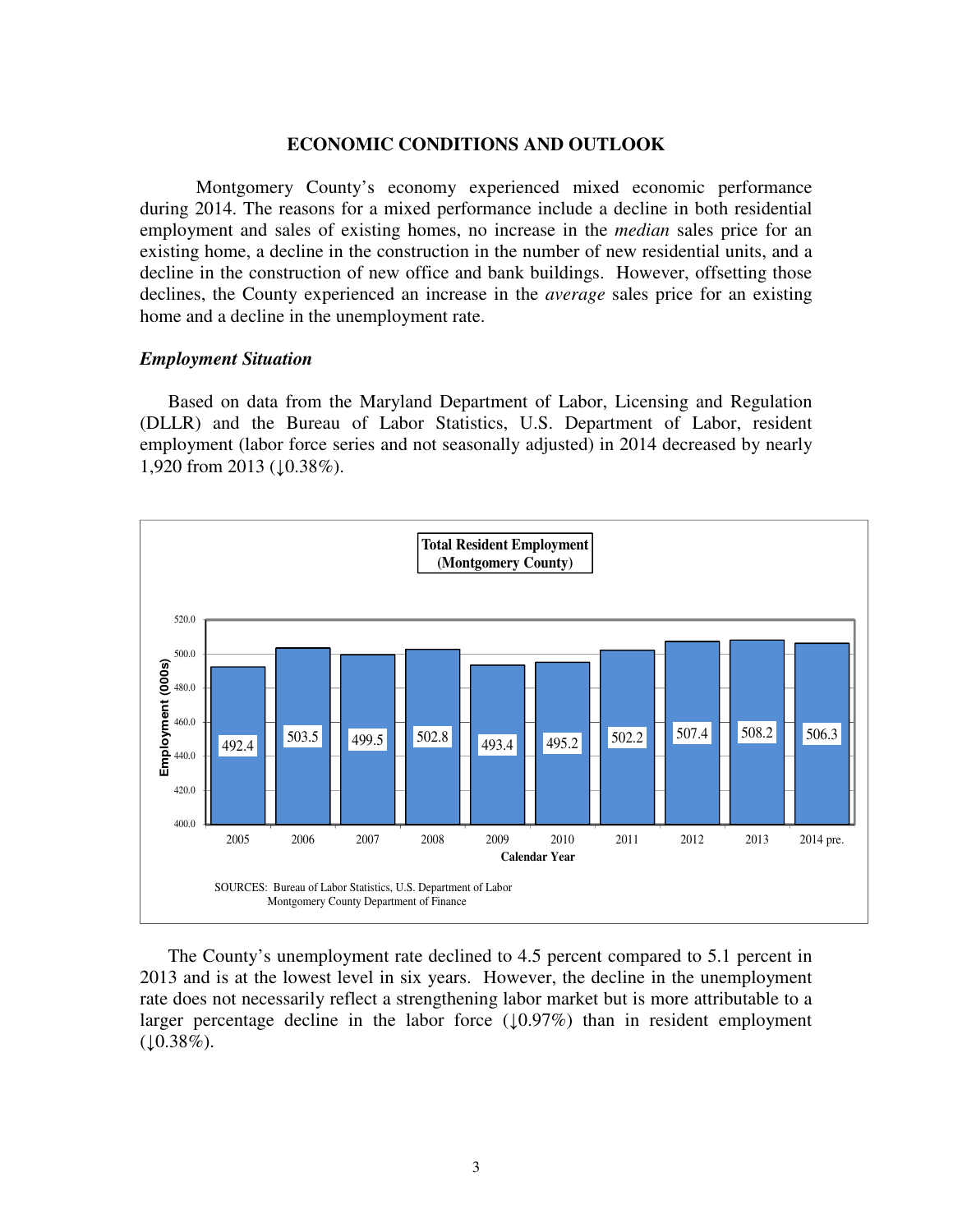

### *Construction Activity*

After experiencing an increase of over 100 percent in 2013, the construction of new residential units declined 5.9 percent in 2014. Even with that decline, the number of new residential units constructed in 2014 was the second highest number in ten years. The decrease was attributed to a drop in construction of single-family homes ( $\downarrow$ 10.8%) and multi-family units ( $\downarrow$ 3.7%). Total value added increased slightly from a total of \$933.7 million in 2013 to \$935.9 million in 2014 (↑0.2%). While the number of non-residential construction projects increased from 104 projects in 2013 to 152 in 2014 (↑46.2%), the total value added decreased from \$829.3 million to \$456.7 million ( $\downarrow$ 44.9%). The difference between the growth in the number of projects and the decline in value added is attributed to the decline in the amount of square footage for the construction of office and bank buildings from 1.735 million square feet in 2013 to less than 0.3 million square feet in 2014 and a decline in value added from \$182.2 million to \$52.1 million in 2014  $(172.1\%)$ .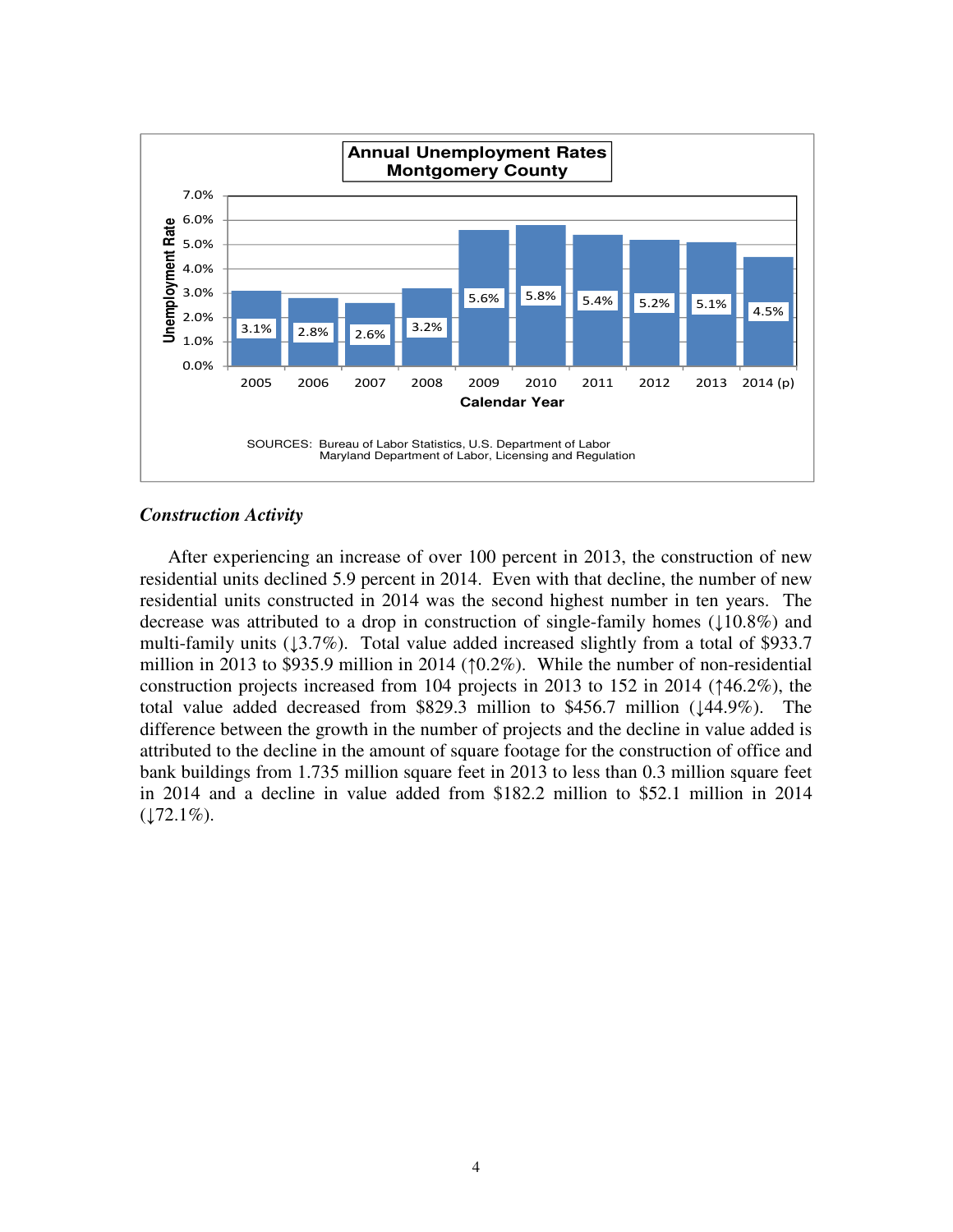

### *Residential Real Estate*

During calendar year 2014, existing home sales decreased 4.2 percent from 2013. Average sales prices for existing homes increased 0.7 percent in 2014 – the fifth consecutive annual increase since the 2008 real estate recession - but the median sales price did not change and remained at \$400,000 in 2014. Even with low mortgage rates, the real estate market in the County was weak with declining home sales and weak price increases. Such a weakness can be attributed to the weak employment situation during 2014 when resident employment declined 0.38 percent. Unless the employment outlook improves in the County, home sales will likely remain weak. Another factor is that the number of new listings for home sales, a measure of inventory-to-sales ratio, has remained at or below three-months of sales. At that level, average or median sales prices should increase at a greater rate than experienced in 2014.

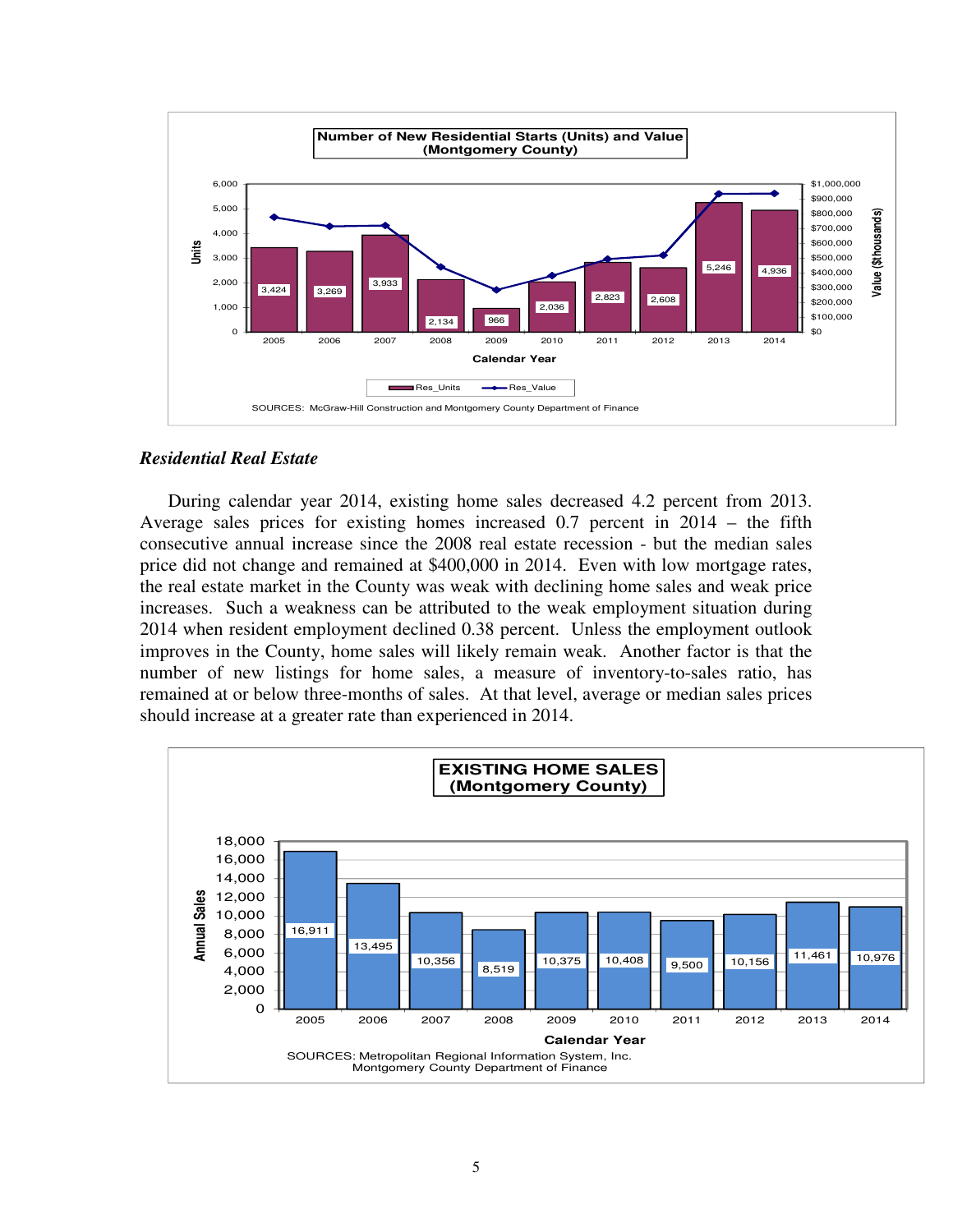

### *Retail Sales*

Using sales tax receipts as a measure of retail sales activity in the County, retail sales, including assessment collections, increased an estimated 3.0 percent during the first eleven months of 2014. Purchases of nondurable goods, which include food and beverage, apparel, general merchandise, and utilities and transportation, increased 4.3 percent during this period while sales of durable goods were up 3.4 percent. The increase in nondurable goods purchases was largely attributed to the increase in food and beverage items (↑5.6%) and utilities and transportation (↑5.4%), while the increase in purchases of durable goods was solely attributed to an increase in automobile sales and products (↑4.6%) and furniture and appliances (↑3.9%). Given the decline in home sales during 2014, the increase in sales of furniture and appliances is a conundrum given the historical relationship between home sales and sales of furniture and appliances.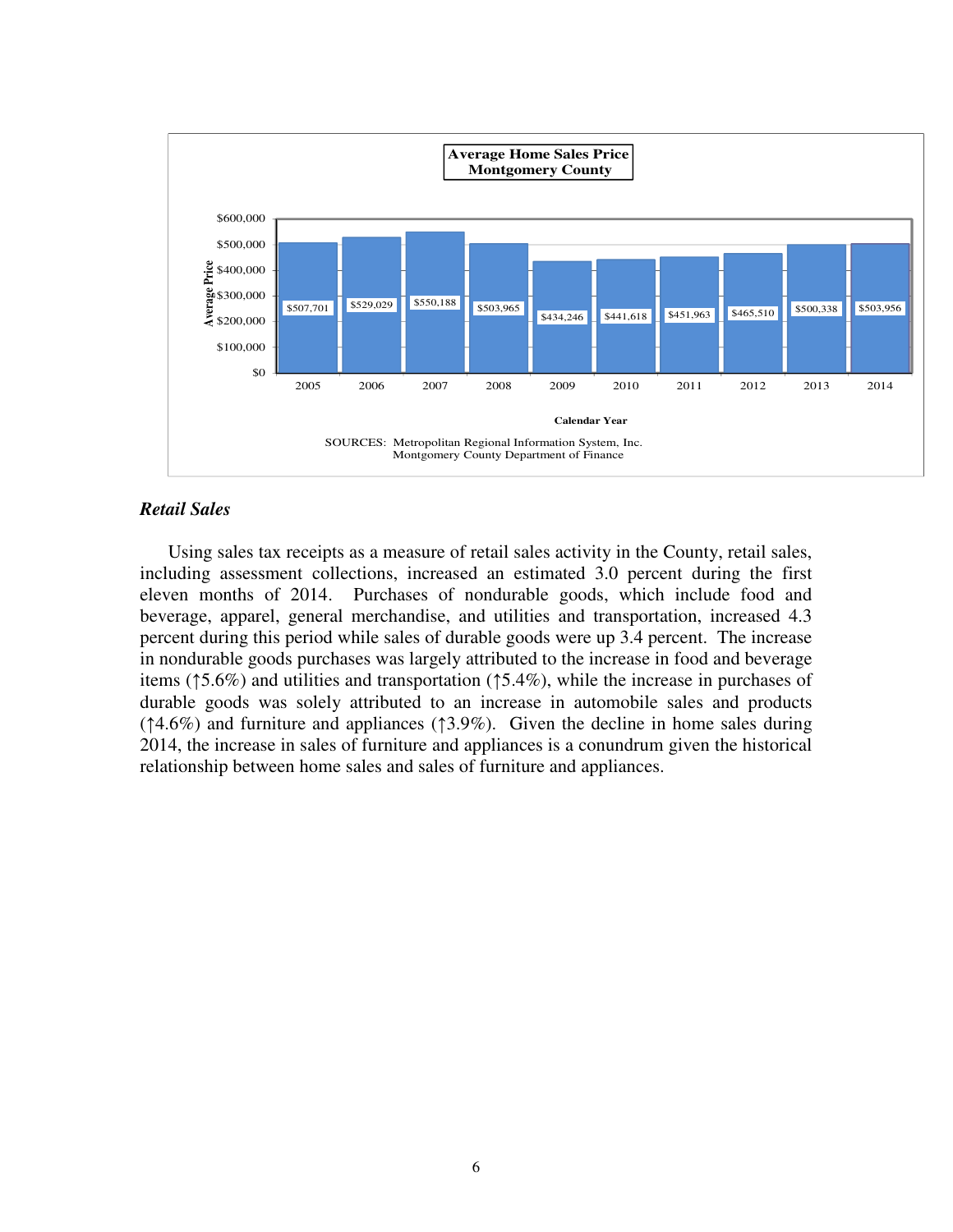### **ECONOMIC OUTLOOK**

The Department of Finance (Finance) expects that Montgomery County's economy will experience modest growth during the next six years.

• *Employment.* Finance estimates that payroll employment (survey of business establishments) will continue to increase from CY2014 to CY2021 and grow at an average annual rate of 1.0 percent over that period.



Finance also estimates that resident employment (survey of households) will recover from the decrease in CY2014 and increase at an average annual rate of 1.1 percent from CY2014 to CY2021.

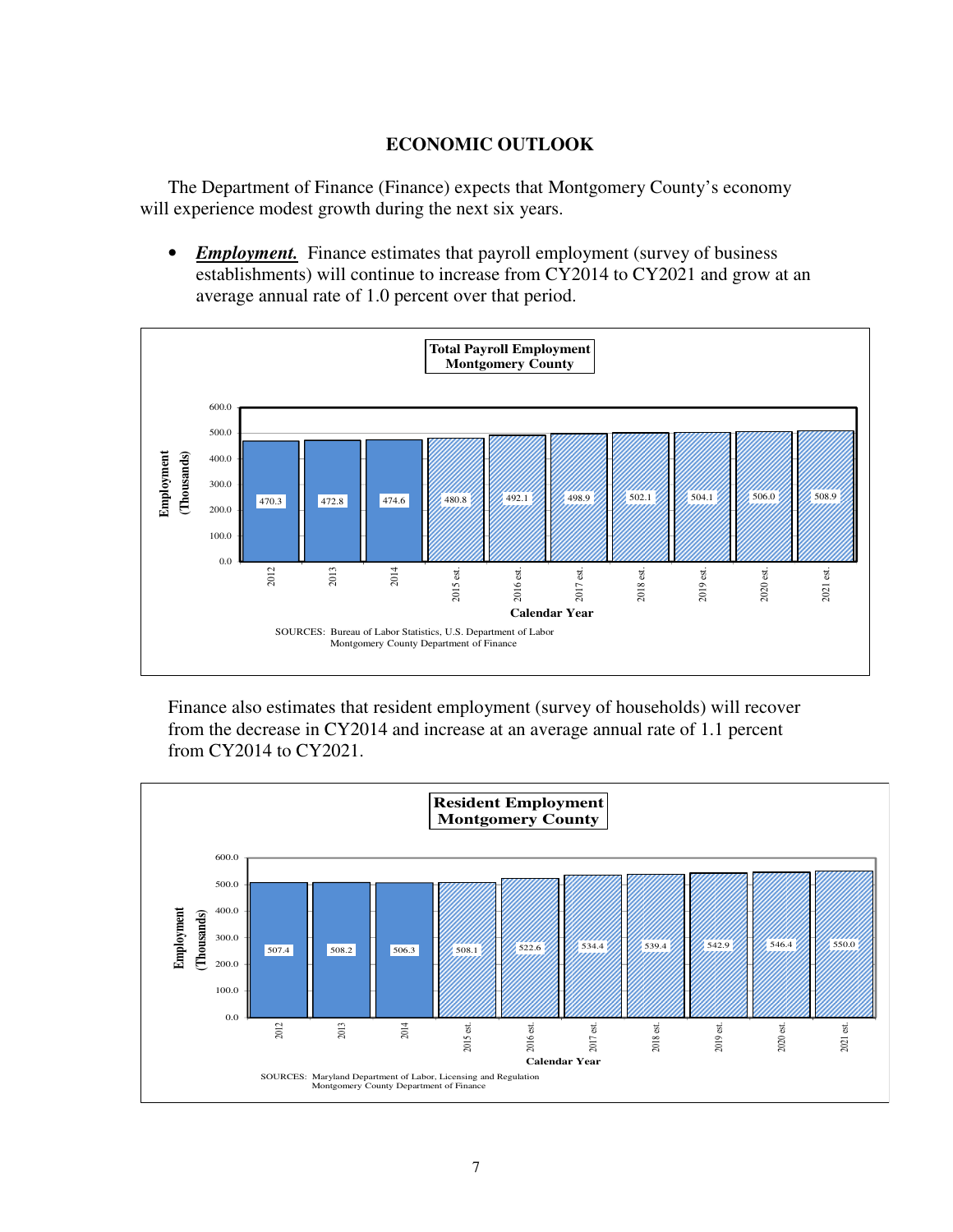- *Personal Income.* Finance estimates that total personal income in Montgomery County will grow at an average annual rate of 3.8 percent from CY2013, the latest date for which data are available from the Bureau of Economic Analysis, U. S. Department of Commerce, to CY2021. By CY2021, Finance also estimates that total personal income will reach \$99.9 billion, and that wage and salary income will grow at an average annual rate of 3.9 percent between CY2013 and CY2021. Total wage and salary income is estimated to reach \$45.3 billion by CY2021.
- **Inflation (annual average).** Finance estimates that the overall regional inflation index will steadily increase from an estimated 1.64 percent in CY2014 to 3.30 percent by CY2021.



*Interest Rates.* Based on its decision at the January 2015 meeting, the Federal Open Market Committee (FOMC or Committee) "reaffirmed its view that the current 0.00 to 0.25 percent target range for the federal funds rate remains appropriate. In determining how long to maintain this target range, the Committee will assess progress – both realized and expected – toward its objectives of maximum employment and 2 percent inflation." Since the yield on the County's short-term investments is highly correlated with the federal funds rate, Finance estimates that the County will earn an average of 0.17 percent in investment income on its short-term portfolio in fiscal year (FY) 2015 with increases to 0.65 percent in FY2016 and 1.25 percent in FY2017.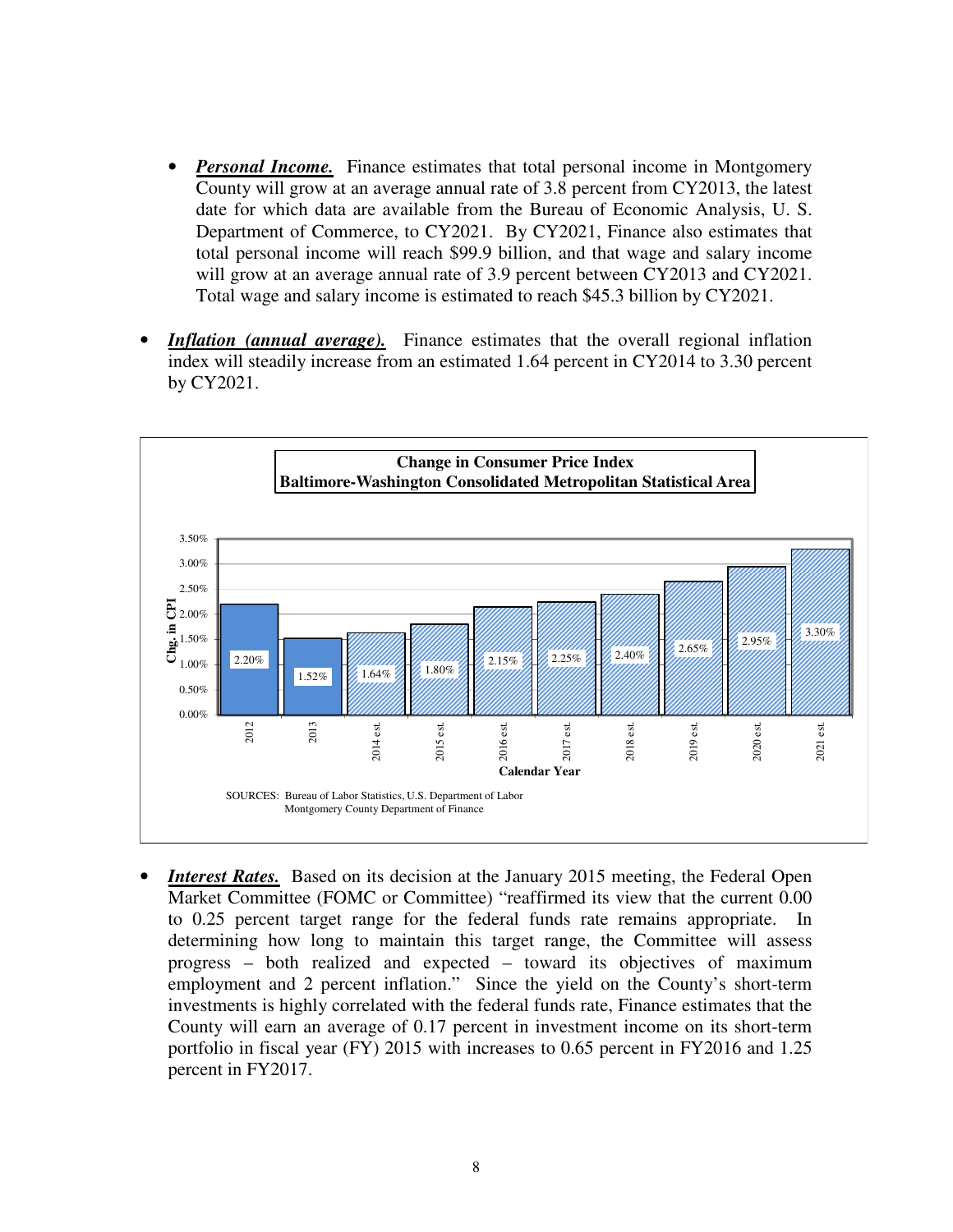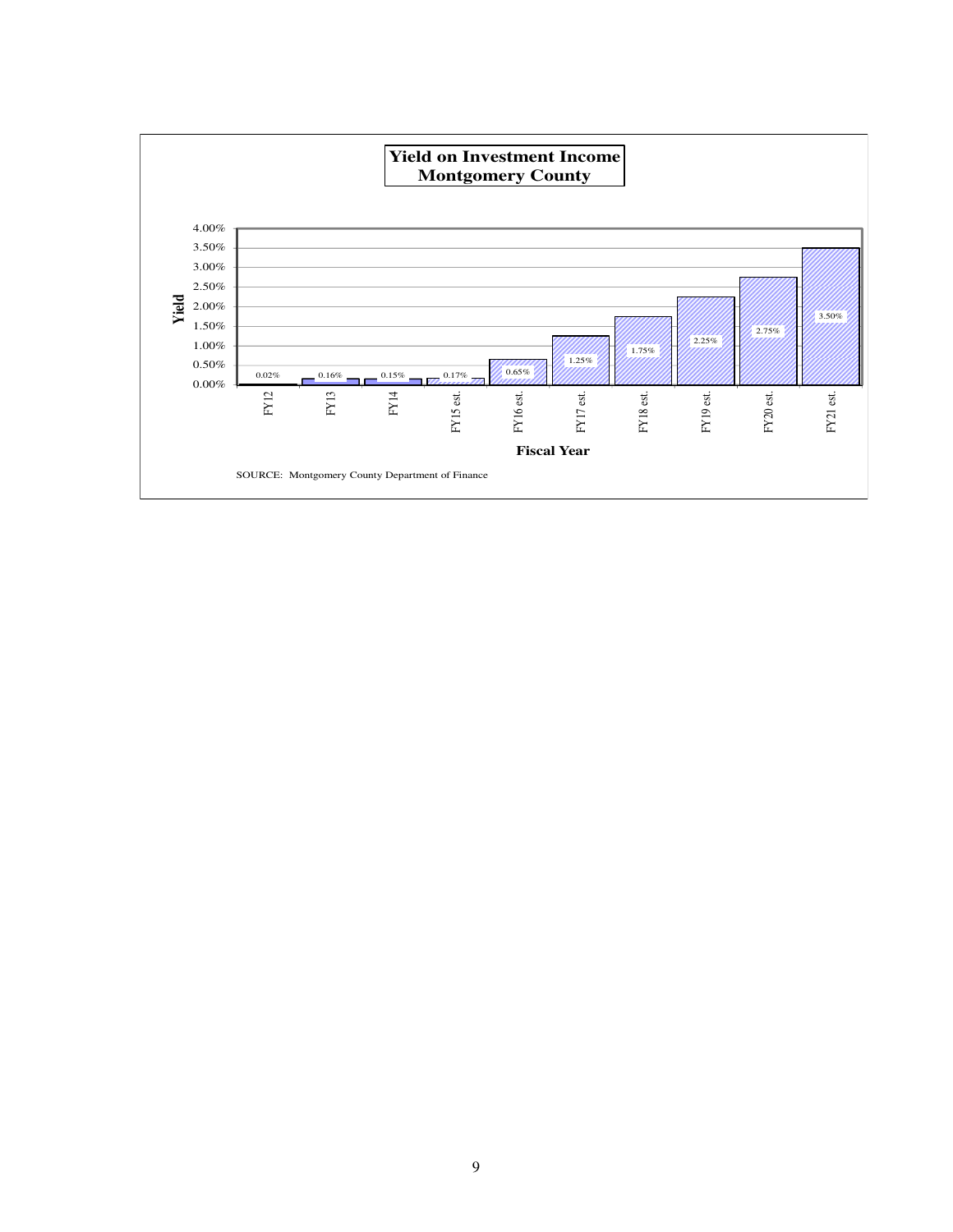### **DISCUSSION FRAMEWORK**

The economic estimates provide a framework for the Department of Finance's revenue projections for FY2016 through FY2021. The following issues create the framework for the discussion that is the focus of the Business Advisory Panel. In order to gain a better sense of the direction of the major industrial sectors, it would be helpful if the participants of the Business Advisory Panel could comment on our estimates and discuss the major economic trends that affect your industry sector in the next six years. The following list of items, if applicable to your sector, may be used to focus your discussion:

### **Real Estate**

- $\triangleright$  Residential construction
- $\triangleright$  Commercial construction
- $\triangleright$  Foreclosures/short sales
- $\triangleright$  Prices/rents
- $\triangleright$  Vacancy rates
- Loan conditions − residential and commercial sectors

### **Income**

- $\triangleright$  Capital gains
- $\triangleright$  Estimated payments
- $\triangleright$  Wage and salary growth

### **Industry Sectors**

- $\triangleright$  Business activity
- $\triangleright$  Employment outlook
- $\triangleright$  Consumer spending
- $\triangleright$  Federal government spending and employment

### **Risk to the Forecasts (Assumptions)**

- $\triangleright$  Federal government
- $\triangleright$  Employment
- $\triangleright$  Interest rates
- $\triangleright$  Inflation
- $\triangleright$  Oil prices
- Domestic stock market volatility attributed to current and future international economic and political events
- $\triangleright$  Federal Reserve policy
- $\triangleright$  Residential/commercial development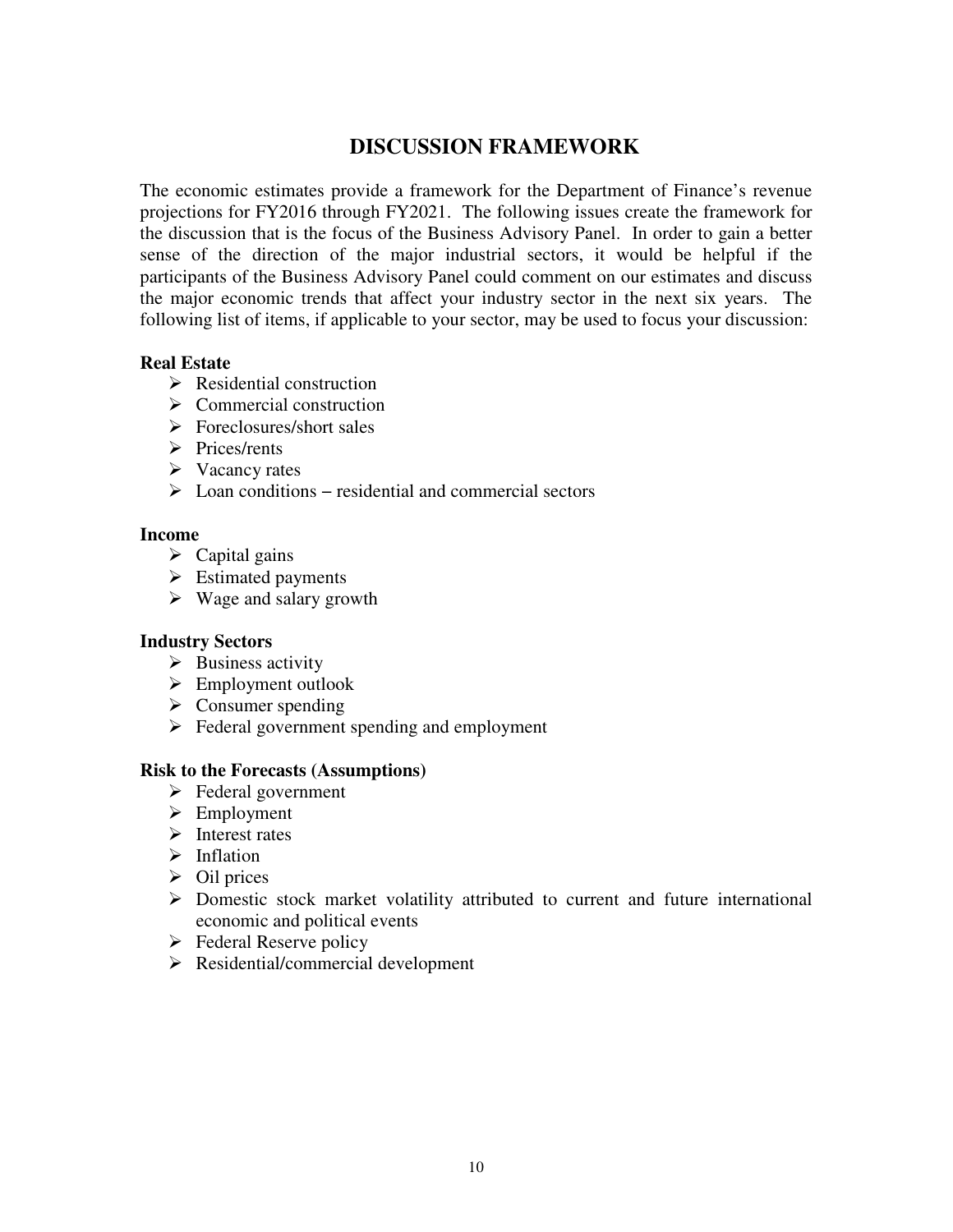



Montgomery CountyBusiness Advisory Panel

## **The U.S., Washington Metropolitan Area and Suburban MarylandEconomic Performance and Outlook**

Stephen S. Fuller, Ph.D.Dwight Schar Faculty Chair and University Professor Director, Center for Regional AnalysisGeorge Mason University

February 25, 2015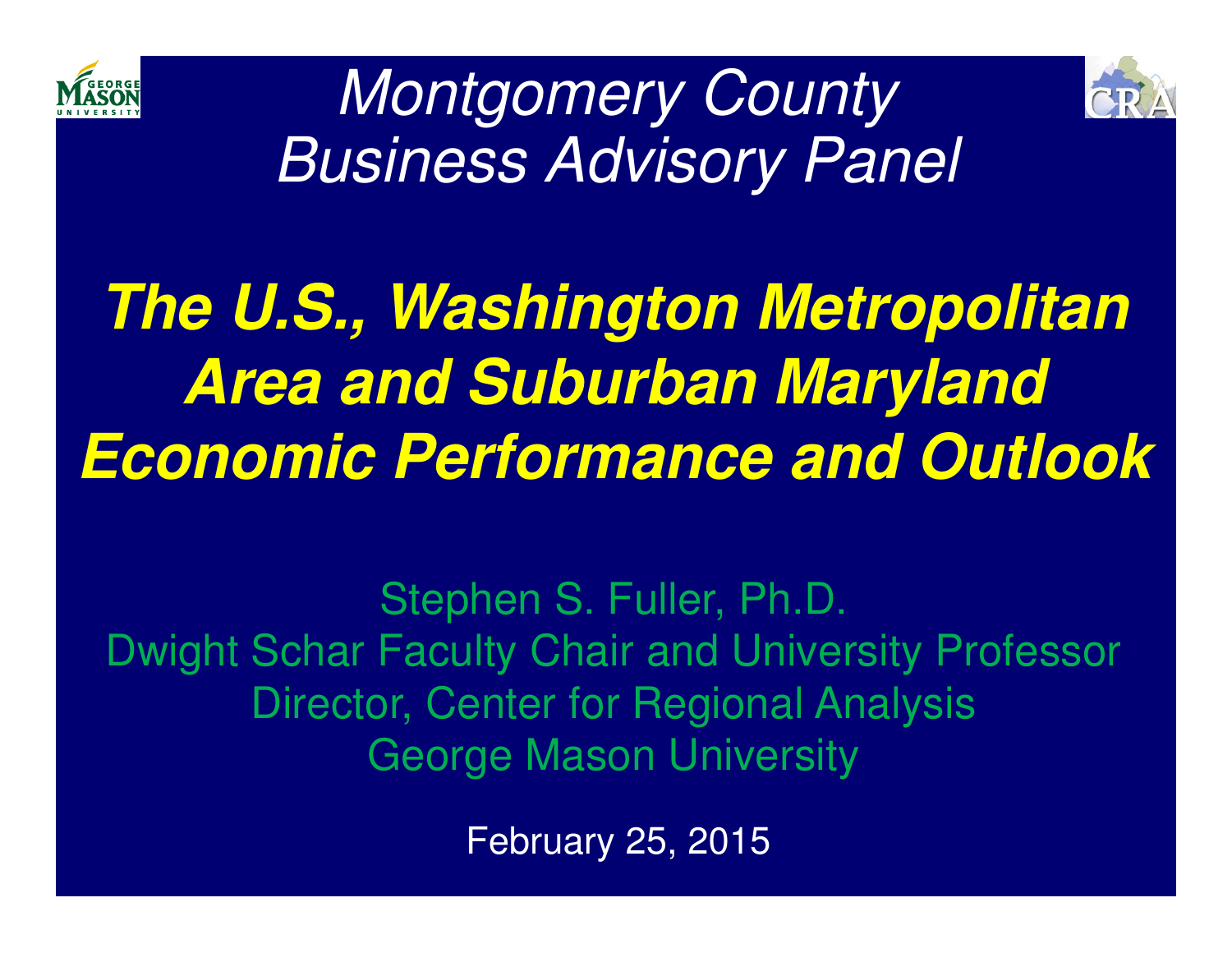



## U.S. Gross Domestic ProductQuarterly Change: 2007 – 2015



Source: Bureau of Economic Analysis, IHS Economics February 2015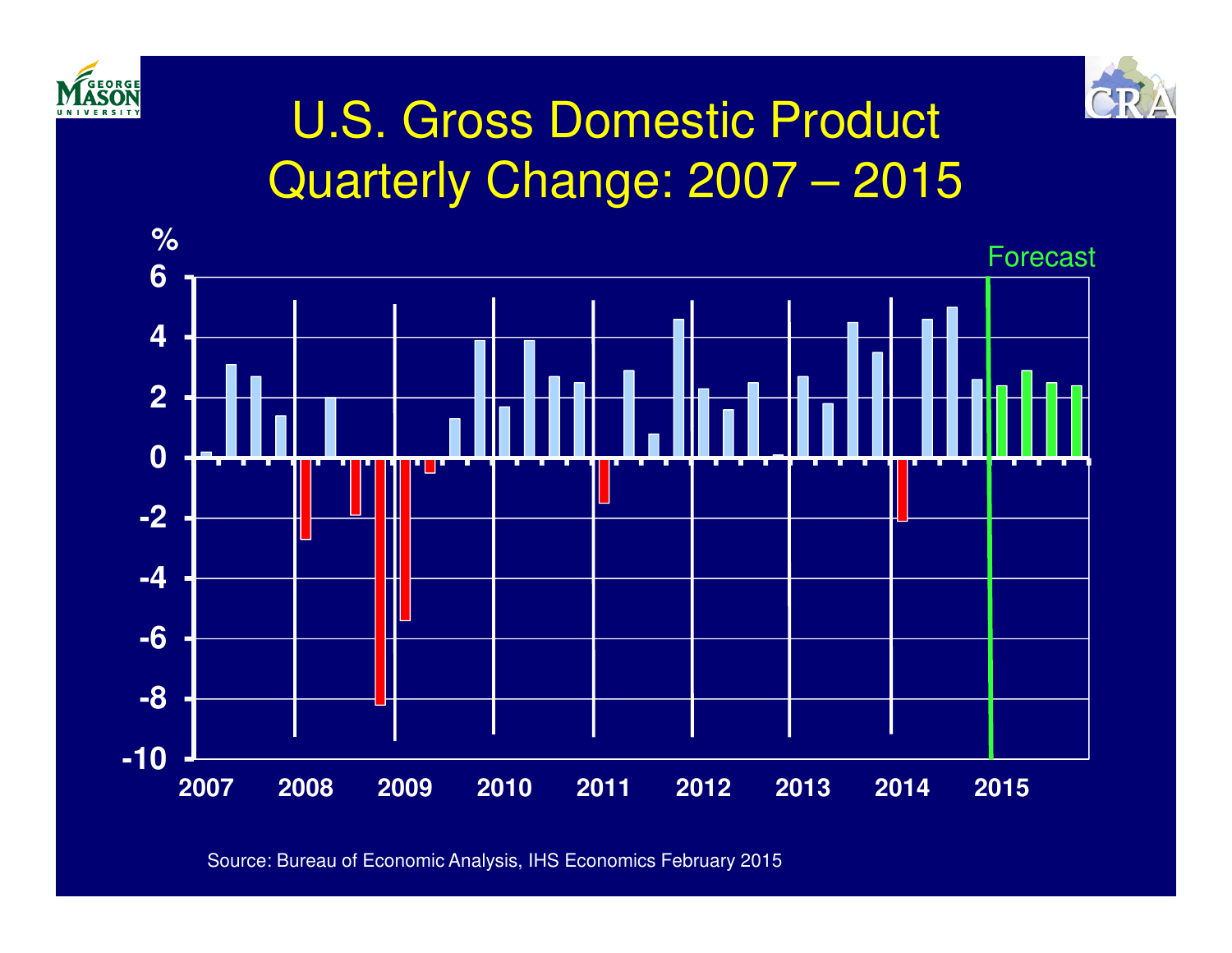



## U.S. Payroll Job Change by SectorJan 2014 – Jan 2015

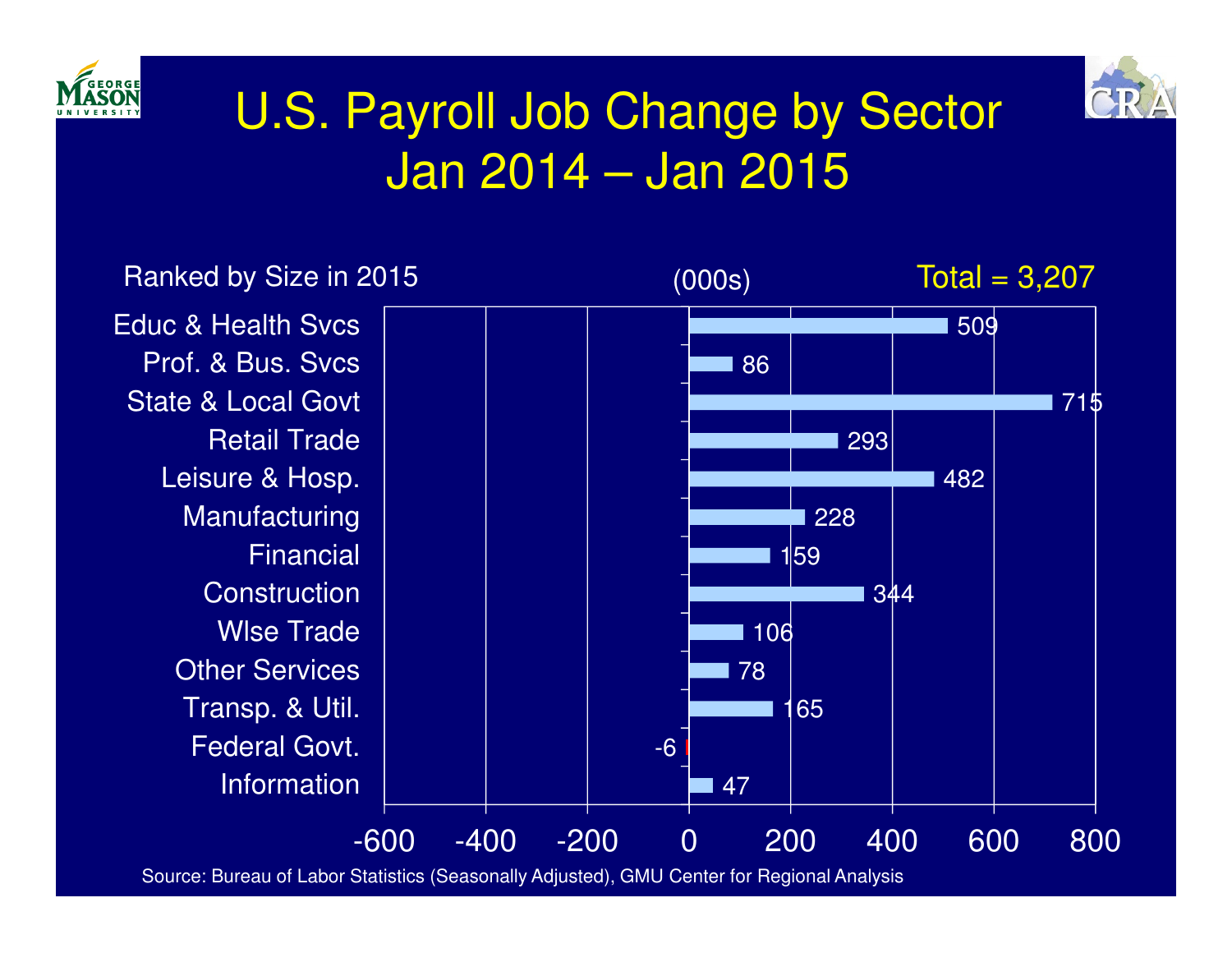



### Initial Claims for Unemployment4-Week Moving Average

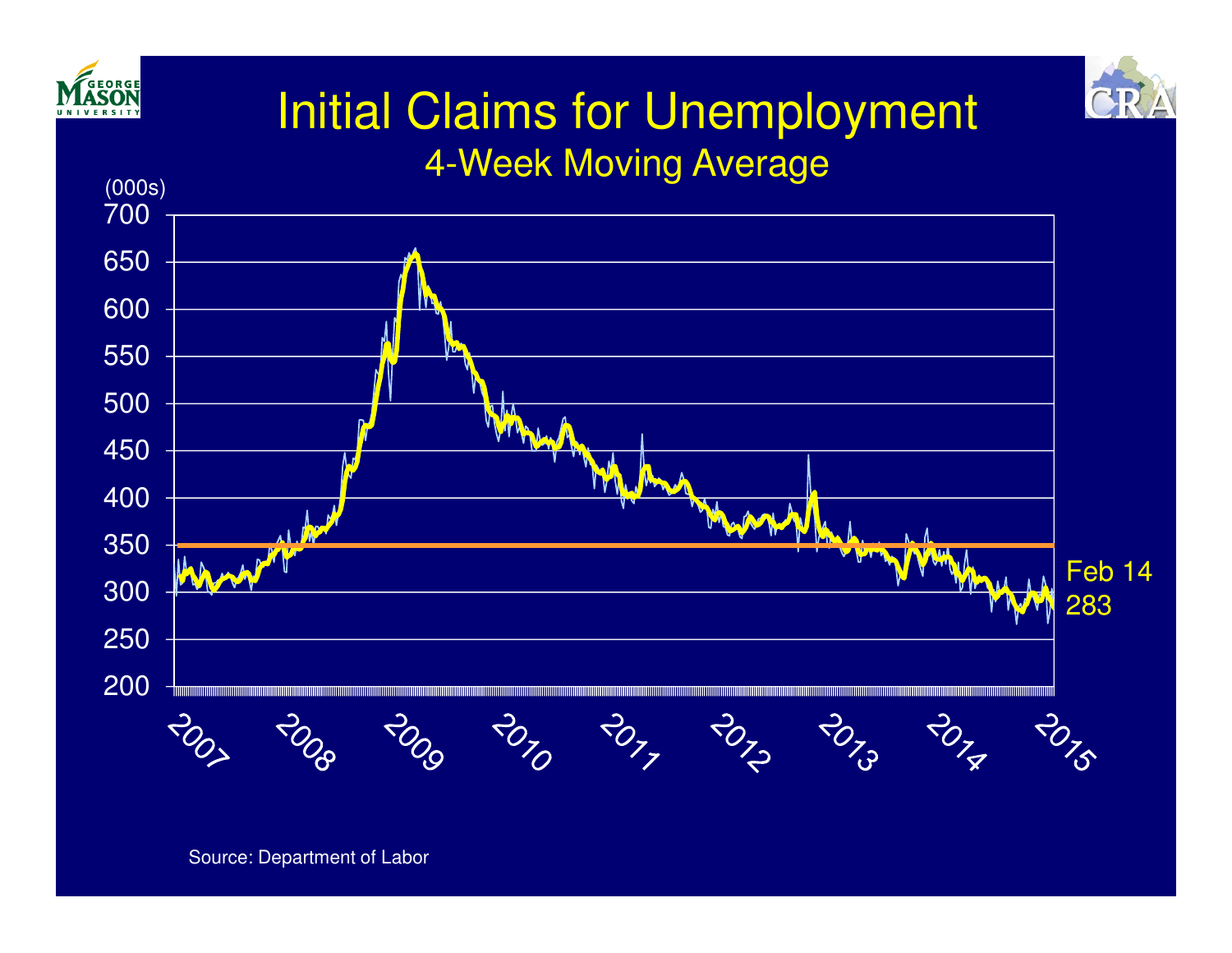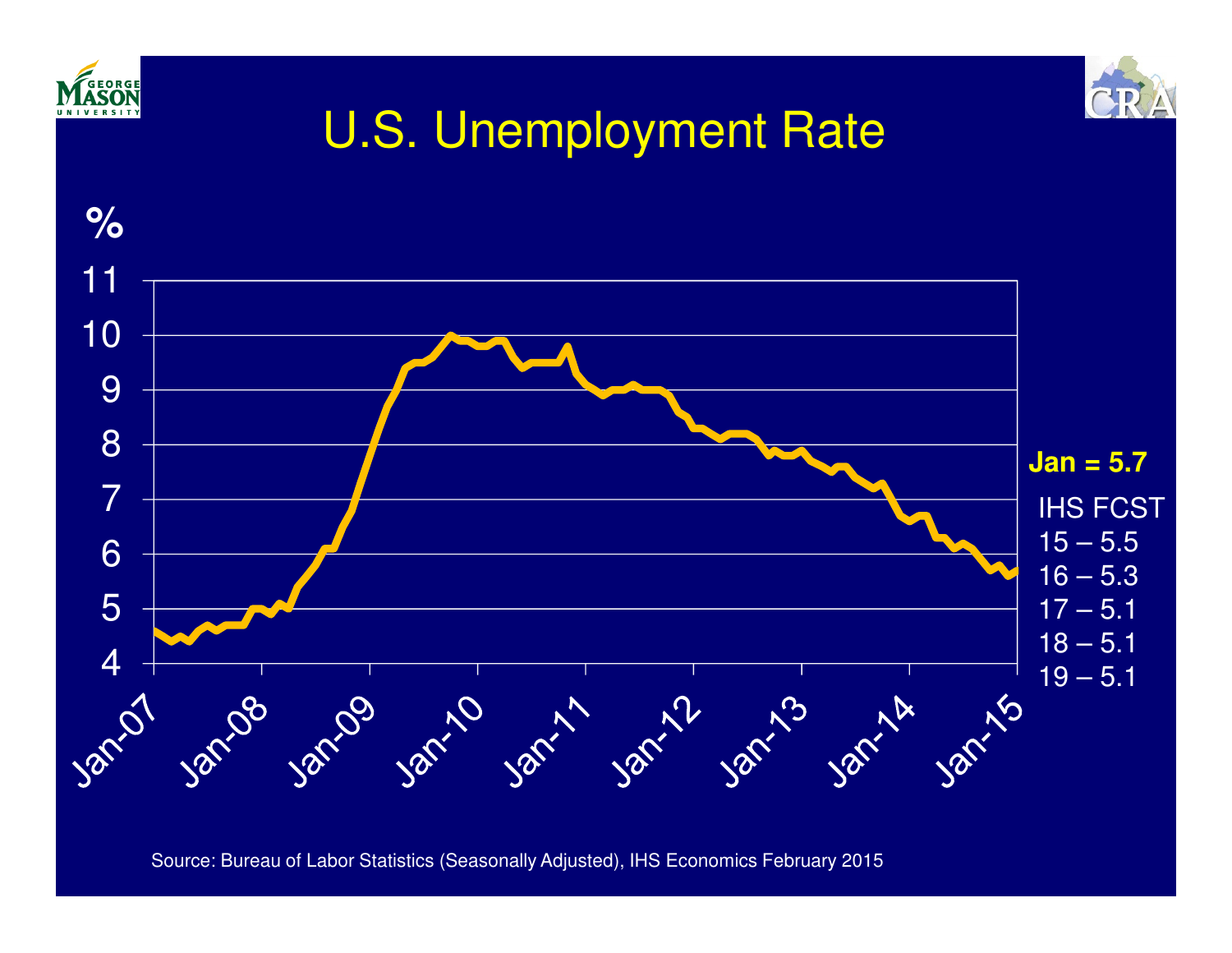



## Consumer Confidence



Source: The Conference Board, GMU Center for Regional Analysis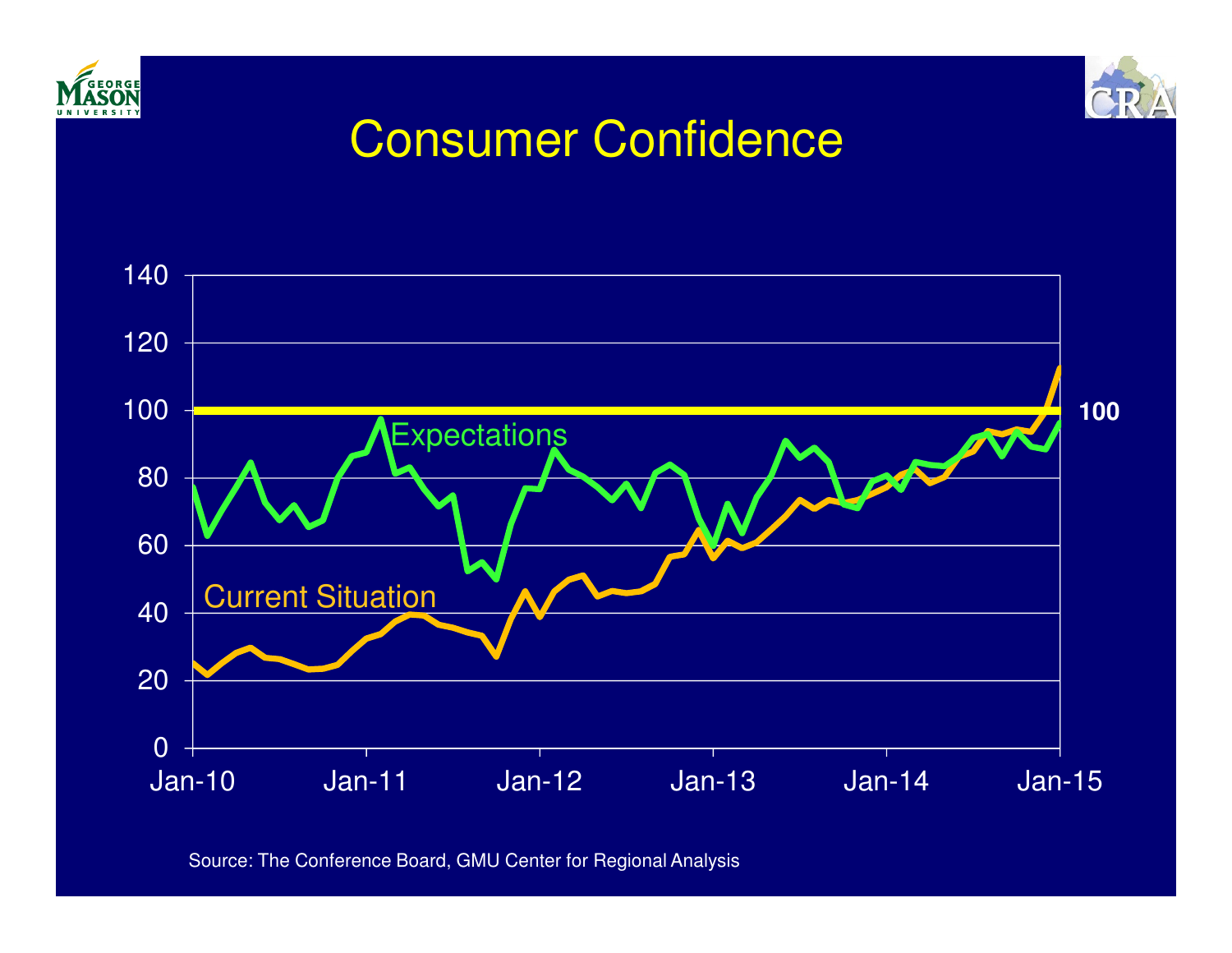



## Oil Prices\$ per barrel

\$/barrel

 2006<br>2008 2010<br>2008 2010<br>2014  $Forecast \gt\gt\gt\gt\gt\gt$ 

Source: IHS Economics February 2015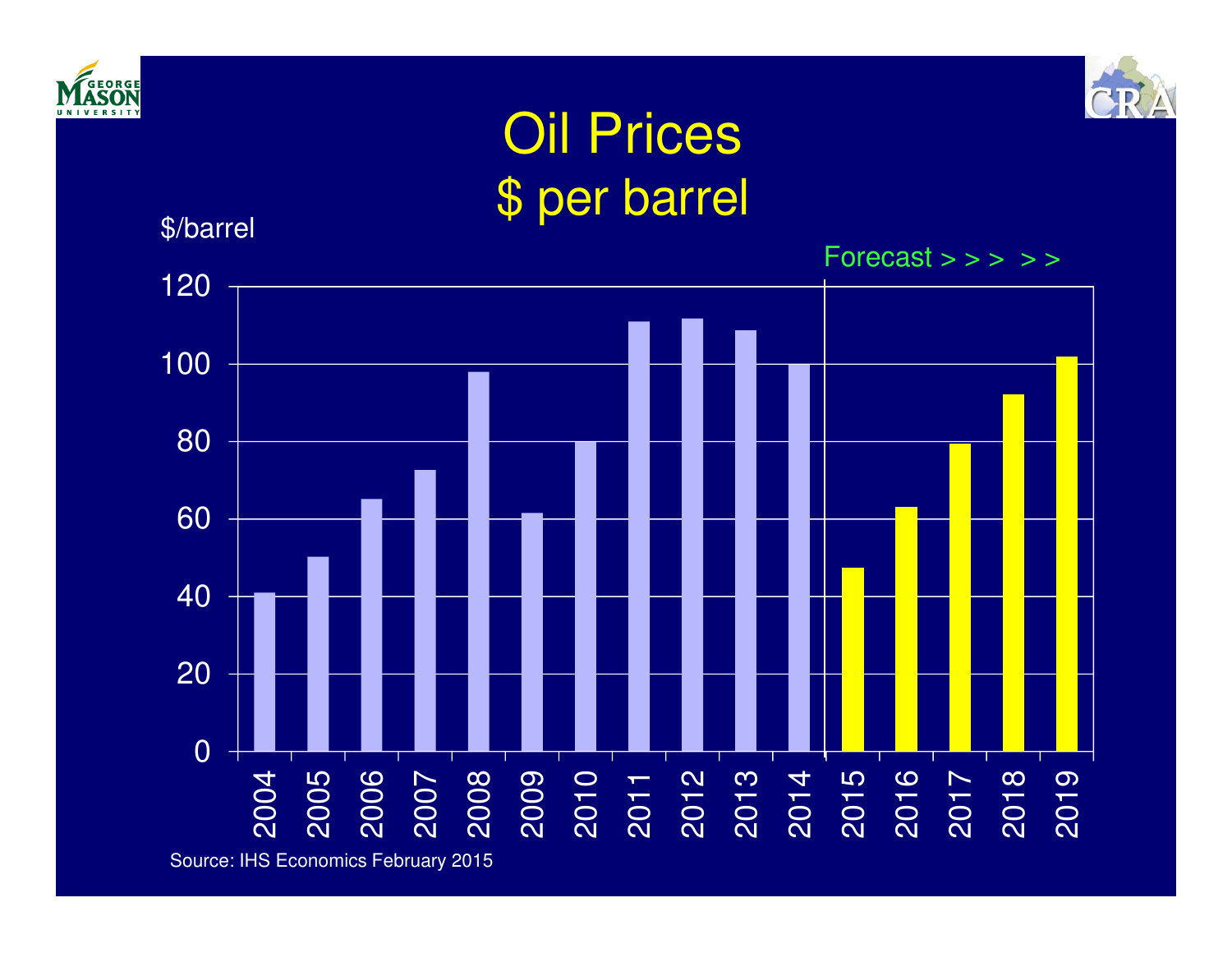

Source: Bureau of Labor Statistics, IHS Economics February 2015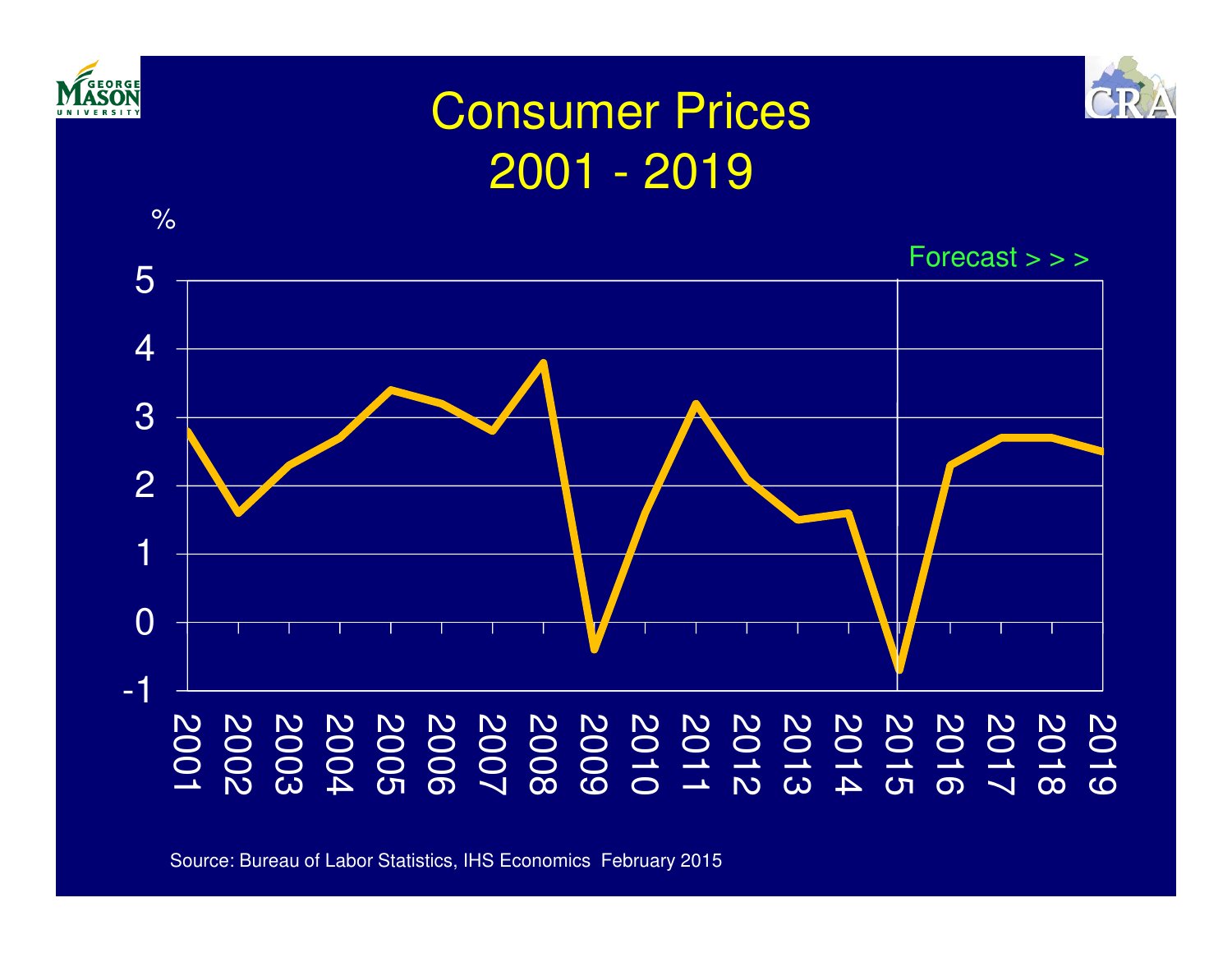



## Interest Rates2001 - 2019

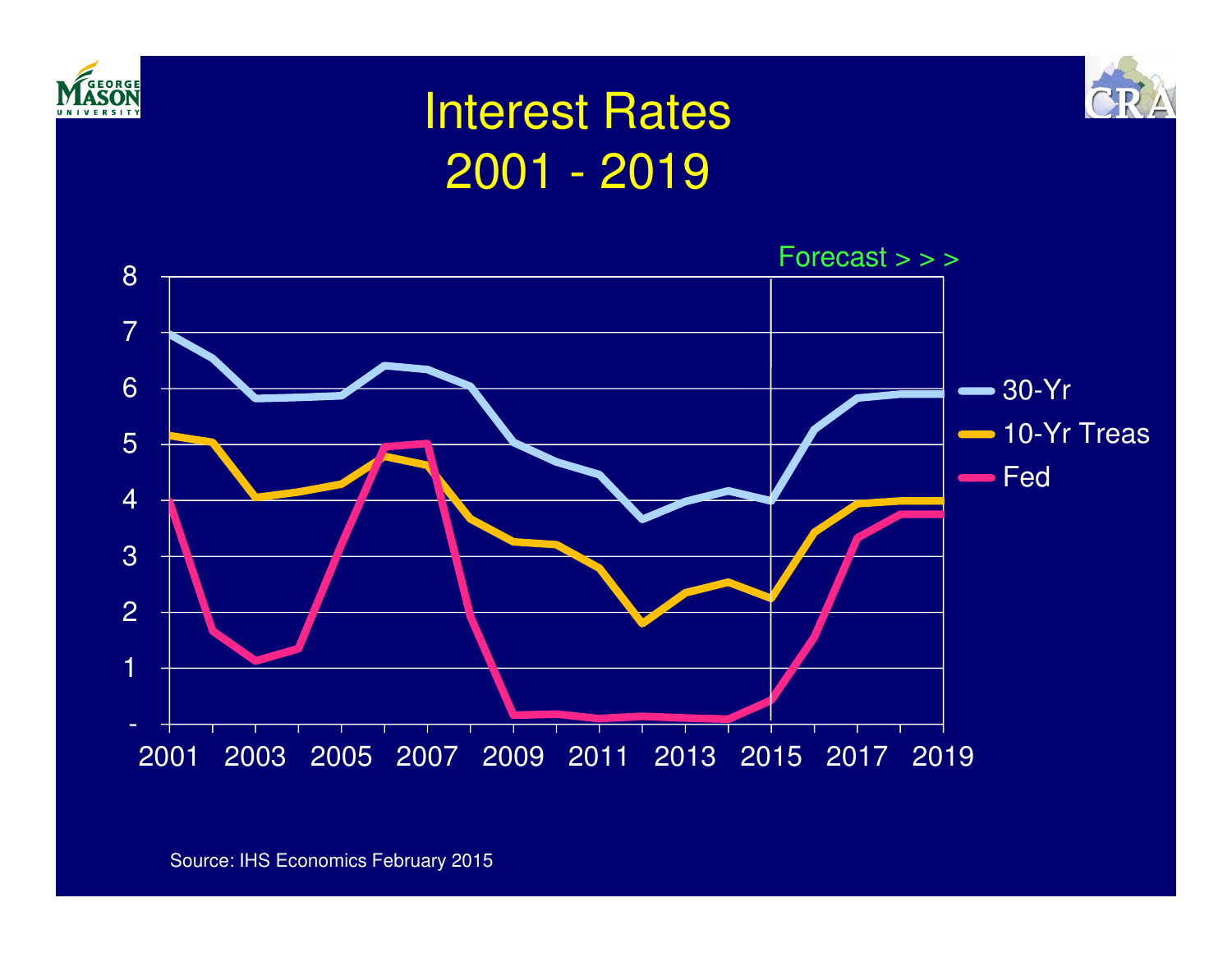

Source: Bureau of Economic Analysis, IHS Economics February 2015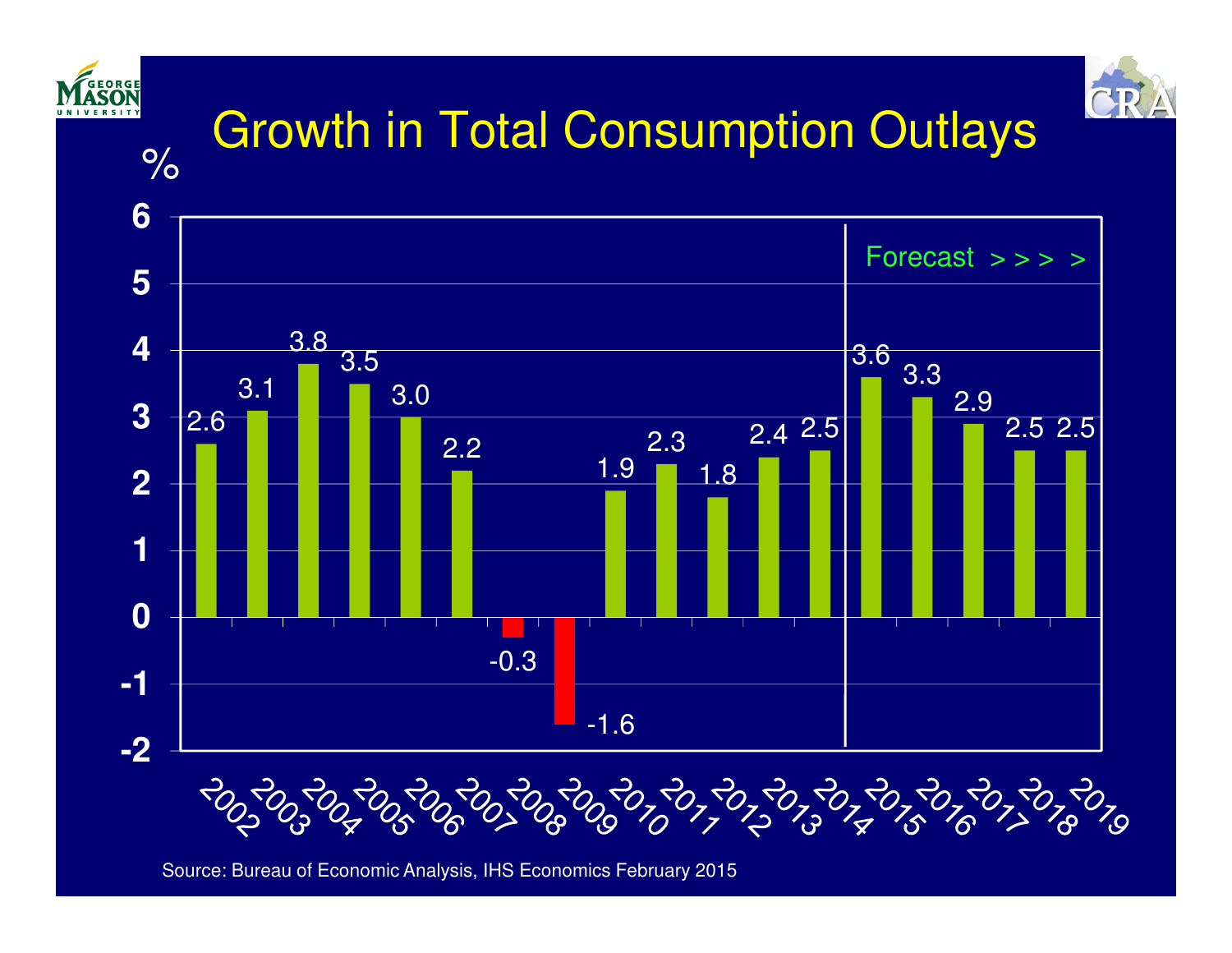



## **From the Recession to the Federal Sequester and Shutdown**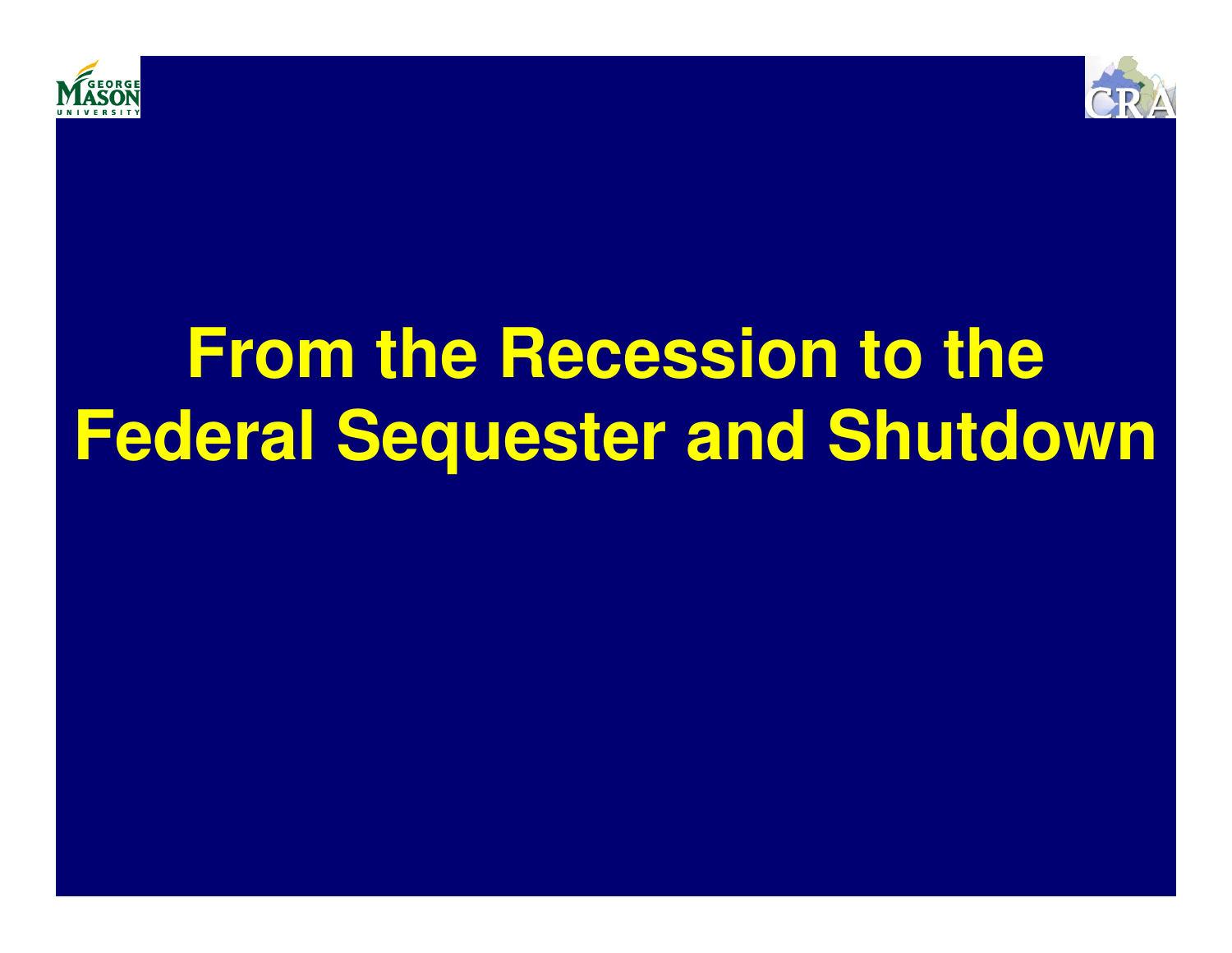



## WMSA Payroll Job Change: Private Sector

The Great Recession and Recovery

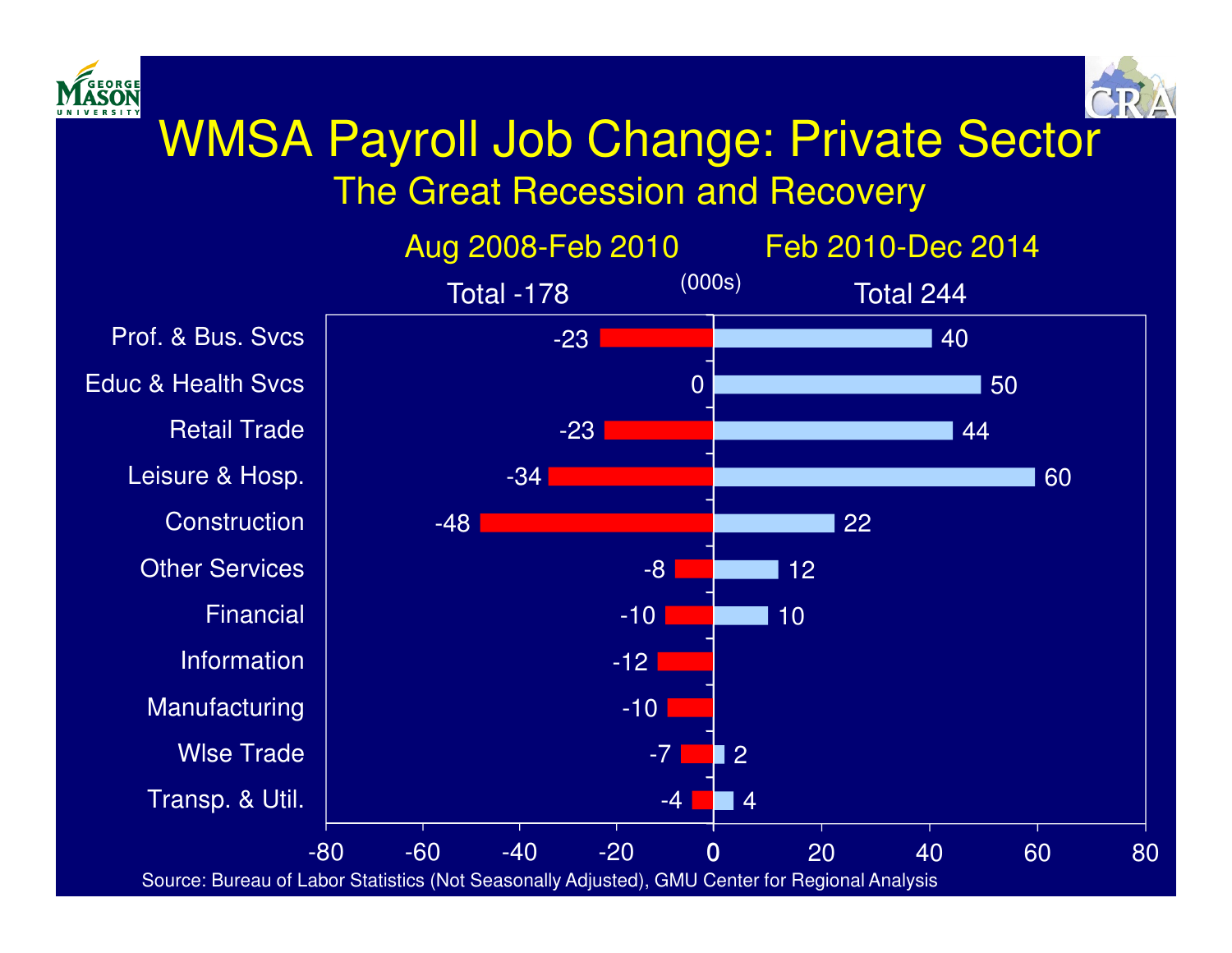



The GRP\* Effects of Private Sector Job Change in the Washington Metropolitan AreaAug 2008-Dec 2014 (in 2014 \$s)

| Job Change        | <b>Total GRP Value</b>            |
|-------------------|-----------------------------------|
| - 177,700         | $-$ \$28,467,350,000 <sup>1</sup> |
| <u> + 243,900</u> | $+$ \$27,653,900,000 <sup>2</sup> |
| $+66,200$         | $-$ \$813,450,000                 |

Source: GMU Center for Regional Analysis\*Gross Regional Product1 \$156,199 per job contribution to GRP2 \$113,382 per job contribution to GRP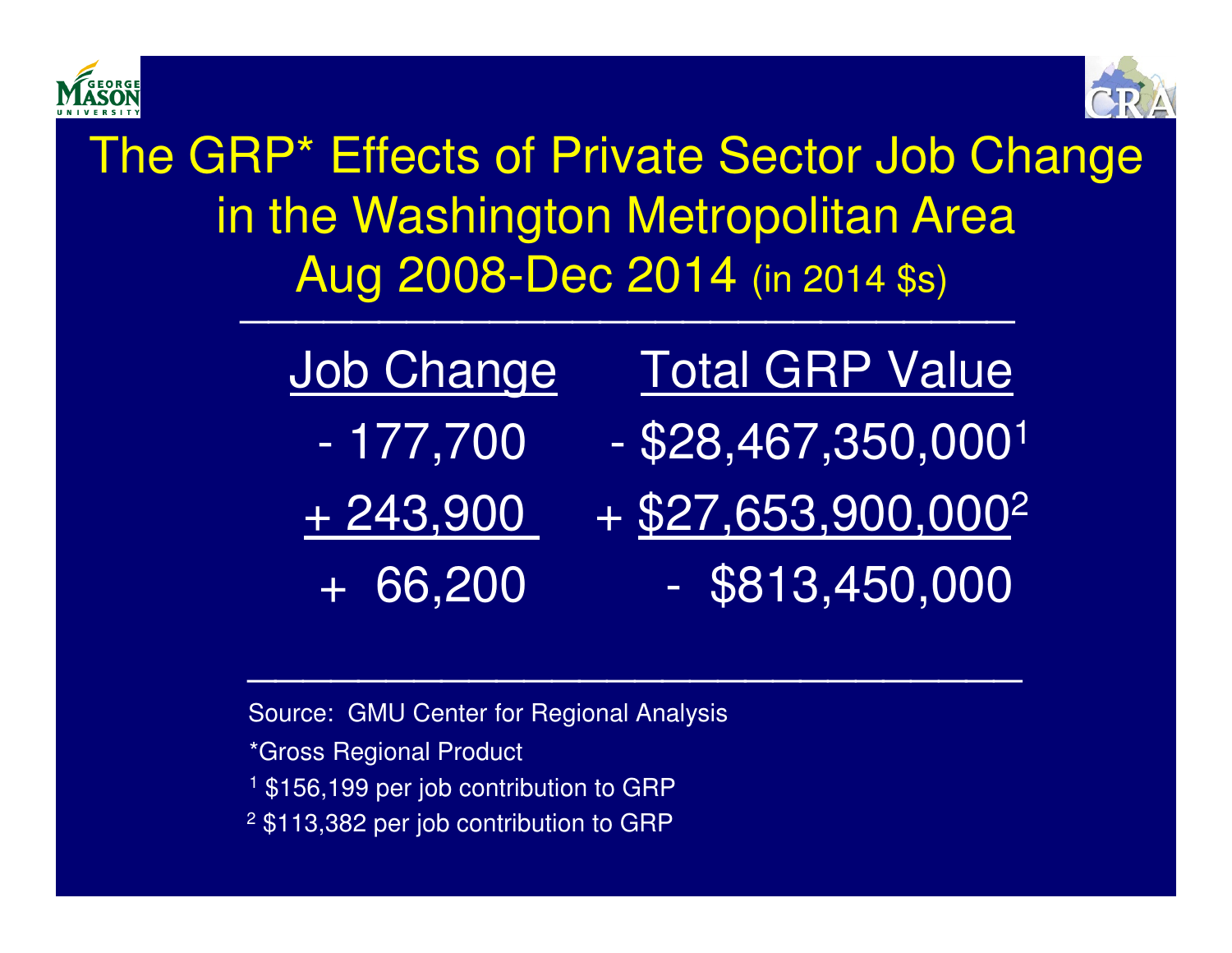



## **2010 Structure of the Greater Washington Economy**

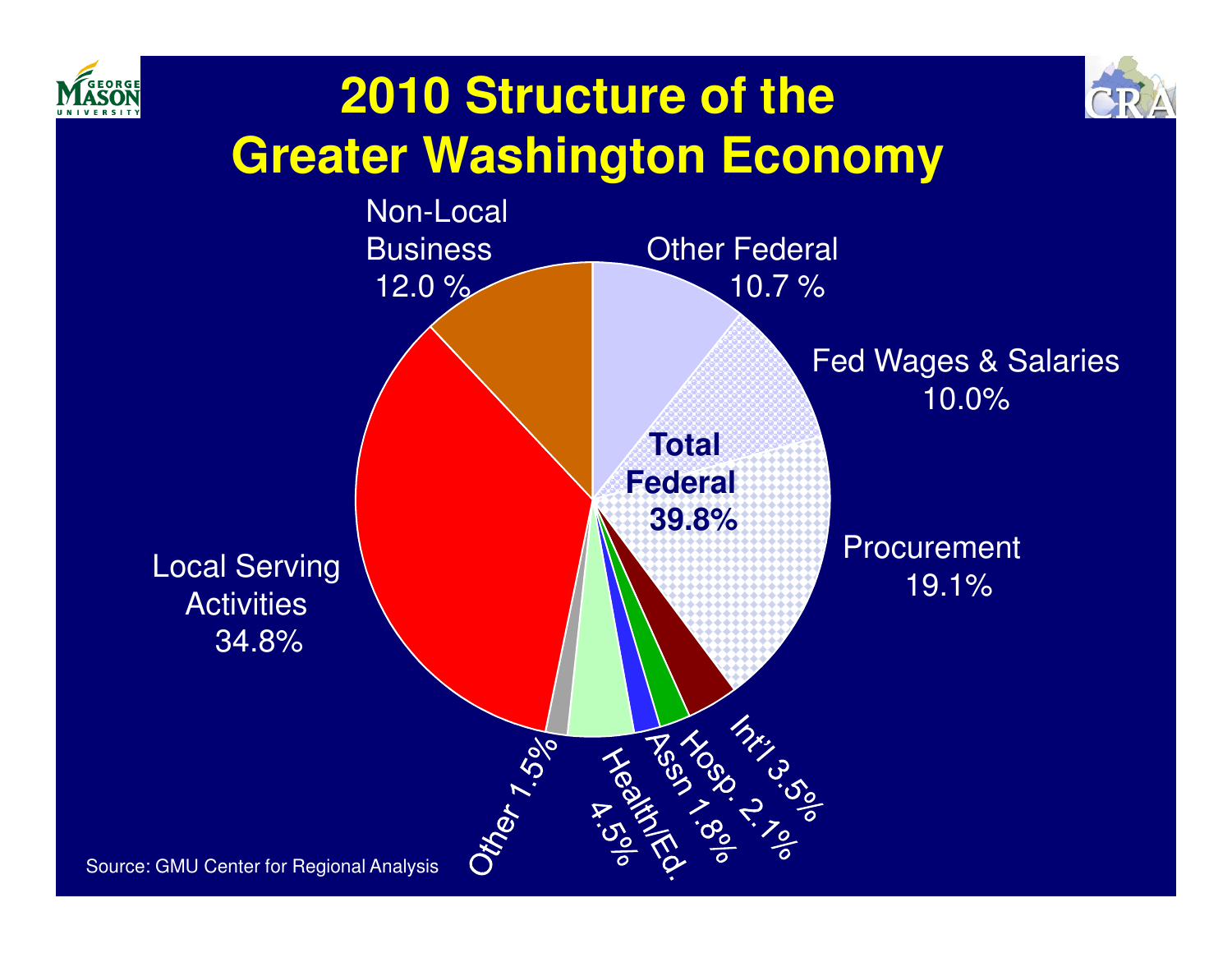



## Summary of Federal Spending Trends in the Washington Metropolitan Area, 2010-2013

- • Federal Procurement Outlays declined \$13.3 billion or 16.1% between FY 2010 and FY 2013.
- Federal employment has declined since peaking in July 2010, losing 21,800 jobs or 5.6%.
- • Federal payroll declined by \$2.4 billion or 5.7% between FY 2010 and FY 2014 and will continue to decline as the workforce shrinks and older workers retire and are replaced by younger workers.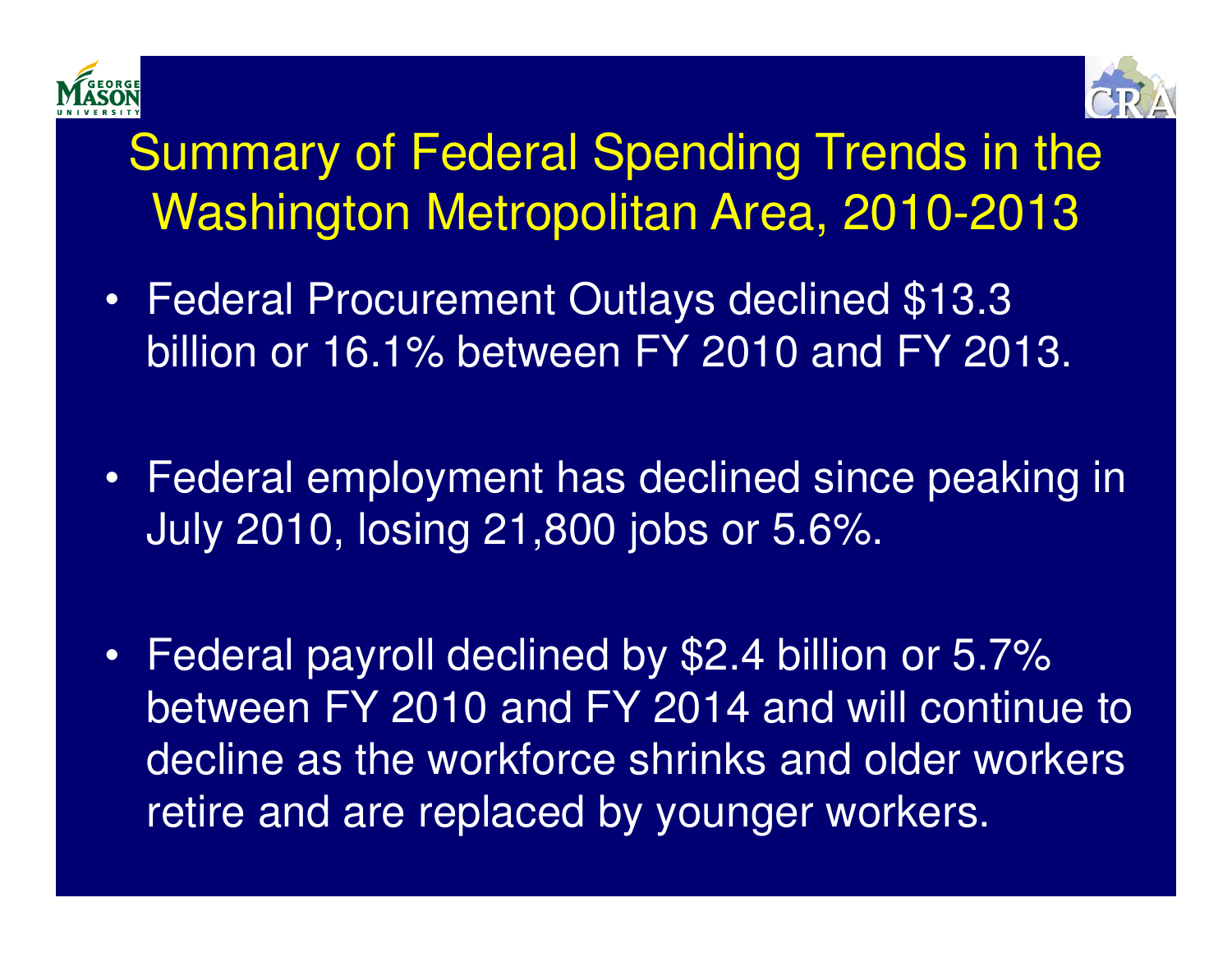



## Federal Employment in theWashington Metro Area, 1950-2014



Source: US Bureau of Labor Statistics (Not Seasonally Adjusted), GMU Center for Regional Analysis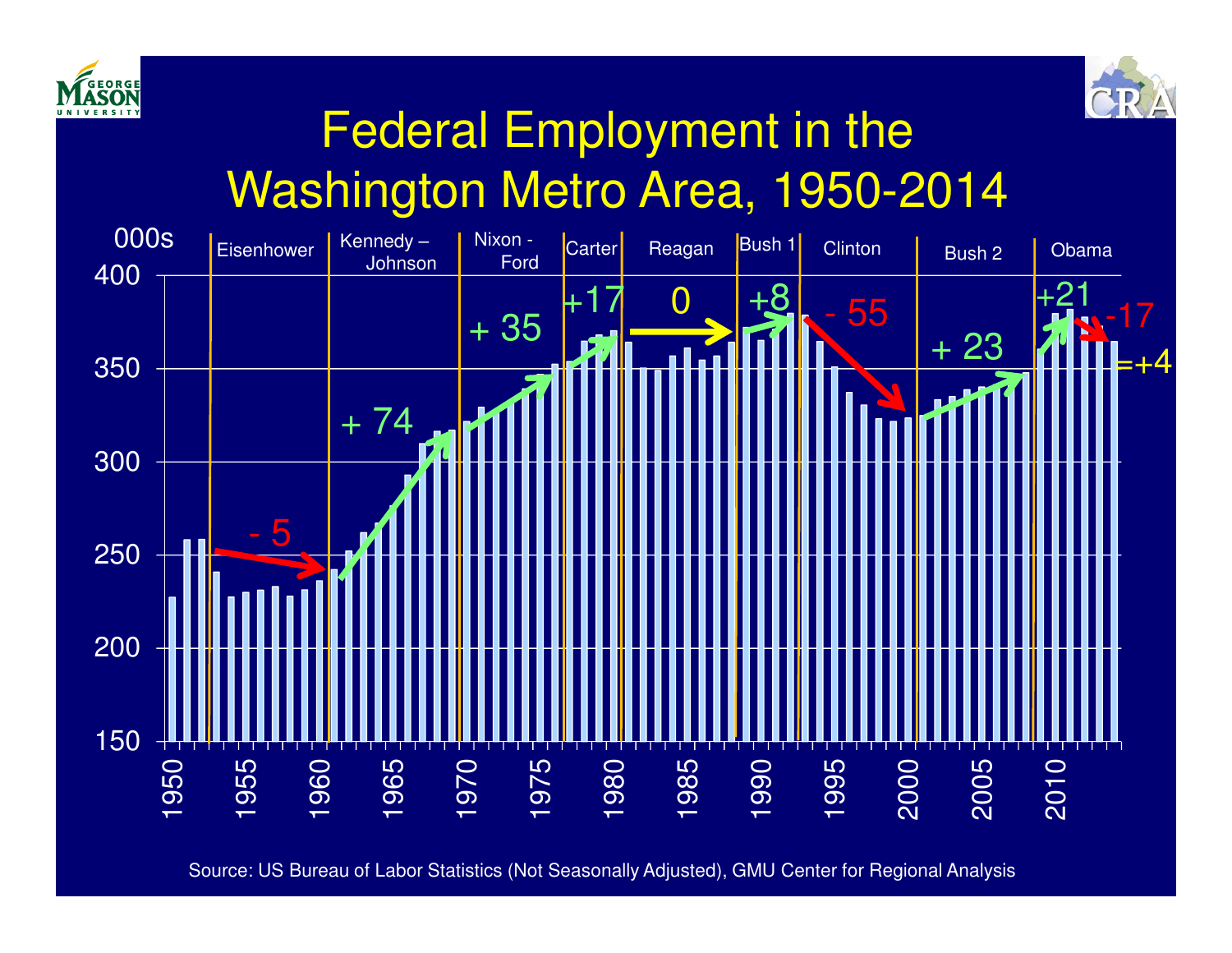



## Federal GovernmentWashington MSA



Source: Bureau of Labor Statistics (Not Seasonally Adjusted), GMU Center for Regional Analysis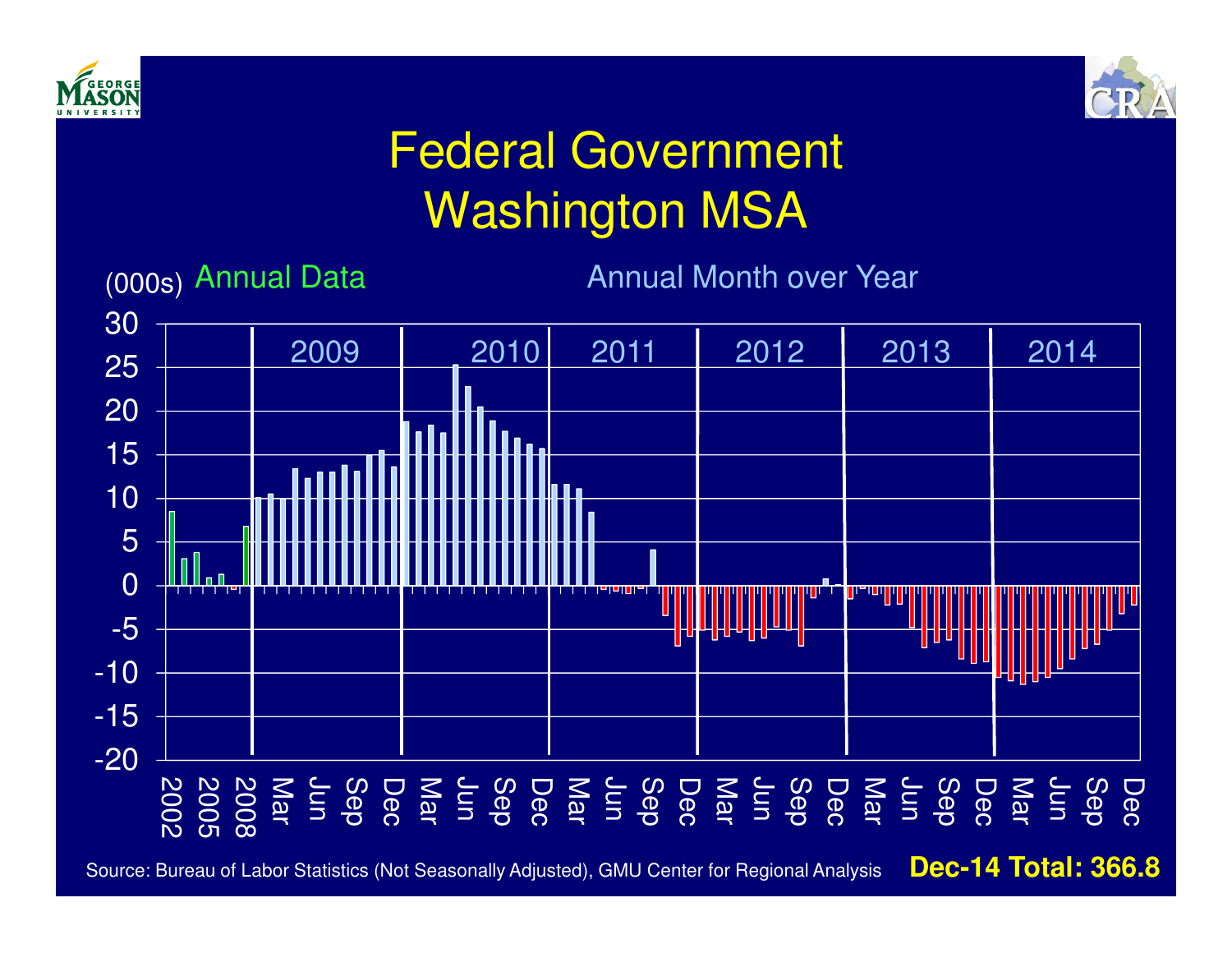



## Federal Procurement in theWashington Metro Area, FY 1980-2014

\$ Billions

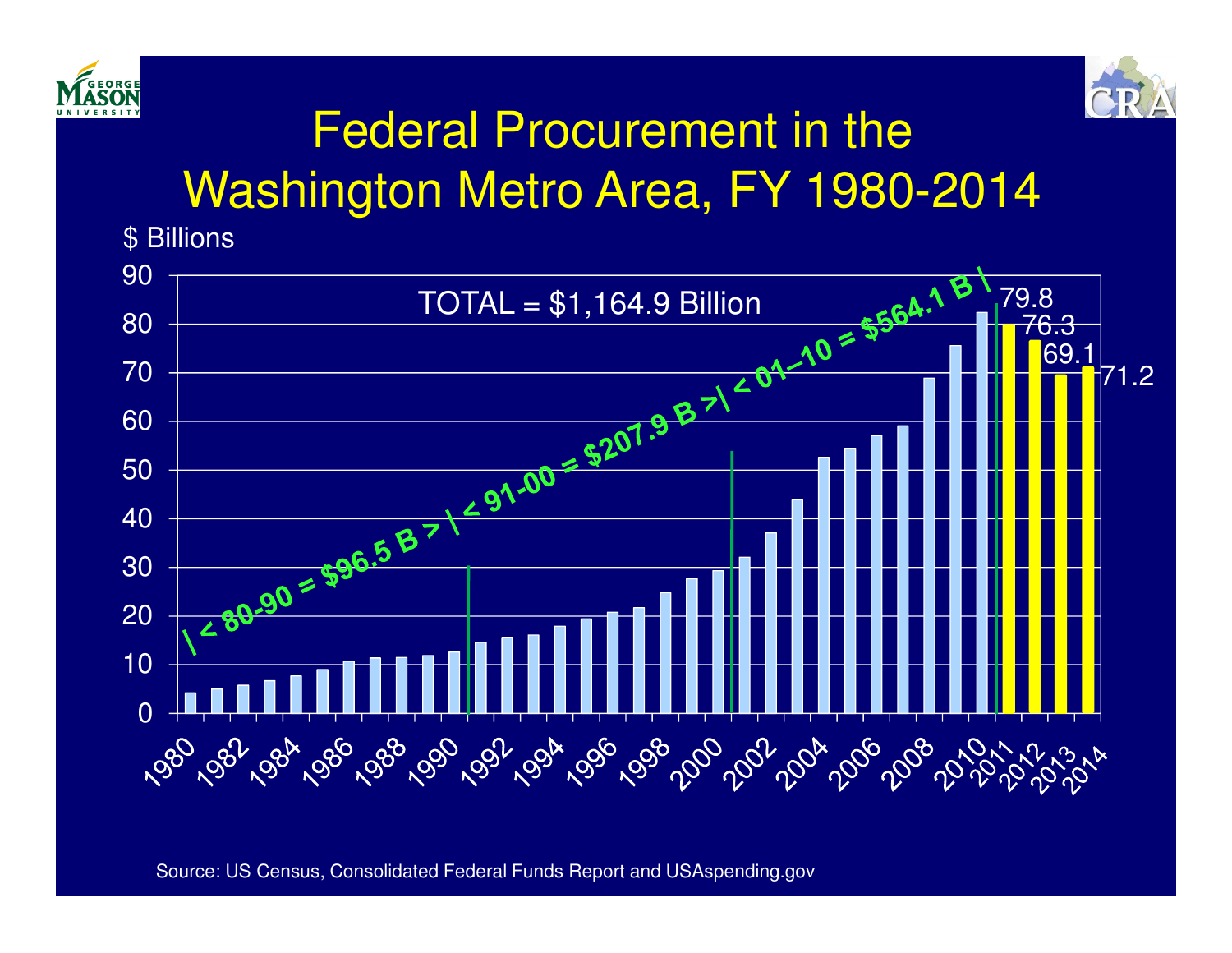



## Professional & Business ServicesWashington MSA



Source: Bureau of Labor Statistics (Not Seasonally Adjusted), GMU Center for Regional Analysis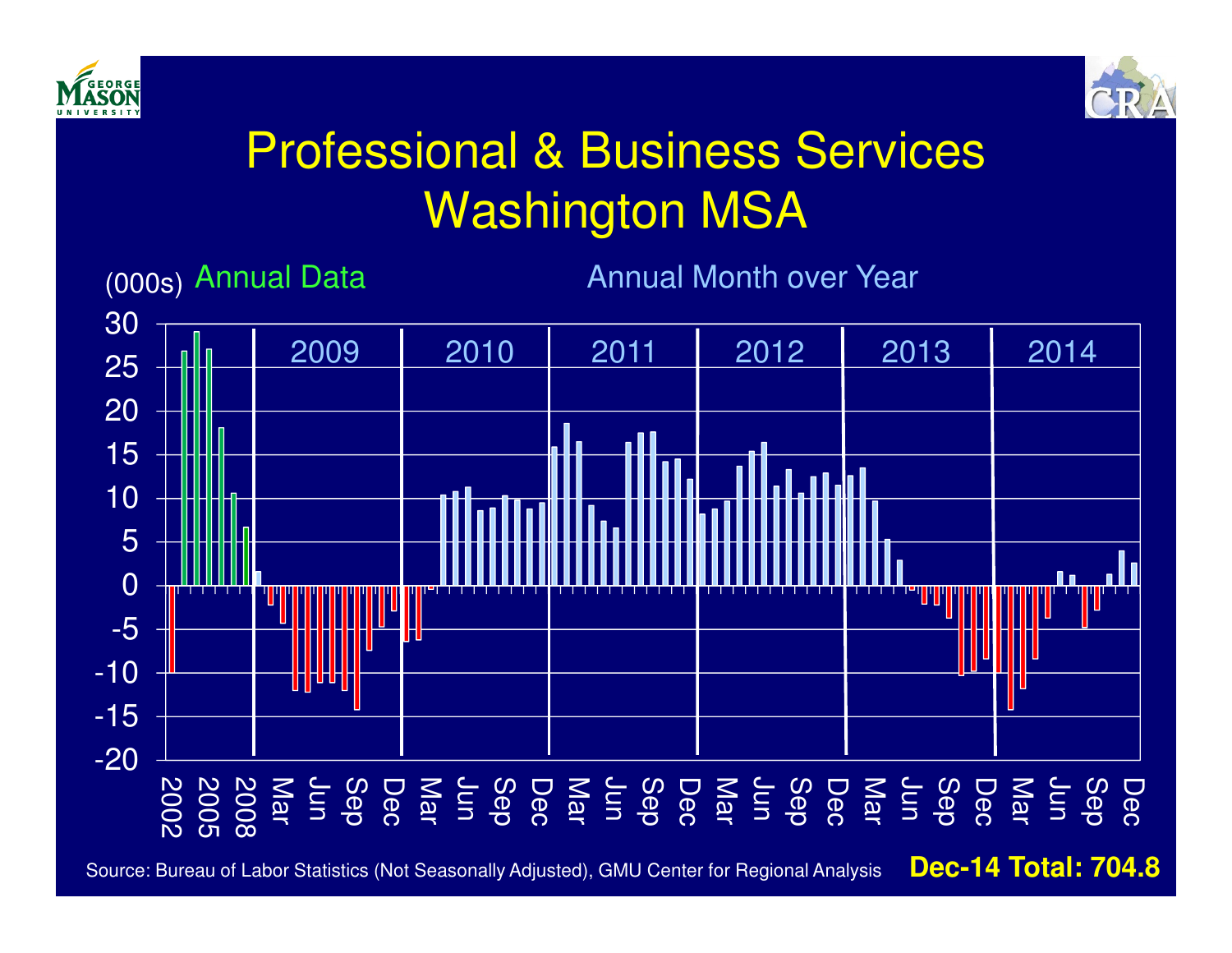



## Average Wage and Job Change Washington Metro Area



Source: Bureau of Labor Statistics, GMU Center for Regional Analysis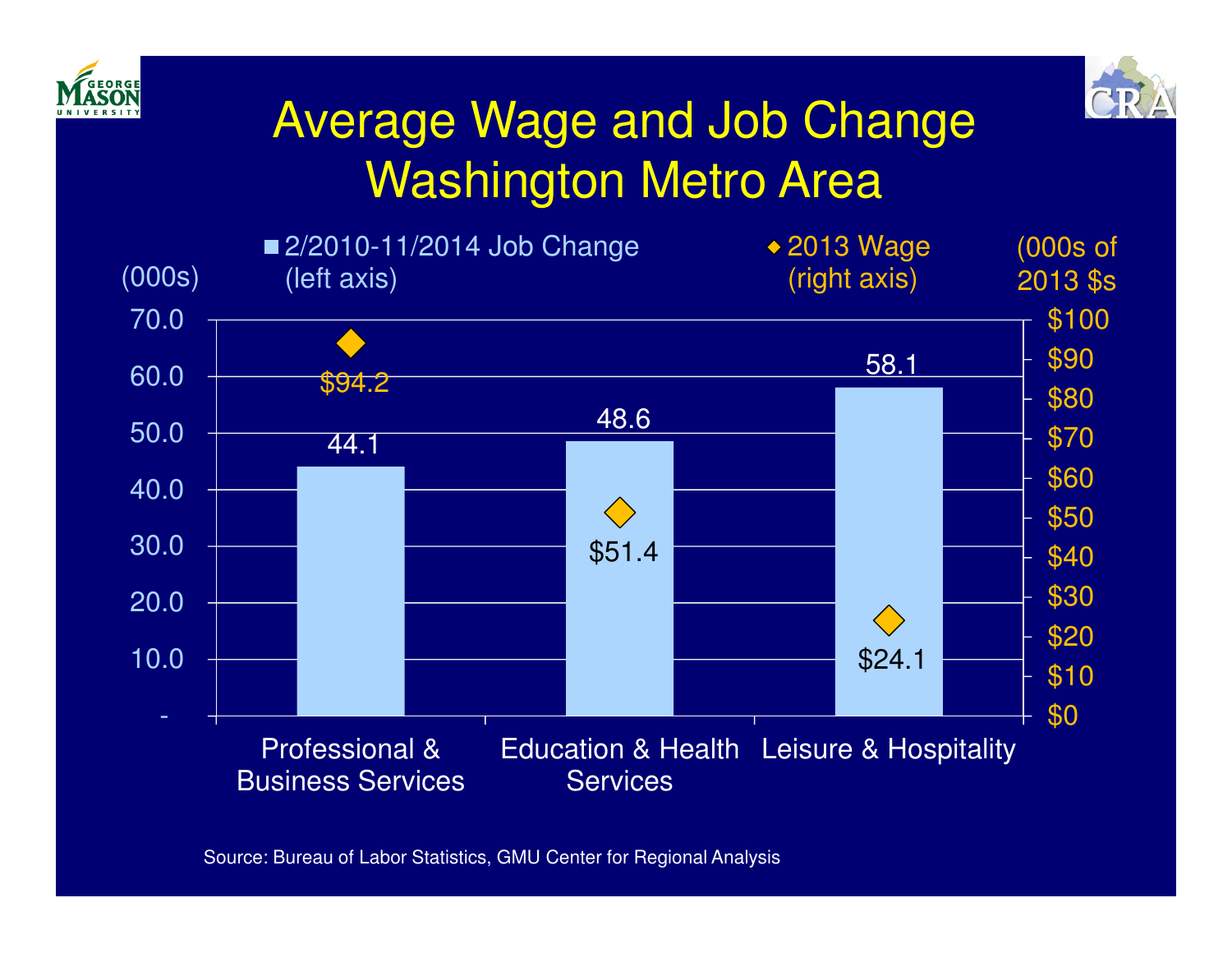



## Average Wages in the Washington Metro Area, 2001-2013



Source: Bureau of Labor Statistics, GMU Center for Regional Analysis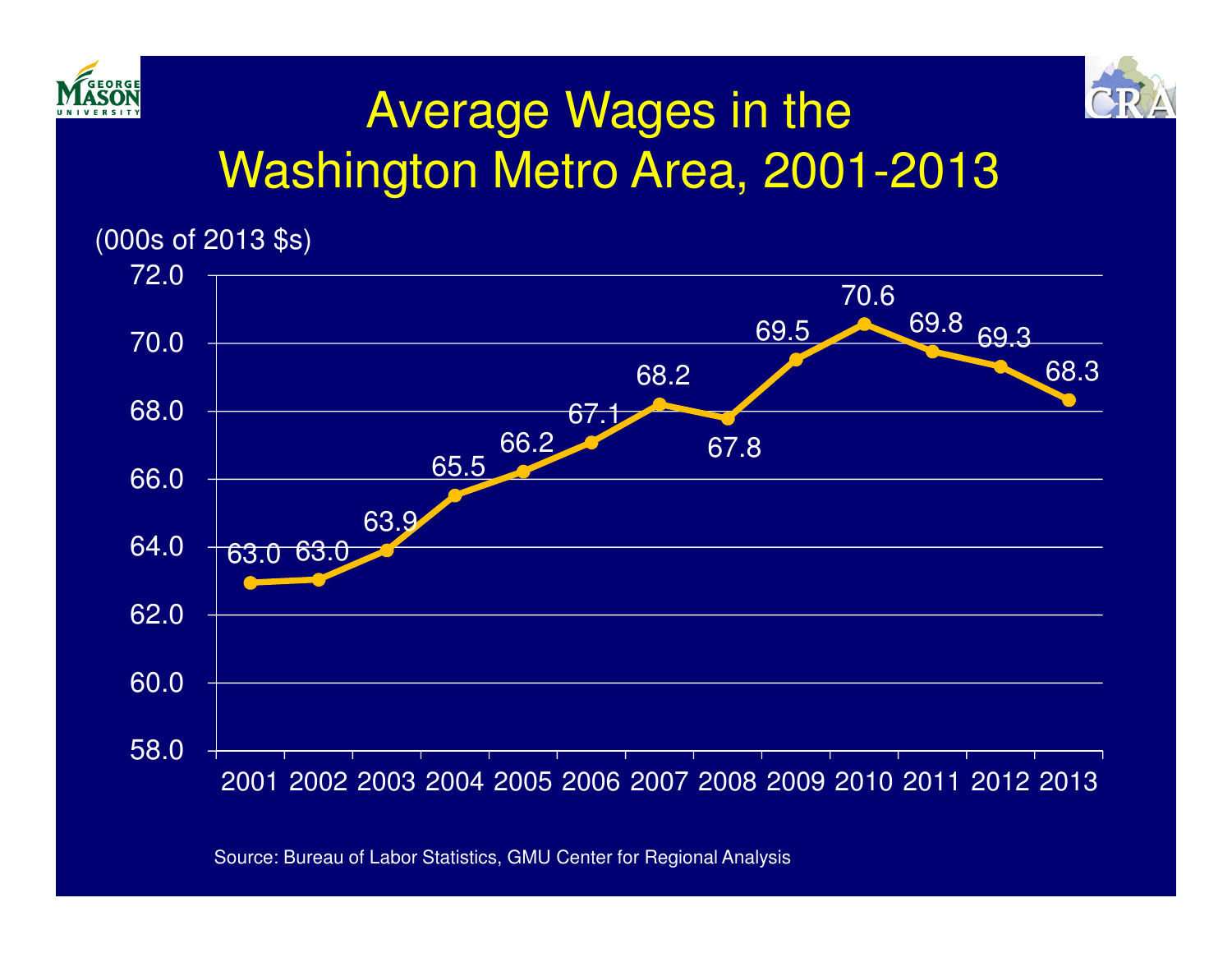## The Household Income Effects of Structural Change in the Washington Metropolitan Area

| <b>Jurisdiction</b>        | Median HH Income 2013* | Change from 2009* |
|----------------------------|------------------------|-------------------|
| District (DC)              | \$67,575               | \$2,919           |
| <b>Frederick Cty</b>       | 84,308                 | $-$ \$5,856       |
| <b>Montgomery Cty</b>      | 98,326                 | $-$ \$4,552       |
| <b>Prince George's Cty</b> | 72,052                 | $- $4,060$        |
| <b>Arlington County</b>    | 102,501                | $-$ \$1,675       |
| <b>Fairfax County</b>      | 111,079                | $-$ \$249         |
| <b>Loudoun County</b>      | 116,768                | $- $7,283$        |
| <b>Prince Wm County</b>    | 95,268                 | $-$ \$2,234       |
| <b>Alexandria City</b>     | 86,775                 | \$2,985           |
| <b>Total Metro Area</b>    | \$90,149               | $-$ \$2,287       |
|                            |                        |                   |

Source: U.S. Census, ACS 1-Year; GMU Center for Regional Analysis \*in 2013 dollars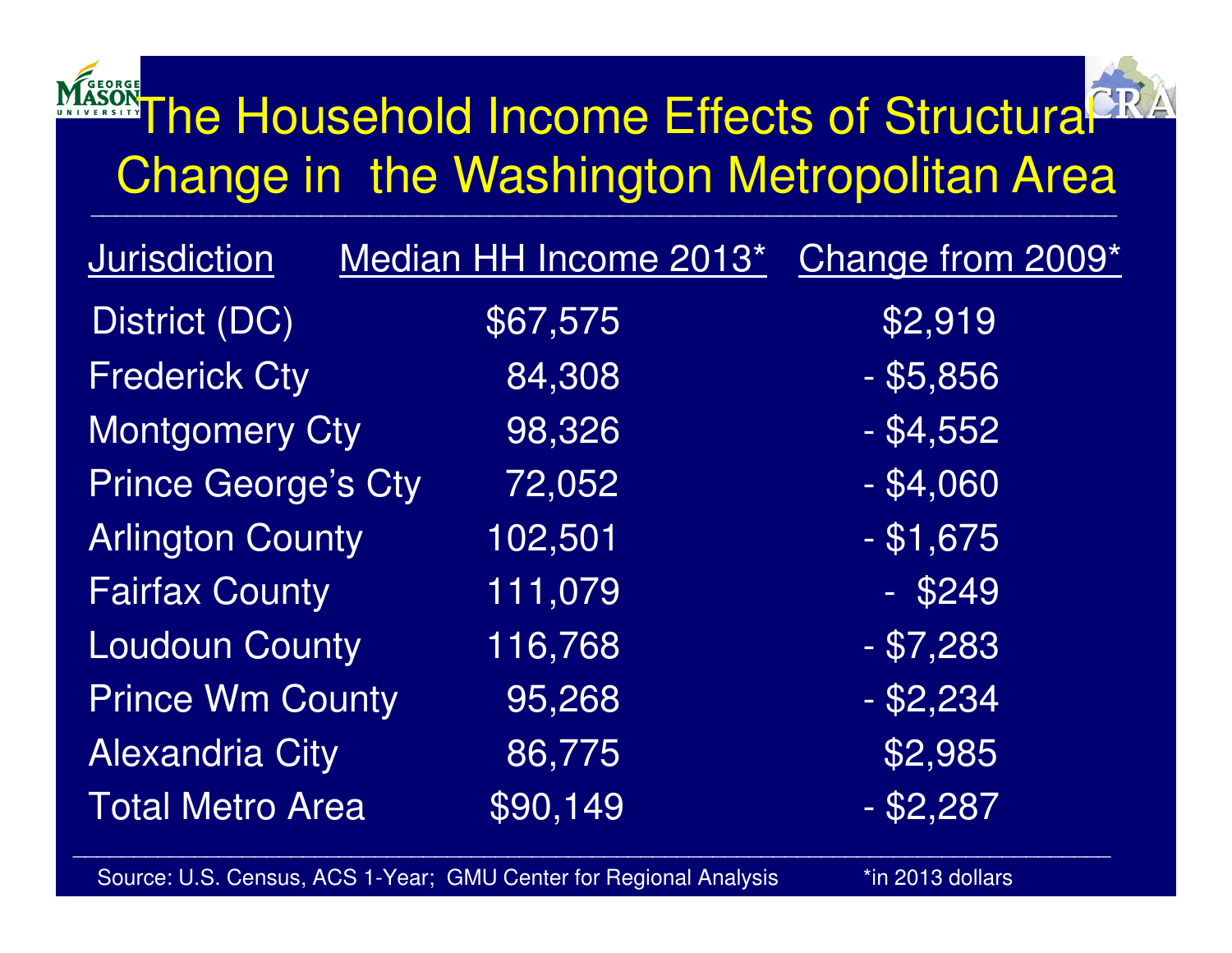



## 15 Largest Metro Area Job MarketsGRP Percent Change: 2012 – 2013



Source: Bureau of Economic Analysis, GMU Center for Regional Analysis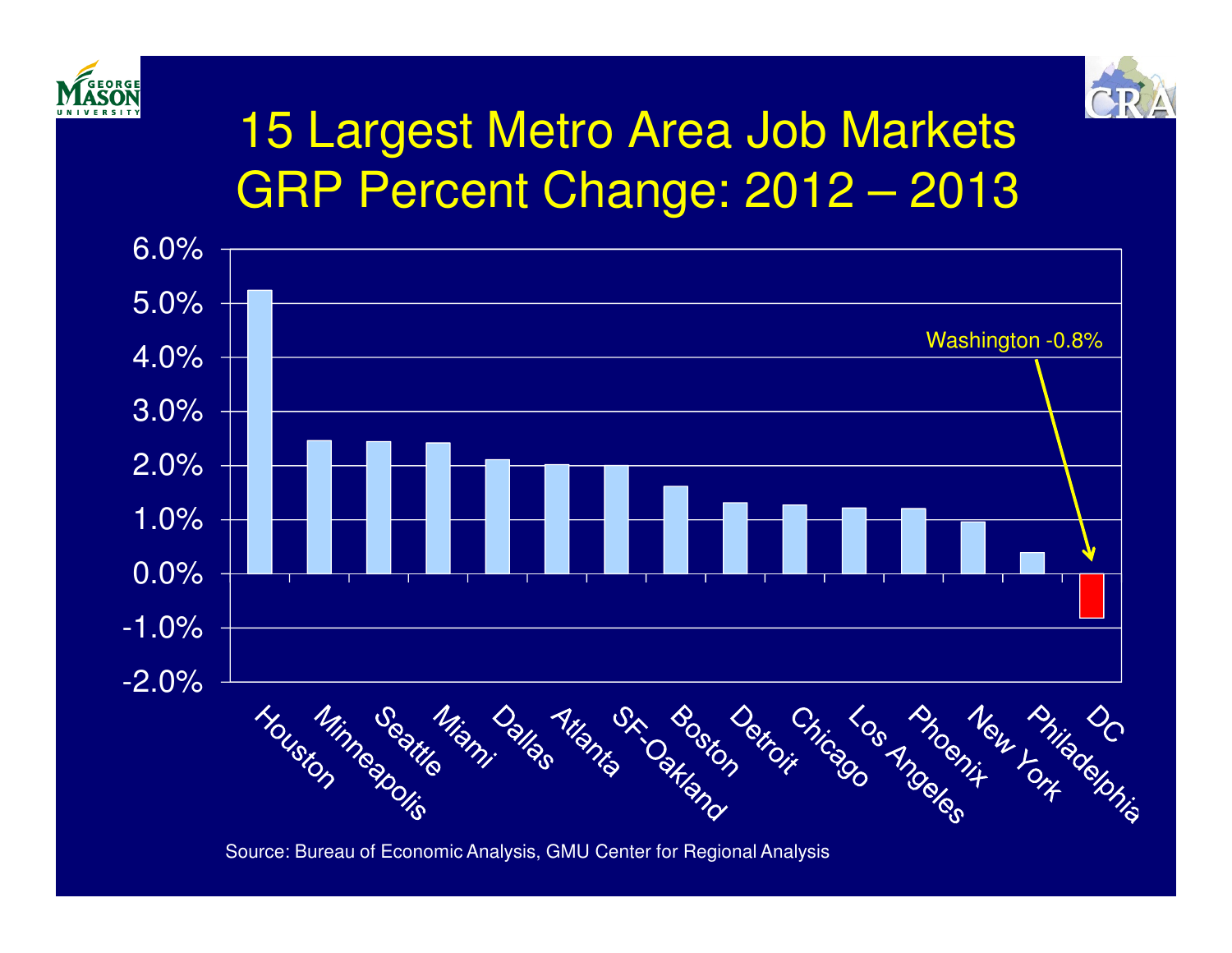



## 15 Largest Job MarketsJob Change: Dec 2013 – Dec 2014



Source: Bureau of Labor Statistics (Not Seasonally Adjusted), GMU Center for Regional Analysis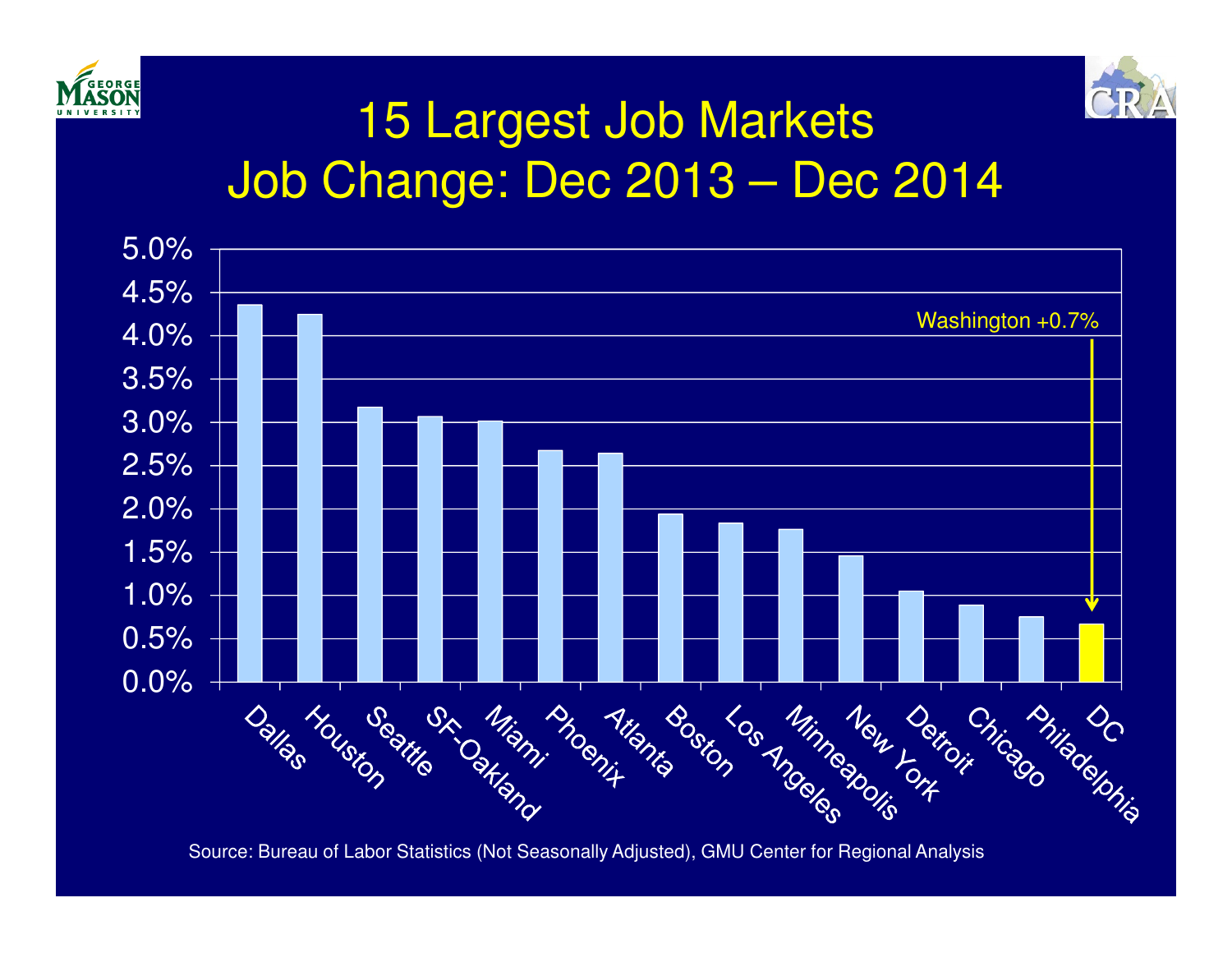



## Annual Job ChangeWashington MSA, 2002-2014

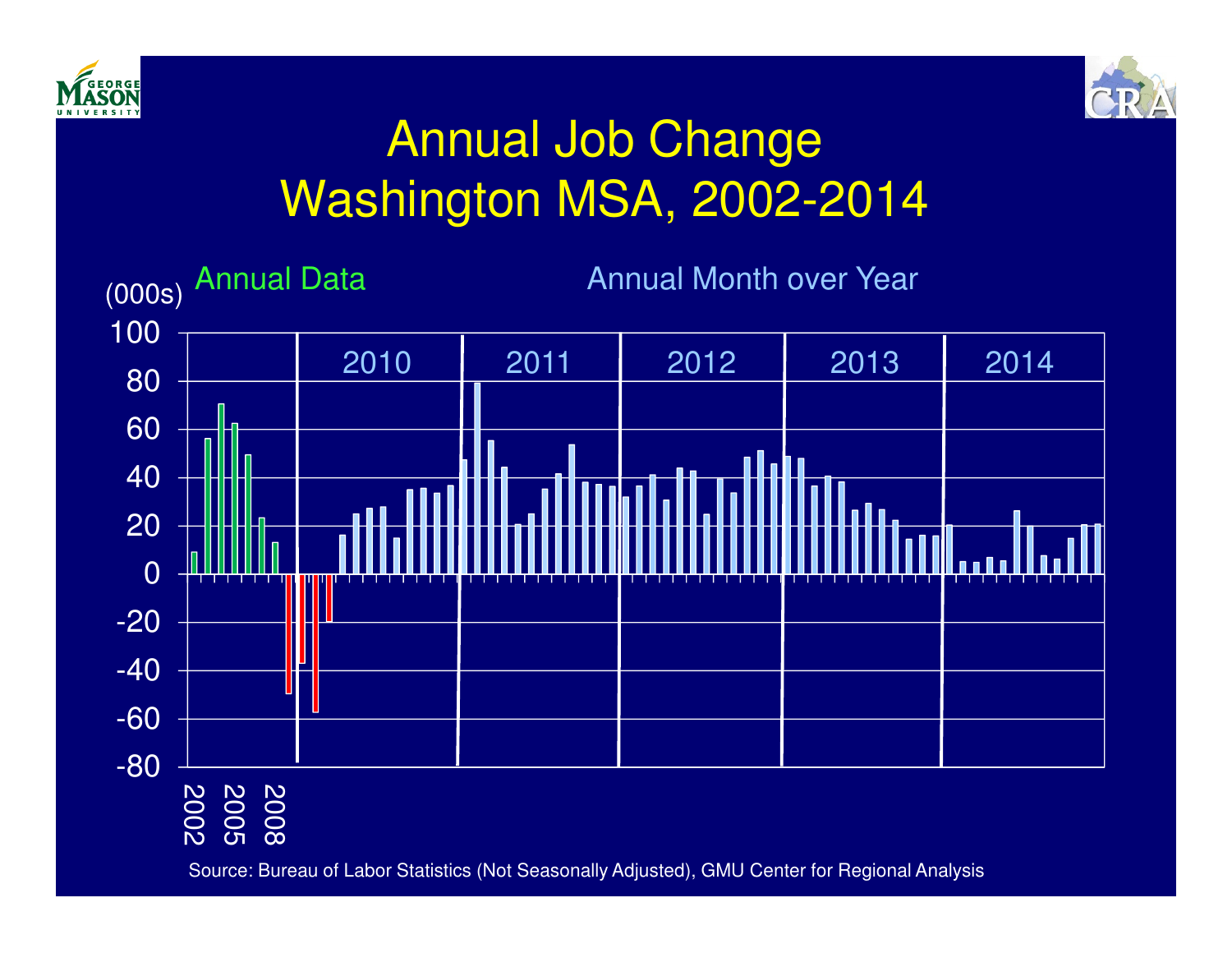



## Job Change by Sector Dec 2013 – Dec 2014Washington MSA

Transp. & Util. Wlse Trade Manufacturing InformationFinancial Other Services **Construction** Leisure & Hosp. Retail TradeState & Local Govt Educ & Health SvcsFederal Govt.Prof. & Bus. Svcs



Source: Bureau of Labor Statistics (Not Seasonally Adjusted), GMU Center for Regional Analysis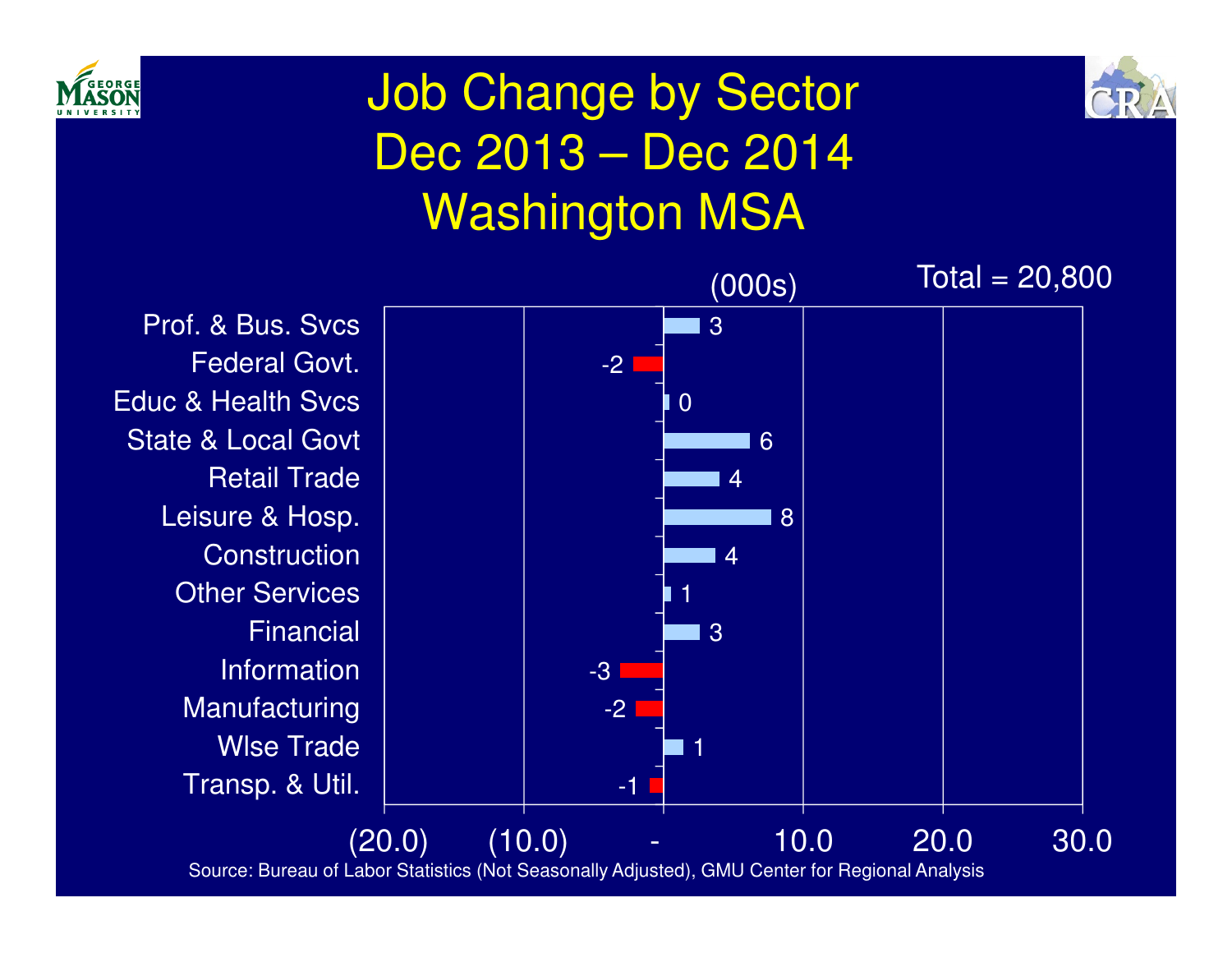



## Job Change by Sector Nov 2014 – Dec 2014Washington MSA

Transp. & Util. Wlse Trade Manufacturing InformationFinancialOther Services **Construction** Leisure & Hosp. Retail TradeState & Local Govt Educ & Health SvcsFederal Govt.Prof. & Bus. Svcs

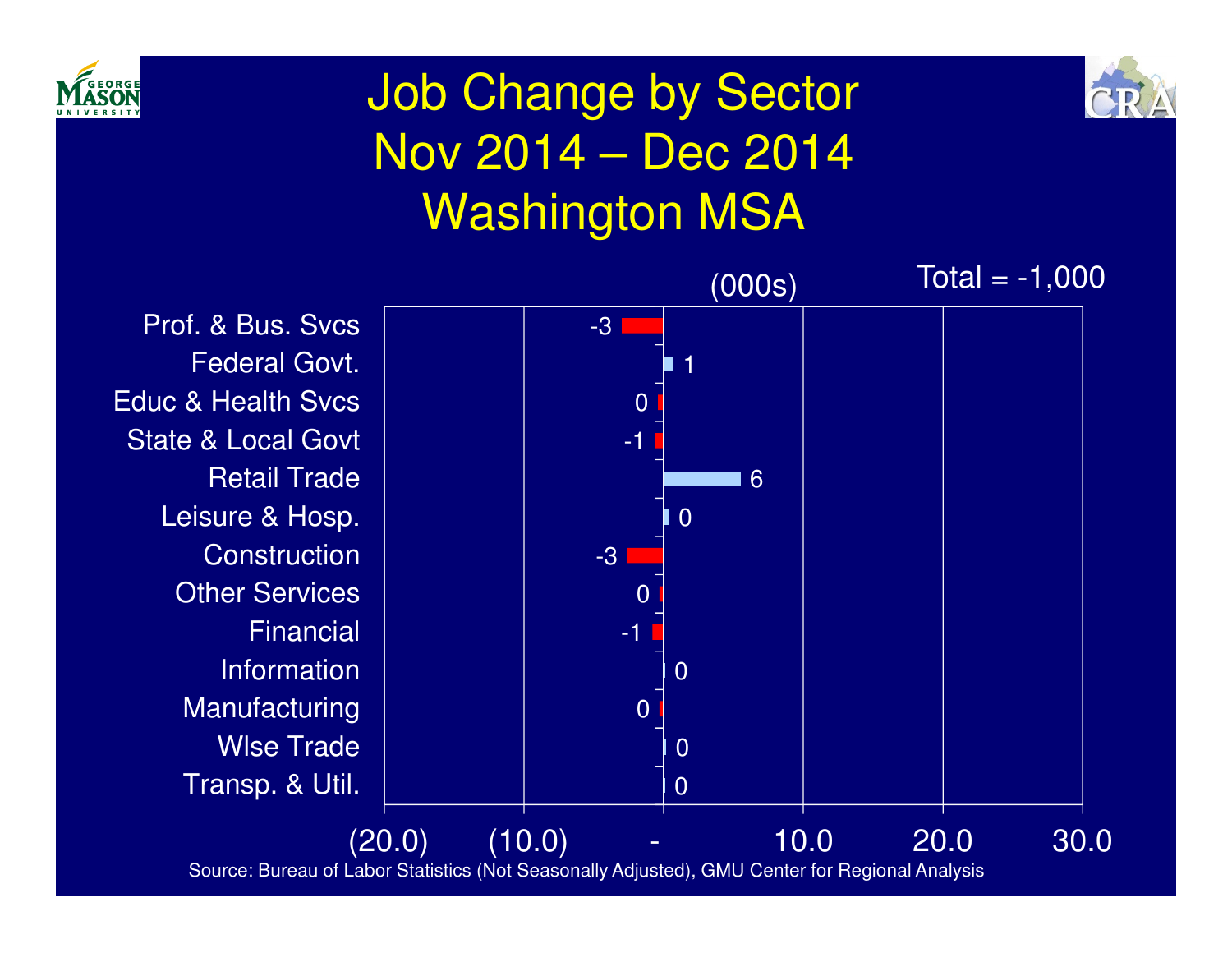



## Annual Job ChangeSuburban Maryland, 2002-2014

(000s)

**Annual Month over Year** 



Source: Bureau of Labor Statistics (Not Seasonally Adjusted), GMU Center for Regional Analysis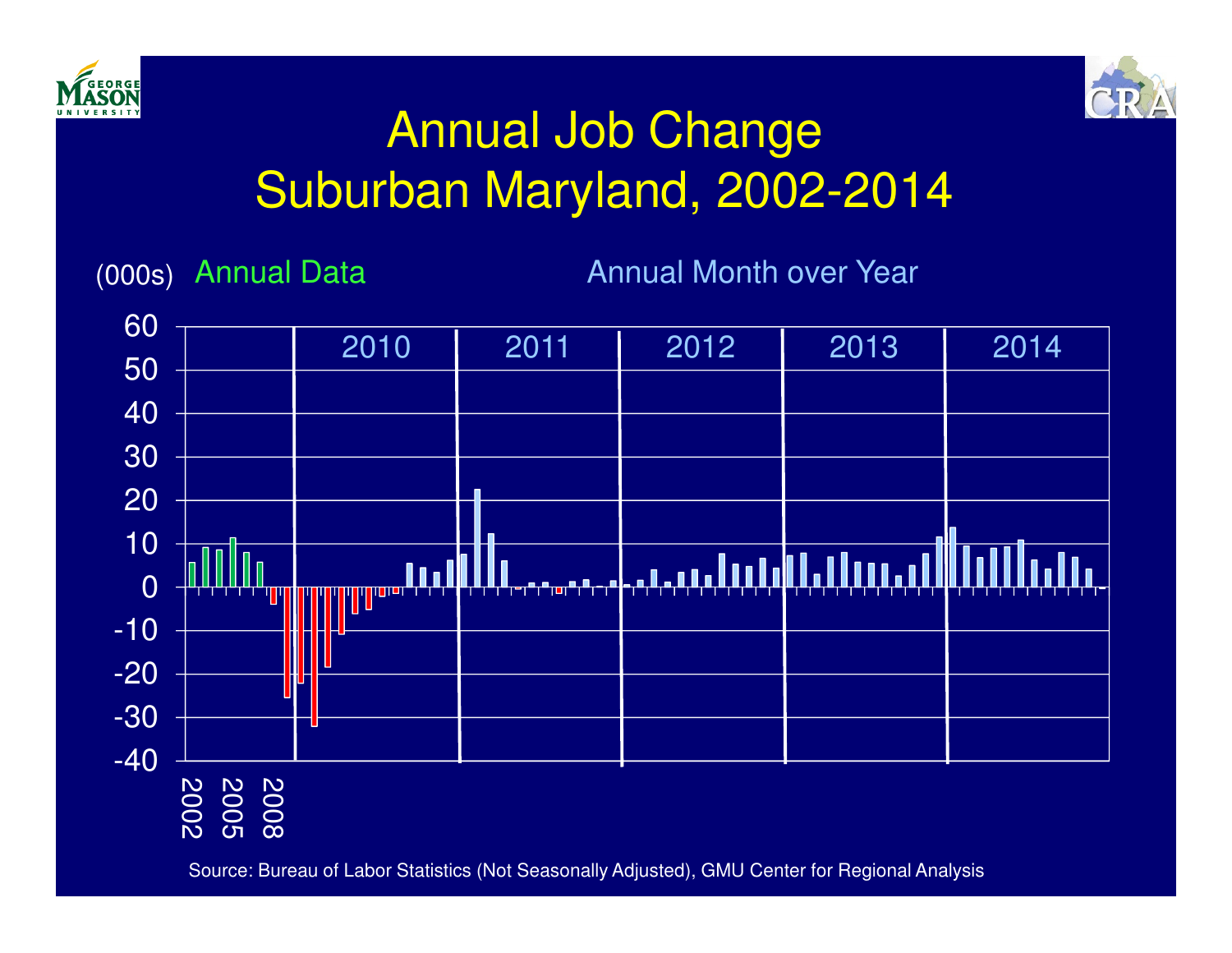



Total -300

## Job Change by Sector Dec 2013 – Dec 2014Suburban Maryland

Transp. & Util. Wlse Trade Manufacturing InformationFinancialOther Services **Construction** Leisure & Hosp. Retail TradeState & Local Govt Educ & Health SvcsFederal Govt.Prof. & Bus. Svcs

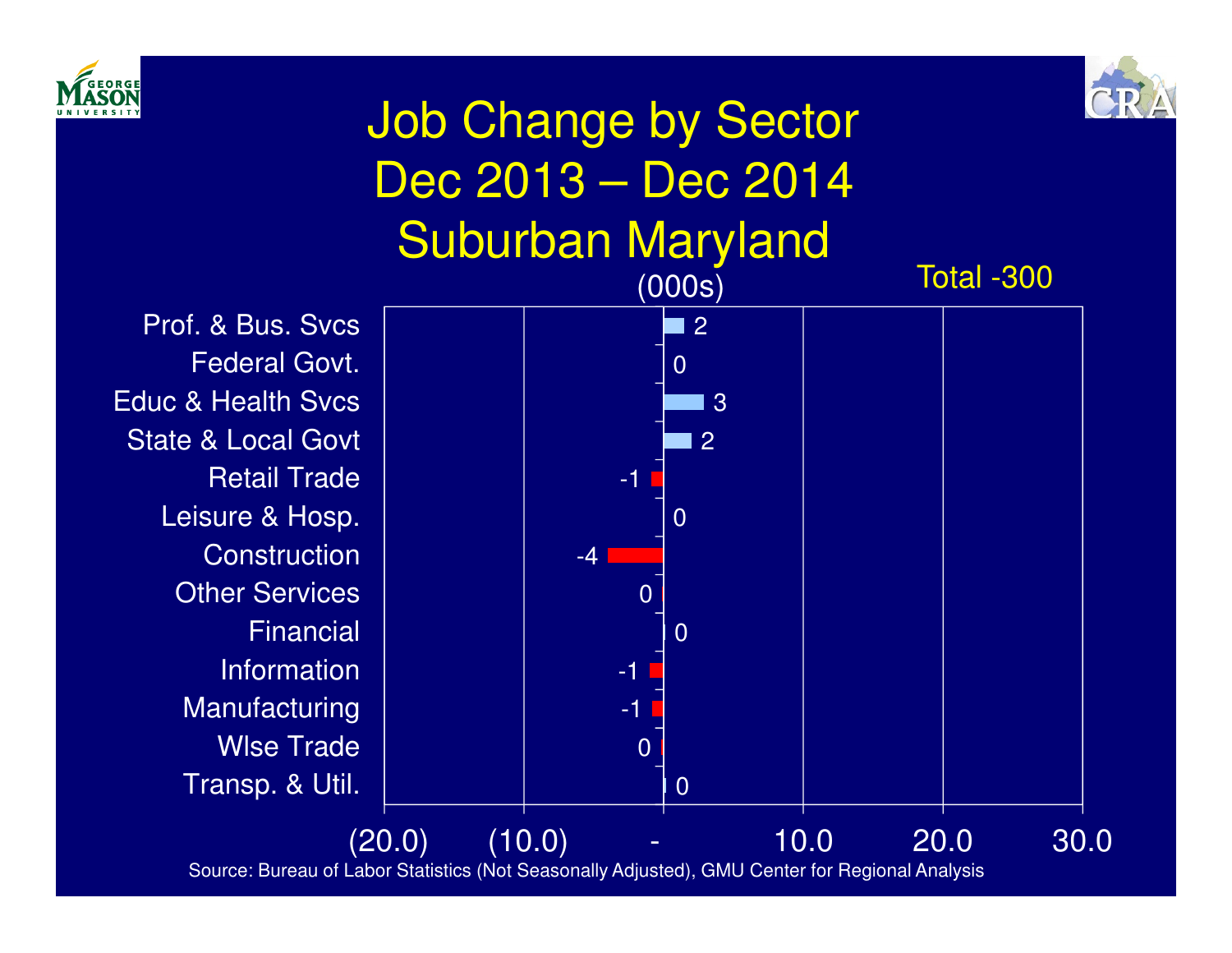



## Job Change by Sector Nov 2014 – Dec 2014Suburban Maryland

Transp. & Util. Wlse Trade Manufacturing InformationFinancial Other Services **Construction** Leisure & Hosp. Retail TradeState & Local Govt Educ & Health SvcsFederal Govt.Prof. & Bus. Svcs



Source: Bureau of Labor Statistics (Not Seasonally Adjusted), GMU Center for Regional Analysis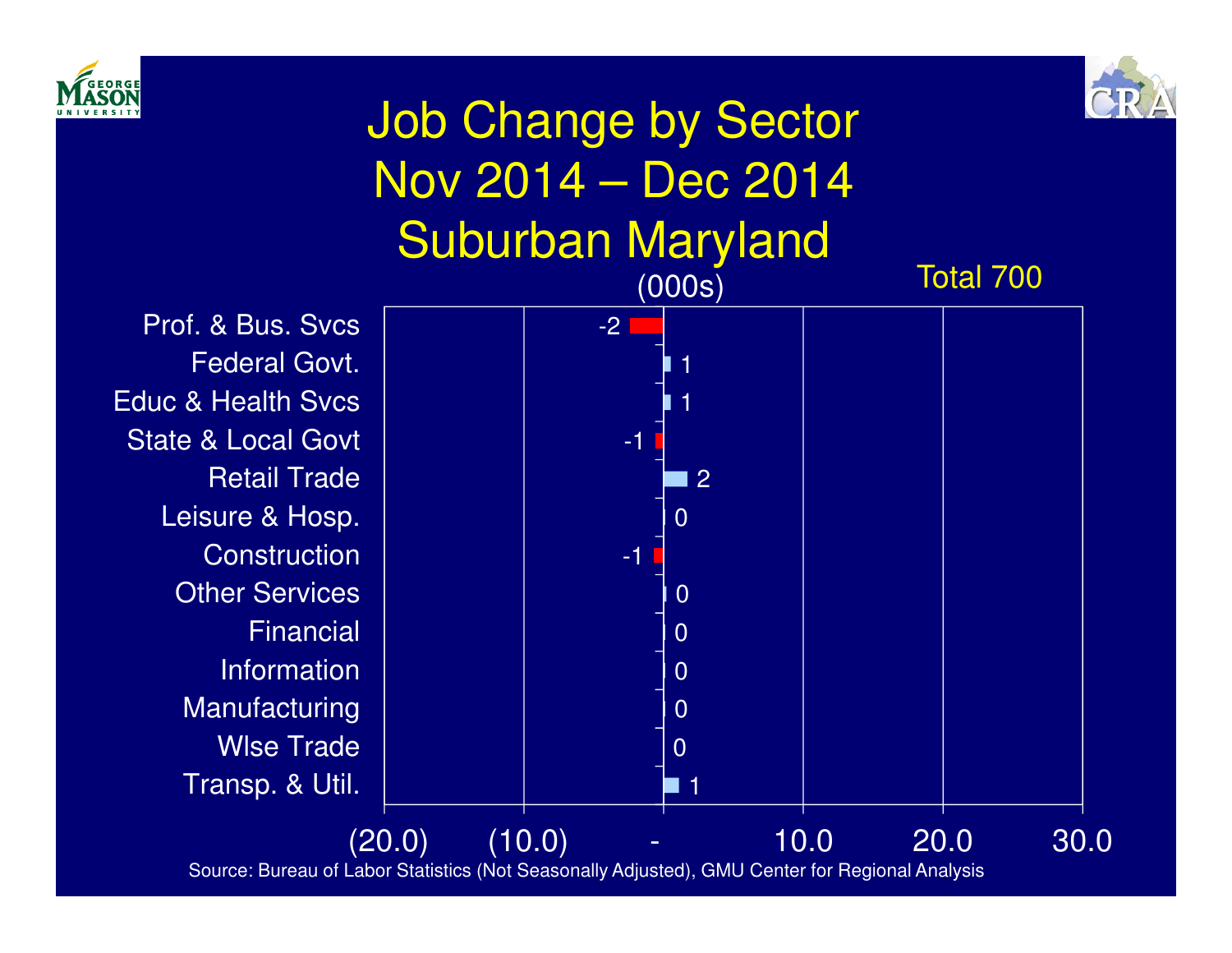



## Unemployment Rates in the WMSABy Sub-State Area, 2007-2014



Source: Bureau of Labor Statistics (Region - Not Seasonally Adjusted, US – Seasonally Adjusted)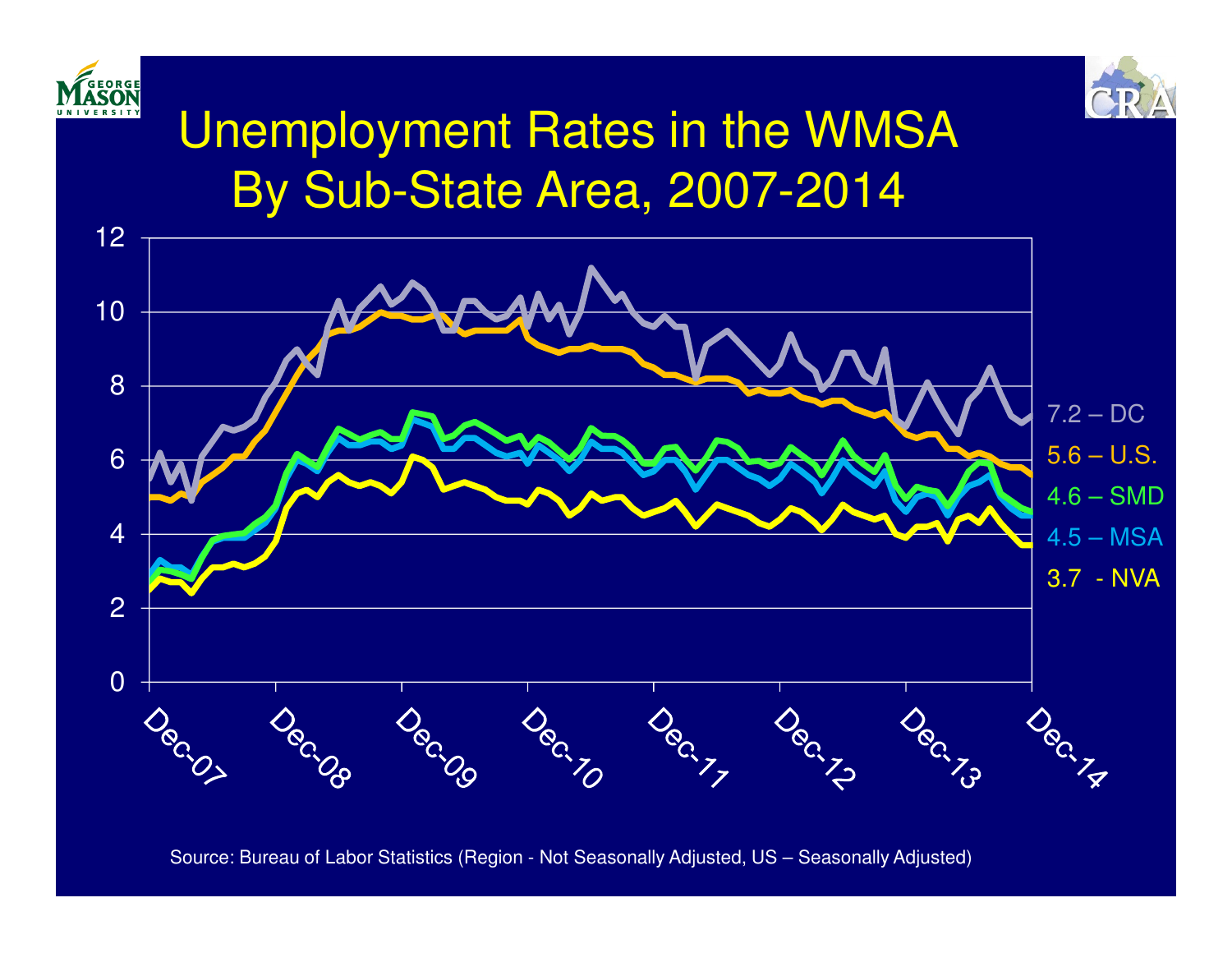



## Economic Outlook for the Washington Metropolitan Area:2014-2019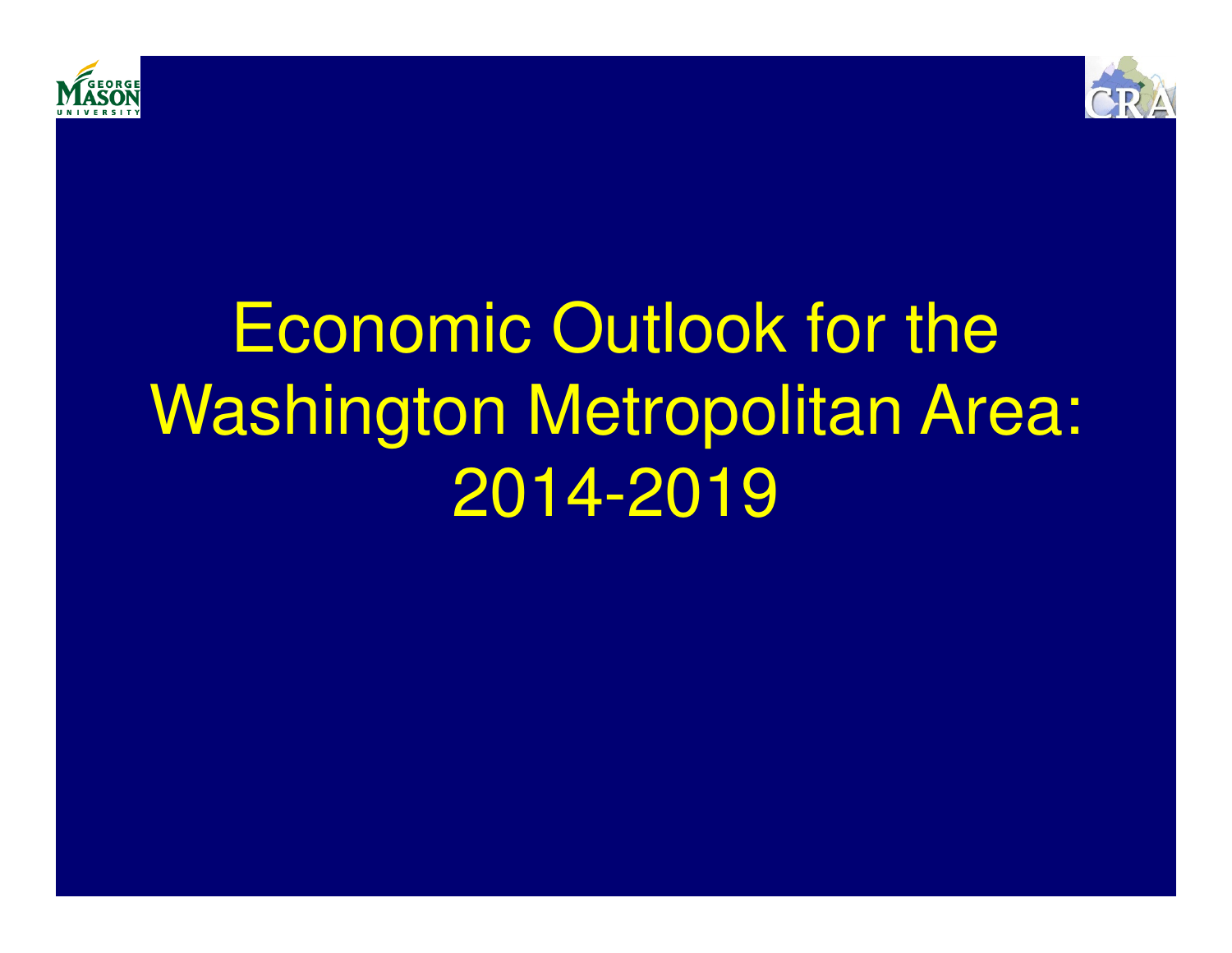



Washington Metropolitan Area and CRA U.S. Economic Growth2012-2019

|      | (annual percent real change) |             |
|------|------------------------------|-------------|
| Year | U.S.                         | <b>WMSA</b> |
| 2013 | 2.2                          | $-0.8$      |
| 2014 | 2.4                          | 0.7         |
| 2015 | 3.0                          | 1.4         |
| 2016 | 2.7                          | 1.9         |
| 2017 | 2.8                          | 2.4         |
| 2018 | $\overline{2.6}$             | 2.9         |
| 2019 | 2.8                          | 3.2         |

Sources: IHS Economics, Inc. February 2015 ; GMU Center for Regional Analysis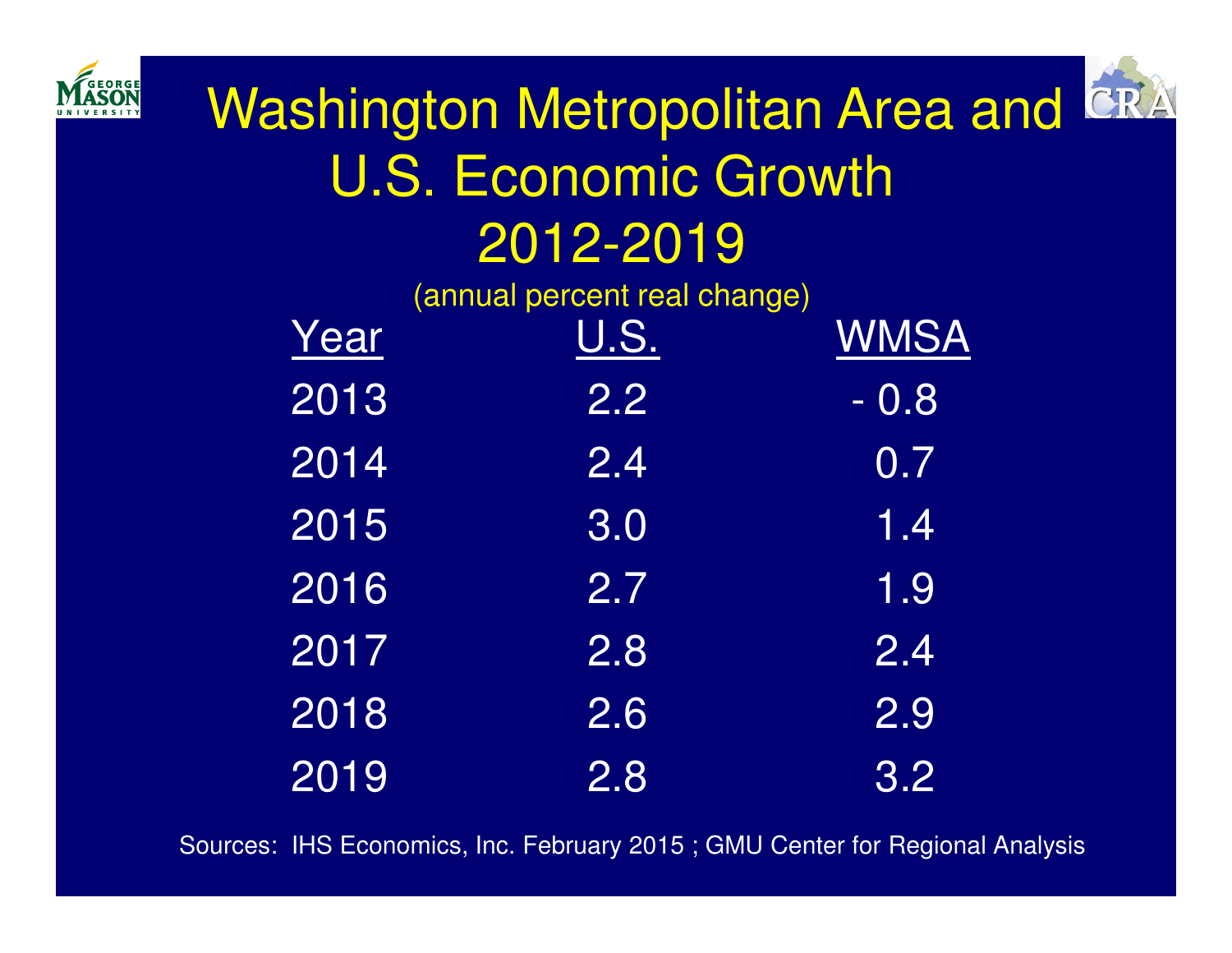

 $\frac{1}{\sqrt{2}}$ 



## U.S. GDP and Washington Area GRP 2007 – 2015 – 2019(Annual % Change)



Source: IHS Economics, GMU Center for Regional Analysis, Forecast: January 2015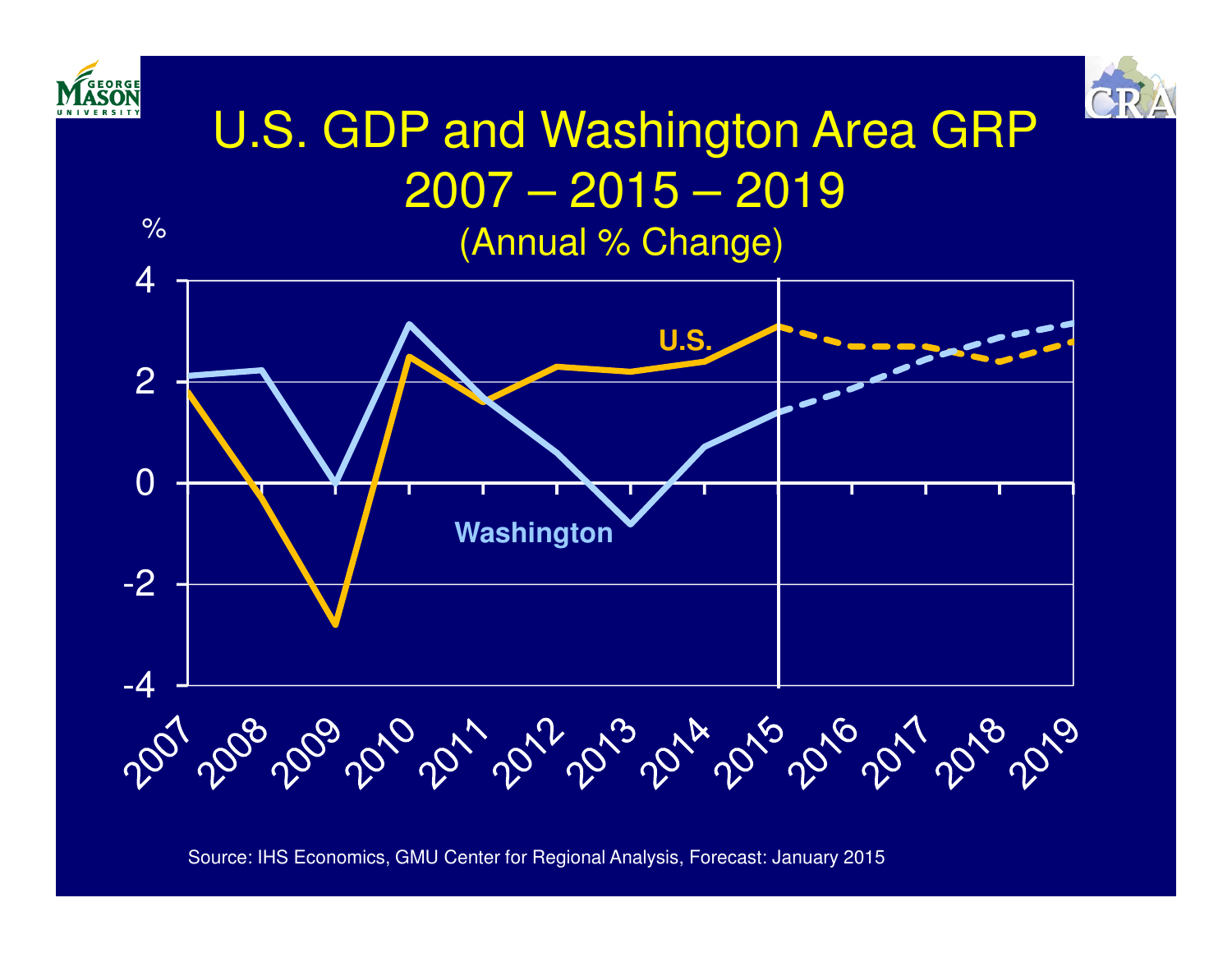

Source: GMU Center for Regional Analysis, Forecast: January 2015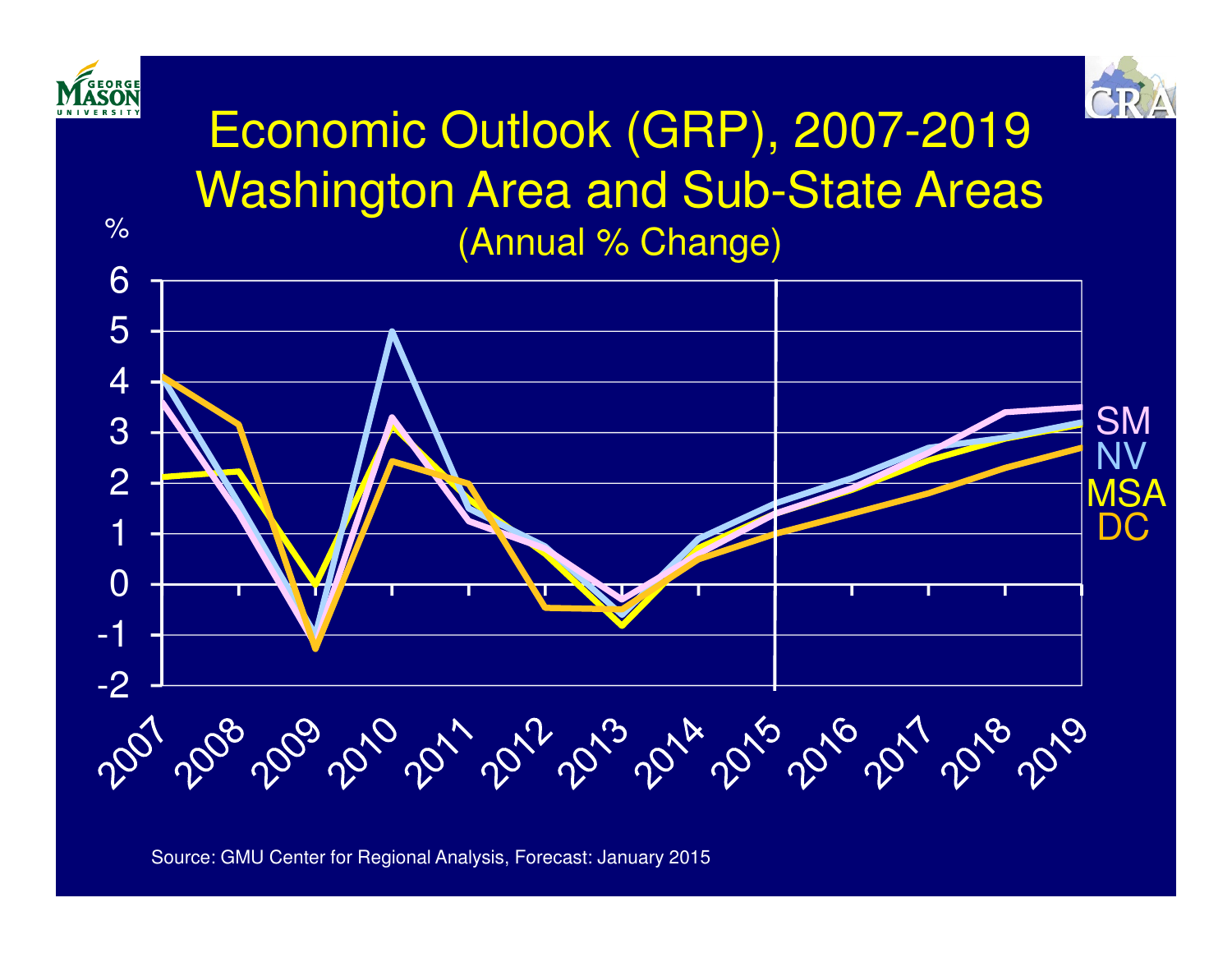



## Employment Change in the WMSAby Sub-State Area (000s)

|                                                                    |  | 2012 2013 2014* 2015 2016 2017 2018 2019 |  |  |  |
|--------------------------------------------------------------------|--|------------------------------------------|--|--|--|
| D.C.                                                               |  |                                          |  |  |  |
| Sub. MD   $4.2$   $6.7$   $8.1$   12.5   17.0   20.1   16.9   15.8 |  |                                          |  |  |  |
| No. VA 25.7 12.6 4.6 15.6 22.8 26.7 19.0 17.9                      |  |                                          |  |  |  |
| REGION 39.2 30.3 19.3 36.0 48.9 58.0 48.6 45.4                     |  |                                          |  |  |  |

Average Annual Change 1990-2010 = 35,800

\*average through 11 months; rebenchmarked jobs data available in March 2015

Source: BLS, IHS Economics, GMU Center for Regional Analysis (January 2015)NOTE: The regional totals do not include Jefferson, WV.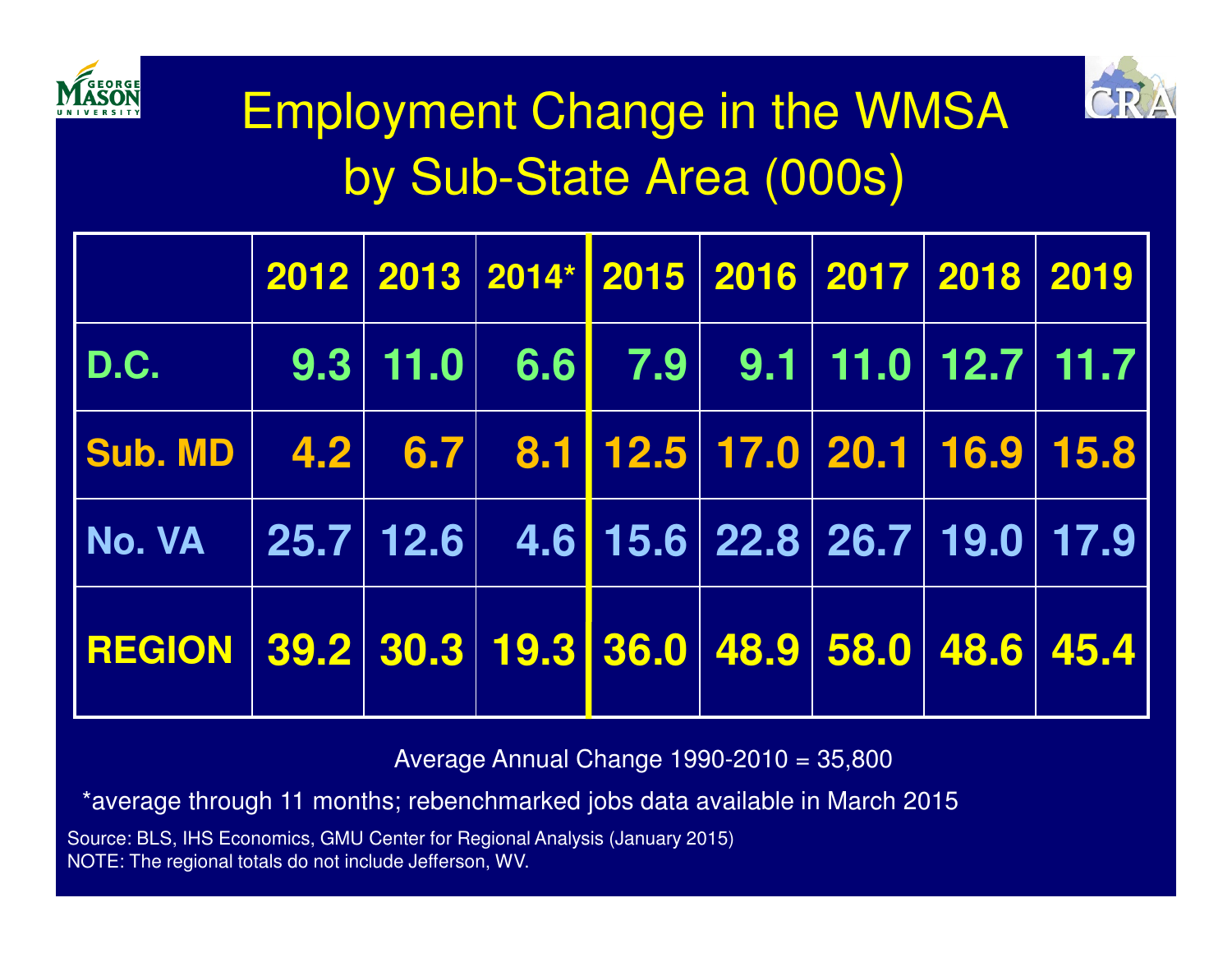

## Principal Sources of Job and GRP Growth in the Washington Area, 2014-2019(in thousands)

| <b>Growth</b>               | Job    | % of Total        | <b>Average Value</b> |
|-----------------------------|--------|-------------------|----------------------|
| Sectors                     | Change | <b>Job Change</b> | Added per Job*       |
| Prof. & Bus. Ser.           | 114.4  | 48.3              | \$157,969            |
| Construction                | 48.8   | 20.5              | \$111,992            |
| <b>Education/Health</b>     | 28.7   | 12.1              | \$72,162             |
| <b>Hospitality Services</b> | 27.1   | 11.4              | \$51,110             |
| <b>State and Local</b>      | 20.2   | 8.5               | \$81,736             |
| Sub-Total                   | 239.2  | 100.8             | \$119,749            |
| <b>Overall Total</b>        | 236.9  | 100.0             | \$154,131            |

Sources: IHS Global Insight; GMU Center for Regional Analysis

\*in 2014\$s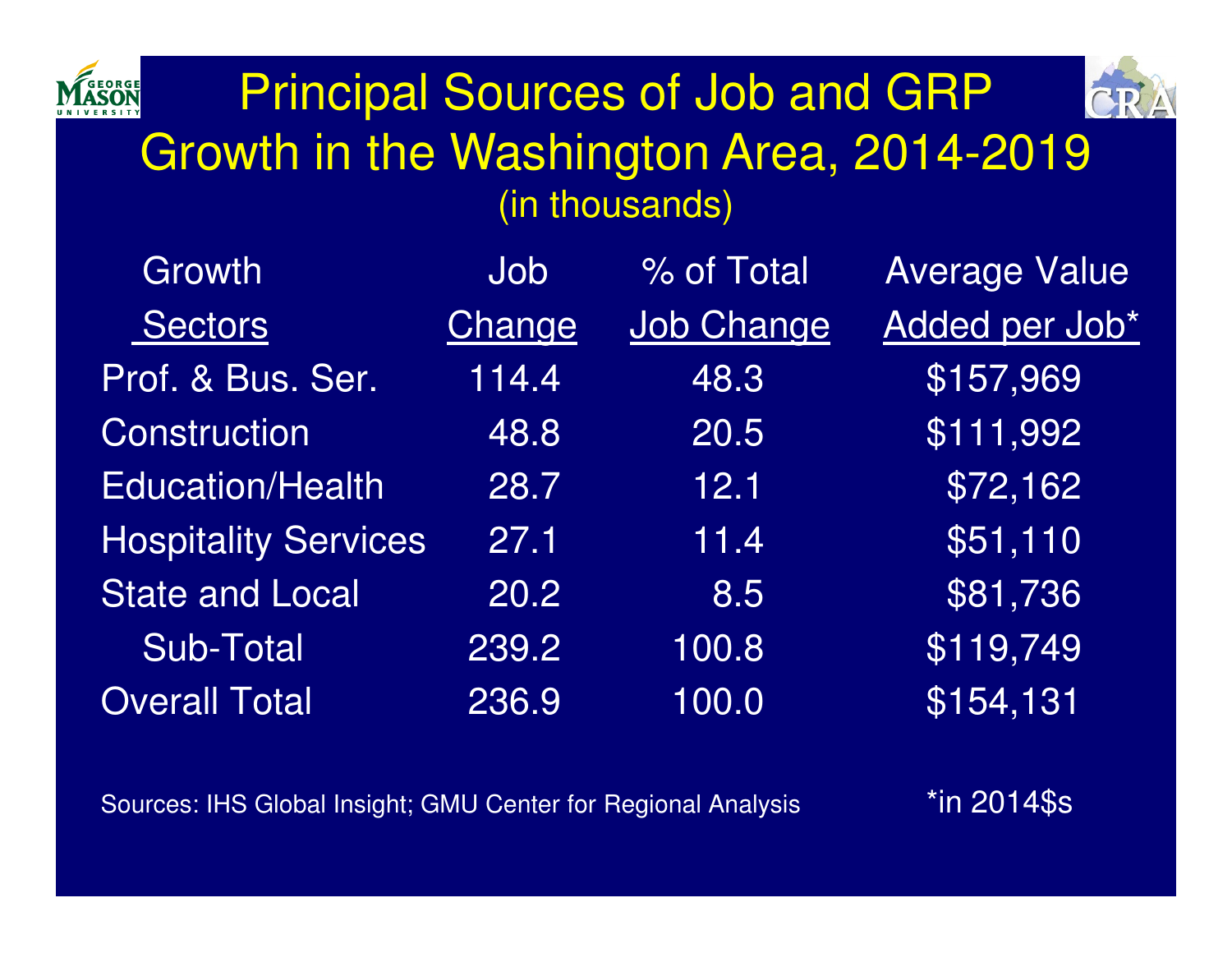## Job and GRP Gains and Losses for the Washington Area's Other Sectors, 2014-2019 (in thousands)

|                                                               | Job                                             | % of Total        | <b>Average Value</b> |
|---------------------------------------------------------------|-------------------------------------------------|-------------------|----------------------|
|                                                               | Change                                          | <b>Job Change</b> | Added per Job*       |
| <b>Federal Gov't</b>                                          | $-22.3$                                         | $-9.4$            | \$185,804            |
| <b>Retail Trade</b>                                           | 0.5                                             | 0.2               | \$64,478             |
| <b>Other Services</b>                                         | 2.6                                             | 1.1               | \$86,150             |
| <b>Financial Services</b>                                     | $-0.1$                                          | 0.0               | \$620,922            |
| <b>Information Services</b>                                   | 2.0                                             | 0.9               | \$410,371            |
| Manufacturing                                                 | 0.0                                             | 0.0               | \$249,934            |
| Transportation                                                | 8.8                                             | 3.7               | \$203,015            |
| <b>Wholesale Trade</b>                                        | 6.2                                             | 2.6               | \$215,783            |
| <b>Sub-Totals</b>                                             | $-2.3$                                          | $-0.9$            | \$197,811            |
| <b>Overall Total</b>                                          | 236.9                                           | 100.0             | $\sqrt{5154, 131}$   |
| Courage UIC Feanamica Ing : CMIL Contar for Degional Anglysia | $\star$ : $\sim$ $\cap$ $\sim$ $\Lambda$ $\sim$ |                   |                      |

Sources: IHS Economics, Inc.; GIVIU Center for Regional Analysis \*in 2014 \$s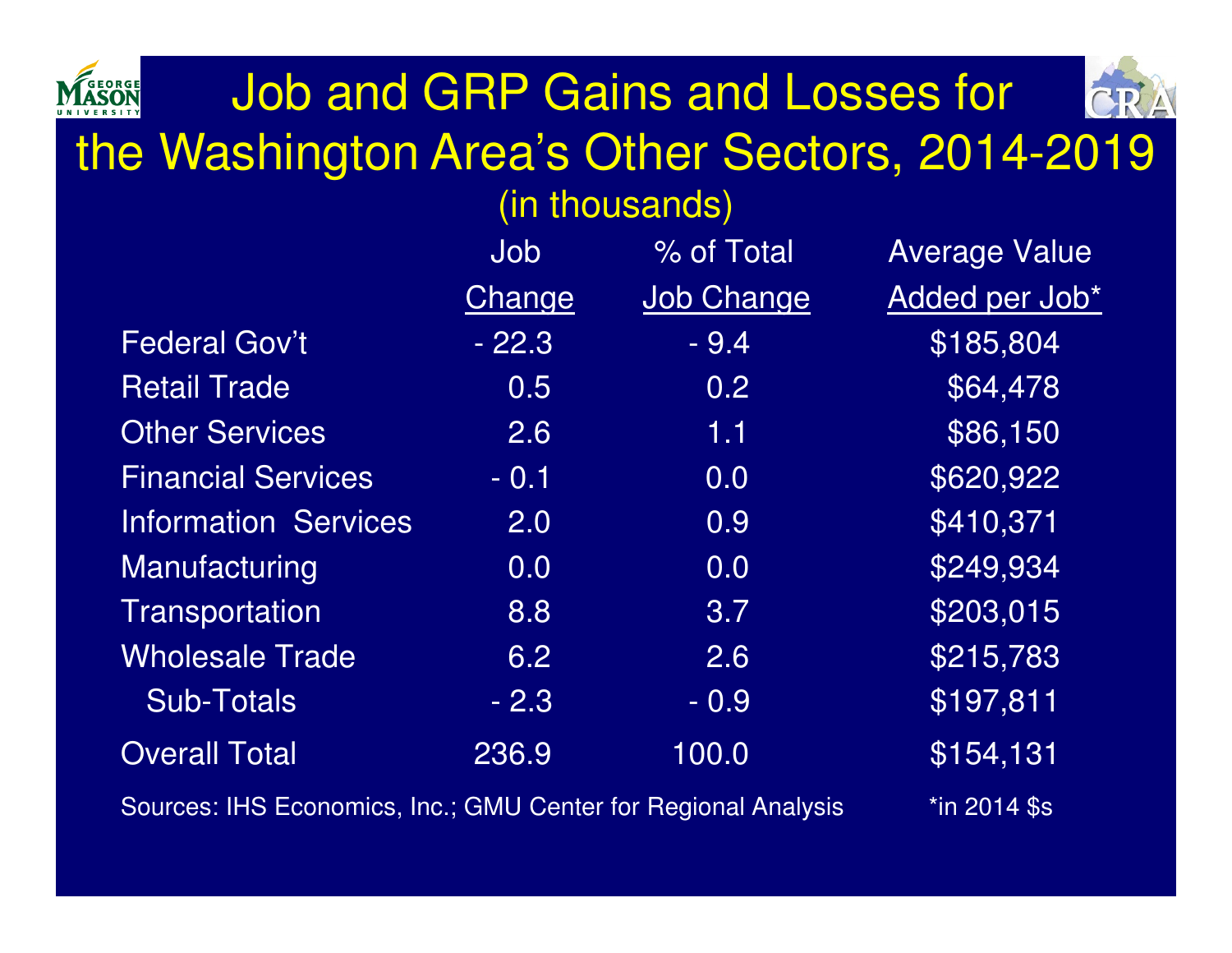



## **2019 Structure of the Greater Washington Economy**